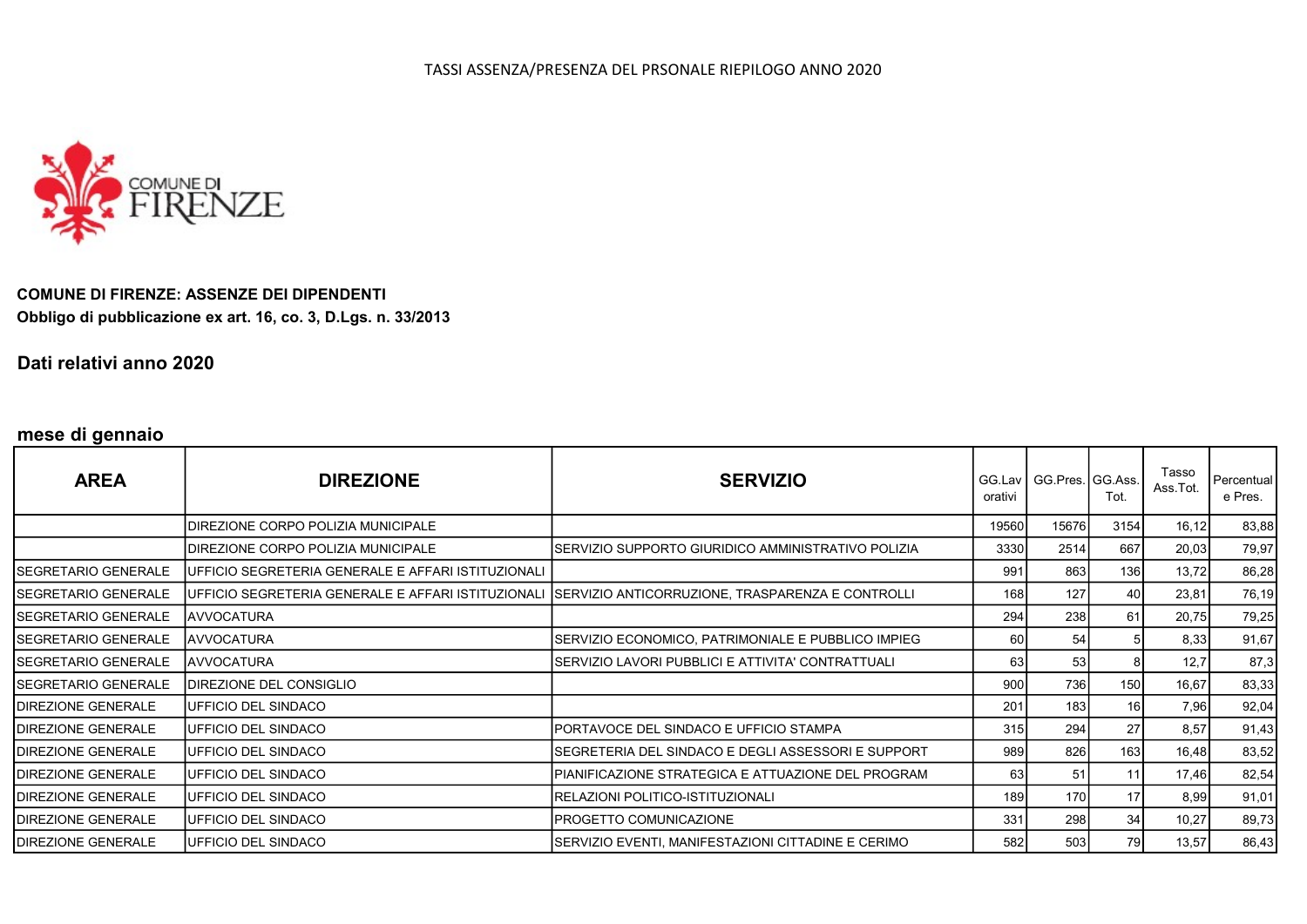| <b>AREA</b>               | <b>DIREZIONE</b>                                   | <b>SERVIZIO</b>                                    | orativi | GG.Lav   GG.Pres.   GG.Ass. | Tot. | Tasso<br>Ass.Tot. | Percentual<br>e Pres. |
|---------------------------|----------------------------------------------------|----------------------------------------------------|---------|-----------------------------|------|-------------------|-----------------------|
| DIREZIONE GENERALE        | UFFICIO DEL SINDACO                                | SERVIZIO AMMINISTRATIVO E QUARTIERI                | 1690    | 1379                        | 305  | 18,05             | 81,95                 |
| DIREZIONE GENERALE        |                                                    |                                                    | 210     | 157                         | 47   | 22,38             | 77,62                 |
| DIREZIONE GENERALE        |                                                    | SERVIZIO PIANIFICAZIONE, CONTROLLO E STATISTICA    | 462     | 395                         | 67   | 14,5              | 85,5                  |
| DIREZIONE GENERALE        |                                                    | SERVIZIO PREVENZIONE E PROTEZIONE                  | 231     | 207                         | 20   | 8,66              | 91,34                 |
| DIREZIONE GENERALE        |                                                    | SERVIZIO RICERCA FINANZIAMENTI E PON METRO         | 168     | 149                         | 18   | 10,71             | 89,29                 |
| DIREZIONE GENERALE        | DIREZIONE RISORSE FINANZIARIE                      |                                                    | 370     | 317                         | 53   | 14,32             | 85,68                 |
| DIREZIONE GENERALE        | DIREZIONE RISORSE FINANZIARIE                      | SERVIZIO ECONOMICO FINANZIARIO                     | 680     | 538                         | 136  | 20                | 80                    |
| DIREZIONE GENERALE        | DIREZIONE RISORSE FINANZIARIE                      | SERVIZIO ENTRATE E RECUPERO EVASIONE               | 1023    | 756                         | 253  | 24,73             | 75,27                 |
| DIREZIONE GENERALE        | DIREZIONE RISORSE UMANE                            |                                                    | 509     | 448                         | 71   | 13,95             | 86,05                 |
| <b>DIREZIONE GENERALE</b> | DIREZIONE RISORSE UMANE                            | SERVIZIO AMMINISTRAZIONE DEL PERSONALE             | 646     | 571                         | 68   | 10,53             | 89,47                 |
| DIREZIONE GENERALE        | <b>DIREZIONE RISORSE UMANE</b>                     | SERVIZIO ACQUISIZIONE RISORSE                      | 524     | 468                         | 52   | 9,92              | 90,08                 |
| DIREZIONE GENERALE        | DIREZIONE SERVIZI TERRITORIALI E PROTEZIONE CIVILE |                                                    | 231     | 204                         | 24   | 10,39             | 89,61                 |
| <b>DIREZIONE GENERALE</b> | DIREZIONE SERVIZI TERRITORIALI E PROTEZIONE CIVILE | <b>SERVIZIO PROTEZIONE CIVILE</b>                  | 415     | 335                         | 74   | 17,83             | 82,17                 |
| DIREZIONE GENERALE        | DIREZIONE SERVIZI TERRITORIALI E PROTEZIONE CIVILE | SERVIZIO SERVIZI DEMOGRAFICI                       | 2566    | 2100                        | 496  | 19,33             | 80,67                 |
| DIREZIONE GENERALE        | <b>DIREZIONE AMBIENTE</b>                          |                                                    | 484     | 417                         | 63   | 13,02             | 86,98                 |
| DIREZIONE GENERALE        | DIREZIONE AMBIENTE                                 | SERVIZIO SOSTENIBILITA', VALUTAZIONE AMBIENTALE, G | 441     | 368                         | 50   | 11,34             | 88,66                 |
| DIREZIONE GENERALE        | <b>DIREZIONE AMBIENTE</b>                          | SERVIZIO PARCHI GIARDINI ED AREE VERDI             | 2699    | 2210                        | 500  | 18,53             | 81,47                 |
| DIREZIONE GENERALE        | DIREZIONE AMBIENTE                                 | SERVIZIO RIFIUTI, IGIENE PUBBLICA, AMBIENTALE E DE | 422     | 376                         | 54   | 12,8              | 87,2                  |
| DIREZIONE GENERALE        | DIREZIONE SERVIZI TECNICI                          |                                                    | 1063    | 849                         | 234  | 22,01             | 77,99                 |
| DIREZIONE GENERALE        | DIREZIONE SERVIZI TECNICI                          | SERVIZIO GESTIONE E MANUTENZIONE                   | 1429    | 1216                        | 200  | 14                | 86                    |
| DIREZIONE GENERALE        | DIREZIONE SERVIZI TECNICI                          | SERVIZIO SUPPORTO TECNICO QUARTIERI E IMPIANTI SPO | 710     | 604                         | 108  | 15,21             | 84,79                 |
| DIREZIONE GENERALE        | DIREZIONE SERVIZI TECNICI                          | SERVIZIO BELLE ARTI E FABBRICA DI PALAZZO VECCHIO  | 653     | 514                         | 131  | 20,06             | 79,94                 |
| DIREZIONE GENERALE        | DIREZIONE NUOVE INFRASTRUTTURE E MOBILITA'         |                                                    | 901     | 769                         | 105  | 11,65             | 88,35                 |
| DIREZIONE GENERALE        | DIREZIONE NUOVE INFRASTRUTTURE E MOBILITA'         | SERVIZIO UFFICIO TRAMVIA/INTERVENTI TAV E AUTOSTRA | 294     | 242                         | 58   | 19,73             | 80,27                 |
| DIREZIONE GENERALE        | DIREZIONE NUOVE INFRASTRUTTURE E MOBILITA'         | <b>SERVIZIO MOBILITA'</b>                          | 790     | 647                         | 137  | 17,34             | 82,66                 |
| DIREZIONE GENERALE        | DIREZIONE NUOVE INFRASTRUTTURE E MOBILITA'         | SERVIZIO VIABILITA'                                | 814     | 708                         | 98   | 12,04             | 87,96                 |
| <b>DIREZIONE GENERALE</b> | DIREZIONE NUOVE INFRASTRUTTURE E MOBILITA'         | SERVIZIO PROGRAMMAZIONE MOBILITA' E PISTE CICLABIL | 420     | 355                         | 63   | 15                | 85                    |
| DIREZIONE GENERALE        | DIREZIONE URBANISTICA                              |                                                    | 150     | 139                         | 11   | 7,33              | 92,67                 |
| DIREZIONE GENERALE        | <b>DIREZIONE URBANISTICA</b>                       | SERVIZIO EDILIZIA PRIVATA                          | 916     | 769                         | 157  | 17,14             | 82,86                 |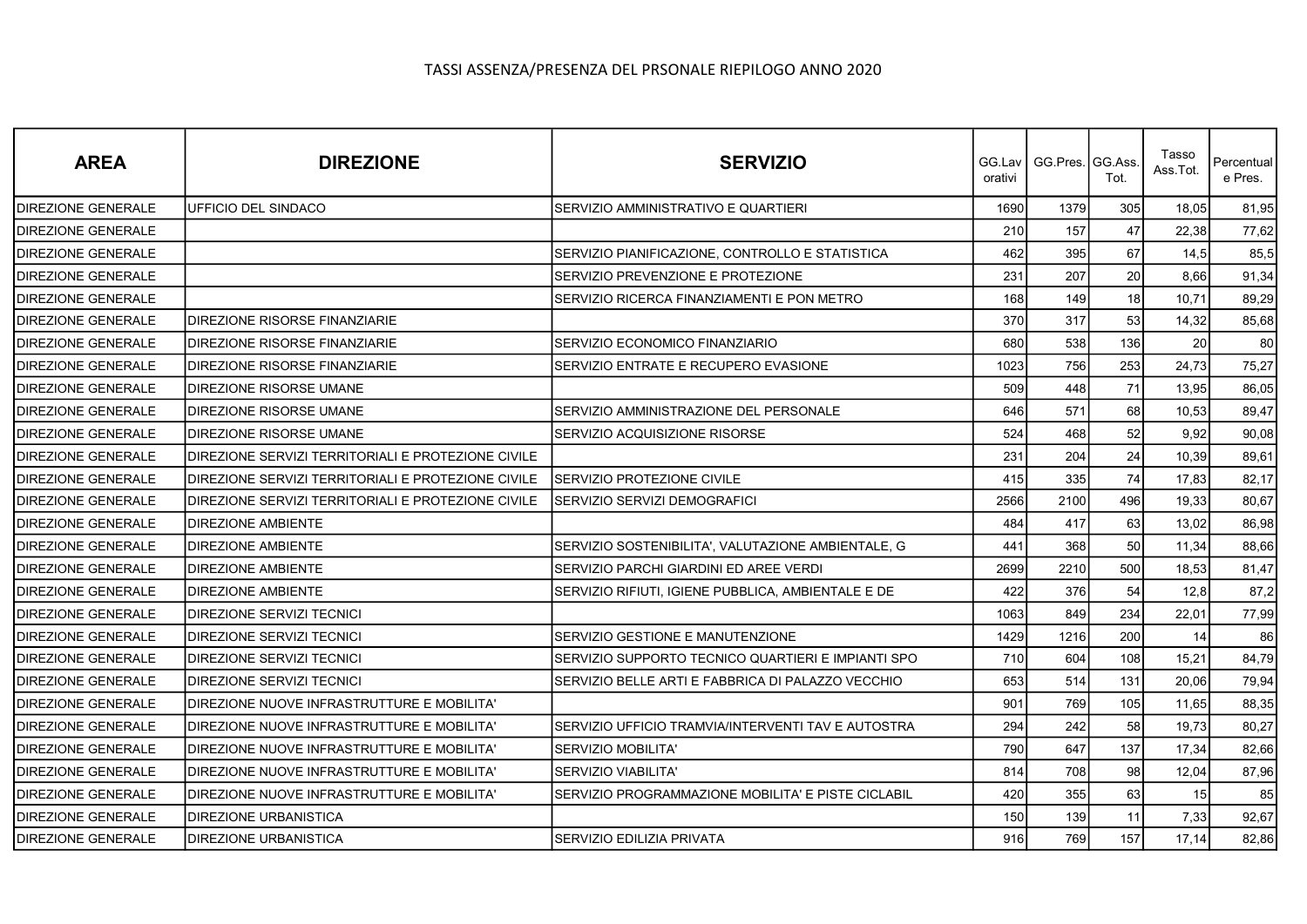| <b>AREA</b>        | <b>DIREZIONE</b>                             | <b>SERVIZIO</b>                                    | orativi | GG.Lav   GG.Pres.   GG.Ass. | Tot.             | Tasso<br>Ass.Tot. | Percentual<br>e Pres. |
|--------------------|----------------------------------------------|----------------------------------------------------|---------|-----------------------------|------------------|-------------------|-----------------------|
| DIREZIONE GENERALE | <b>DIREZIONE URBANISTICA</b>                 | SERVIZIO PIANIFICAZIONE URBANISTICA                | 210     | 172                         | 45               | 21,43             | 78,57                 |
| DIREZIONE GENERALE | DIREZIONE URBANISTICA                        | SERVIZIO AMMINISTRATIVO URBANISTICA                | 898     | 782                         | 109 <sup>l</sup> | 12.14             | 87,86                 |
| DIREZIONE GENERALE | <b>DIREZIONE SISTEMI INFORMATIVI</b>         |                                                    | 298     | 250                         | 49               | 16.44             | 83,56                 |
| DIREZIONE GENERALE | DIREZIONE SISTEMI INFORMATIVI                | SERVIZIO GESTIONE INFRASTRUTTURE TECNOLOGICHE      | 877     | 736                         | 150              | 17,1              | 82,9                  |
| DIREZIONE GENERALE | <b>DIREZIONE SISTEMI INFORMATIVI</b>         | SERVIZIO SVILUPPO INFRASTRUTTURE TECNOLOGICHE      | 546     | 496                         | 47               | 8,61              | 91,39                 |
| DIREZIONE GENERALE | DIREZIONE GARE, APPALTI E PARTECIPATE        | SERVIZIO SOCIETA' PARTECIPATE. ASSOCIAZIONI E FOND | 117     | 99                          | 16               | 13,68             | 86,32                 |
| DIREZIONE GENERALE | <b>DIREZIONE GARE, APPALTI E PARTECIPATE</b> | SERVIZIO AMMINISTRATIVO OPERE E LAVORI PUBBLICI    | 357     | 312                         | 56               | 15,69             | 84,31                 |
| DIREZIONE GENERALE | DIREZIONE GARE, APPALTI E PARTECIPATE        | SERVIZIO AMMINISTRATIVO BENI E SERVIZI             | 674     | 534                         | 161              | 23,89             | 76,11                 |
| DIREZIONE GENERALE | DIREZIONE PATRIMONIO IMMOBILIARE             |                                                    | 1650    | 1413                        | 288              | 17,45             | 82,55                 |
| DIREZIONE GENERALE | DIREZIONE PATRIMONIO IMMOBILIARE             | <b>SERVIZIO SERVIZI CIMITERIALI</b>                | 1773    | 1524                        | 227              | 12,8              | 87,2                  |
| DIREZIONE GENERALE | DIREZIONE PATRIMONIO IMMOBILIARE             | SERVIZIO GESTIONE PATRIMONIO                       | 381     | 332                         | 46               | 12,07             | 87,93                 |
| DIREZIONE GENERALE | DIREZIONE ATTIVITA' ECONOMICHE E TURISMO     |                                                    | 453     | 398                         | 52               | 11,48             | 88,52                 |
| DIREZIONE GENERALE | DIREZIONE ATTIVITA' ECONOMICHE E TURISMO     | SERVIZIO ATTIVITA' PRODUTTIVE                      | 495     | 442                         | 50               | 10,1              | 89,9                  |
| DIREZIONE GENERALE | DIREZIONE ATTIVITA' ECONOMICHE E TURISMO     | SERVIZIO COMMERCIO AREE PUBBLICHE OCCUPAZIONE SUOL | 756     | 623                         | 144              | 19,05             | 80,95                 |
| DIREZIONE GENERALE | DIREZIONE ATTIVITA' ECONOMICHE E TURISMO     | SERVIZIO PROMOZIONE ECONOMICA, TURISTICA E LAVORO  | 126     | 92                          | 41               | 32,54             | 67,46                 |
| DIREZIONE GENERALE | DIREZIONE ISTRUZIONE                         |                                                    | 607     | 527                         | 79               | 13,01             | 86,99                 |
| DIREZIONE GENERALE | <b>DIREZIONE ISTRUZIONE</b>                  | SERVIZIO SERVIZI ALL' INFANZIA                     | 16545   | 12527                       | 2723             | 16,46             | 83,54                 |
| DIREZIONE GENERALE | DIREZIONE ISTRUZIONE                         | SERVIZIO SUPPORTO ALLA SCUOLA                      | 720     | 587                         | 119              | 16,53             | 83,47                 |
| DIREZIONE GENERALE | <b>DIREZIONE ISTRUZIONE</b>                  | SERVIZIO ATTIVITA' EDUCATIVE E FORMATIVE           | 1341    | 1069                        | 286              | 21,33             | 78,67                 |
| DIREZIONE GENERALE | DIREZIONE CULTURA E SPORT                    |                                                    | 474     | 416                         | 53               | 11,18             | 88,82                 |
| DIREZIONE GENERALE | <b>DIREZIONE CULTURA E SPORT</b>             | SERVIZIO BIBLIOTECHE, ARCHIVI E POLITICHE GIOVAN   | 2000    | 1643                        | 362              | 18,1              | 81,9                  |
| DIREZIONE GENERALE | DIREZIONE CULTURA E SPORT                    | SERVIZIO MUSEI COMUNALI ED ATTIVITA' CULTURALI     | 587     | 523                         | 70               | 11,93             | 88,07                 |
| DIREZIONE GENERALE | <b>DIREZIONE CULTURA E SPORT</b>             | SERVIZIO SPORT                                     | 1438    | 1137                        | 312              | 21,7              | 78,3                  |
| DIREZIONE GENERALE | DIREZIONE SERVIZI SOCIALI                    |                                                    | 467     | 399                         | 65               | 13,92             | 86,08                 |
| DIREZIONE GENERALE | <b>DIREZIONE SERVIZI SOCIALI</b>             | SERVIZIO SOCIALE AMMINISTRATIVO                    | 2244    | 1861                        | 361              | 16,09             | 83,91                 |
| DIREZIONE GENERALE | DIREZIONE SERVIZI SOCIALI                    | SERVIZIO SOCIALE PROFESSIONALE                     | 3352    | 2791                        | 595              | 17,75             | 82,25                 |
| DIREZIONE GENERALE | DIREZIONE SERVIZI SOCIALI                    | <b>SERVIZIO CASA</b>                               | 432     | 371                         | 62               | 14,35             | 85,65                 |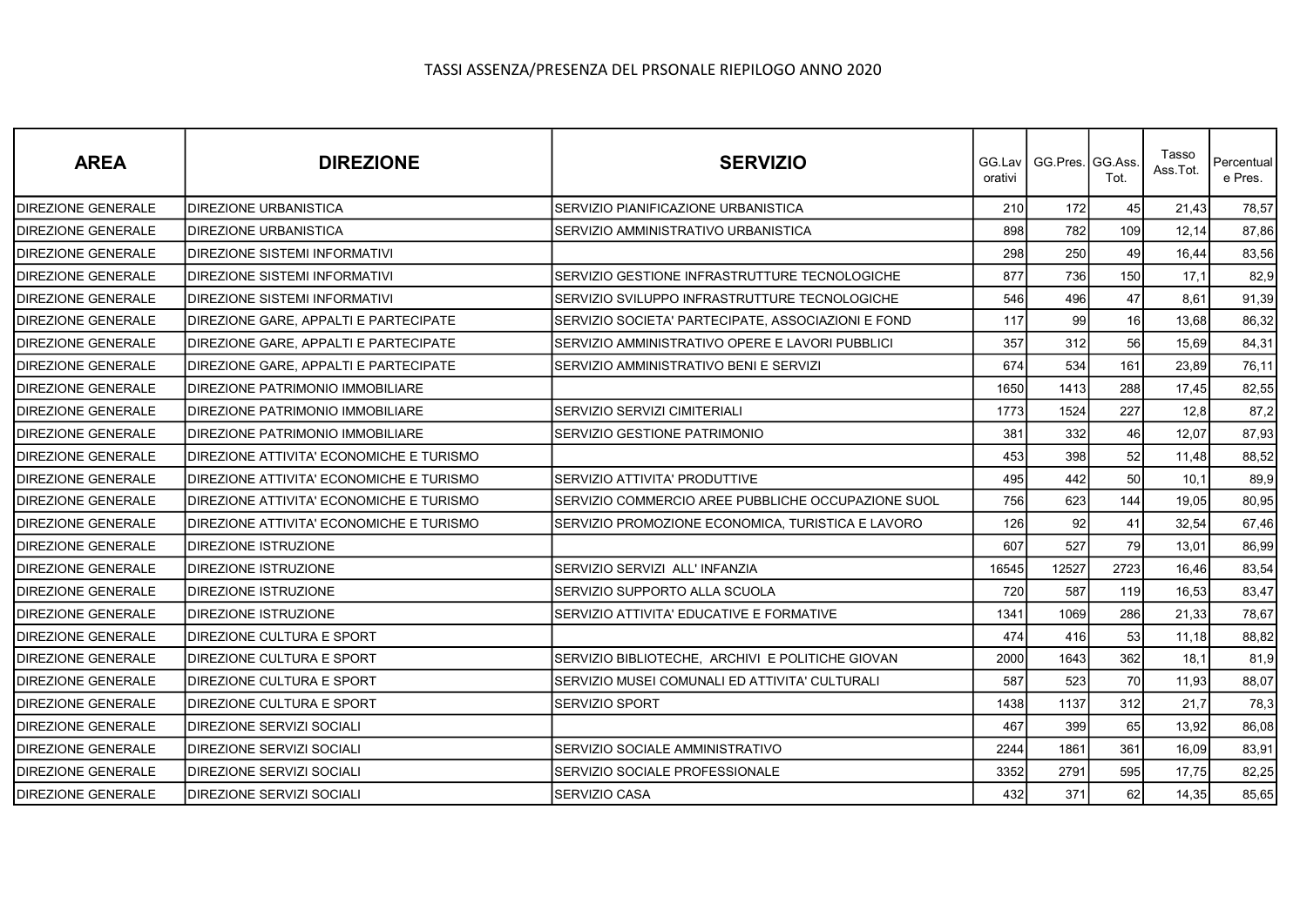| Tasso<br><b>DIREZIONE</b><br><b>SFRVIZIO</b><br><b>AREA</b><br>GG.<br>$\sim$<br>$\sim$<br>: Acc<br>55 N.S.<br>Ass.Tot.<br>Tot.<br>orativi | l Percentual<br>e Pres. |
|-------------------------------------------------------------------------------------------------------------------------------------------|-------------------------|
|-------------------------------------------------------------------------------------------------------------------------------------------|-------------------------|

### mese di febbraio

| <b>AREA</b>                | <b>DIREZIONE</b>                                   | <b>SERVIZIO</b>                                                                                     | GG.Lav<br>orativi | GG.Pres. GG.Ass. | Tot.            | Tasso<br>Ass.Tot. | Percentual<br>e Pres. |
|----------------------------|----------------------------------------------------|-----------------------------------------------------------------------------------------------------|-------------------|------------------|-----------------|-------------------|-----------------------|
|                            | DIREZIONE CORPO POLIZIA MUNICIPALE                 |                                                                                                     | 19701             | 15581            | 2439            | 12,38             | 87,62                 |
|                            | DIREZIONE CORPO POLIZIA MUNICIPALE                 | ISERVIZIO SUPPORTO GIURIDICO AMMINISTRATIVO POLIZIA MUNICIFI                                        | 3077              | 2456             | 449             | 14,59             | 85,41                 |
| ISEGRETARIO GENERALE       | UFFICIO SEGRETERIA GENERALE E AFFARI ISTITUZIONALI |                                                                                                     | 937               | 854              | 100             | 10.67             | 89,33                 |
| SEGRETARIO GENERALE        |                                                    | UFFICIO SEGRETERIA GENERALE E AFFARI ISTITUZIONALI SERVIZIO ANTICORRUZIONE, TRASPARENZA E CONTROLLI | 160               | 147              | 12              | 7,5               | 92,5                  |
| ISEGRETARIO GENERALE       | <b>AVVOCATURA</b>                                  |                                                                                                     | 280               | 221              | 58              | 20,71             | 79,29                 |
| ISEGRETARIO GENERALE       | <b>AVVOCATURA</b>                                  | SERVIZIO ECONOMICO, PATRIMONIALE E PUBBLICO IMPIEGO                                                 | 40                | 38               |                 |                   | 95                    |
| SEGRETARIO GENERALE        | <b>AVVOCATURA</b>                                  | SERVIZIO LAVORI PUBBLICI E ATTIVITA' CONTRATTUALI                                                   | 60                | 58               |                 | 3,33              | 96,67                 |
| SEGRETARIO GENERALE        | DIREZIONE DEL CONSIGLIO                            |                                                                                                     | 867               | 755              | 98              | 11,3              | 88,7                  |
| <b>DIREZIONE GENERALE</b>  | UFFICIO DEL SINDACO                                |                                                                                                     | 192               | 171              | 18 <sup>1</sup> | 9,38              | 90,62                 |
| <b>DIREZIONE GENERALE</b>  | UFFICIO DEL SINDACO                                | PORTAVOCE DEL SINDACO E UFFICIO STAMPA                                                              | 300               | 289              | 12              |                   | 96                    |
| <b>DIREZIONE GENERALE</b>  | UFFICIO DEL SINDACO                                | SEGRETERIA DEL SINDACO E DEGLI ASSESSORI E SUPPORTO ALLE                                            | 942               | 837              | 87              | 9,24              | 90,76                 |
| <b>IDIREZIONE GENERALE</b> | UFFICIO DEL SINDACO                                | IPIANIFICAZIONE STRATEGICA E ATTUAZIONE DEL PROGRAMMA                                               | 60                | 60               |                 |                   | 100                   |
| <b>DIREZIONE GENERALE</b>  | UFFICIO DEL SINDACO                                | RELAZIONI POLITICO-ISTITUZIONALI                                                                    | 180               | 146              | 17              | 9,44              | 90,56                 |
| <b>IDIREZIONE GENERALE</b> | UFFICIO DEL SINDACO                                | <b>PROGETTO COMUNICAZIONE</b>                                                                       | 320               | 283              | 38              | 11,88             | 88,12                 |
| <b>DIREZIONE GENERALE</b>  | UFFICIO DEL SINDACO                                | SERVIZIO EVENTI, MANIFESTAZIONI CITTADINE E CERIMONIALE                                             | 561               | 463              | 93              | 16,58             | 83,42                 |
| <b>IDIREZIONE GENERALE</b> | UFFICIO DEL SINDACO                                | SERVIZIO AMMINISTRATIVO E QUARTIERI                                                                 | 1640              | 1363             | 260             | 15,85             | 84, 15                |
| <b>DIREZIONE GENERALE</b>  |                                                    |                                                                                                     | 200               | 174              | 33              | 16,5              | 83,5                  |
| <b>IDIREZIONE GENERALE</b> |                                                    | SERVIZIO PIANIFICAZIONE, CONTROLLO E STATISTICA                                                     | 440               | 402              | 39              | 8,86              | 91,14                 |
| <b>IDIREZIONE GENERALE</b> |                                                    | ISERVIZIO PREVENZIONE E PROTEZIONE                                                                  | 220               | 208              | 10 <sup>1</sup> | 4,55              | 95,45                 |
| <b>IDIREZIONE GENERALE</b> |                                                    | SERVIZIO RICERCA FINANZIAMENTI E PON METRO                                                          | 160               | 157              |                 | 3,13              | 96,87                 |
| <b>DIREZIONE GENERALE</b>  | DIREZIONE RISORSE FINANZIARIE                      |                                                                                                     | 352               | 322              | 34              | 9,66              | 90,34                 |
| <b>IDIREZIONE GENERALE</b> | DIREZIONE RISORSE FINANZIARIE                      | ISERVIZIO ECONOMICO FINANZIARIO                                                                     | 628               | 515              | 116             | 18,47             | 81,53                 |
| <b>DIREZIONE GENERALE</b>  | <b>DIREZIONE RISORSE FINANZIARIE</b>               | SERVIZIO ENTRATE E RECUPERO EVASIONE                                                                | 956               | 758              | 210             | 21,97             | 78,03                 |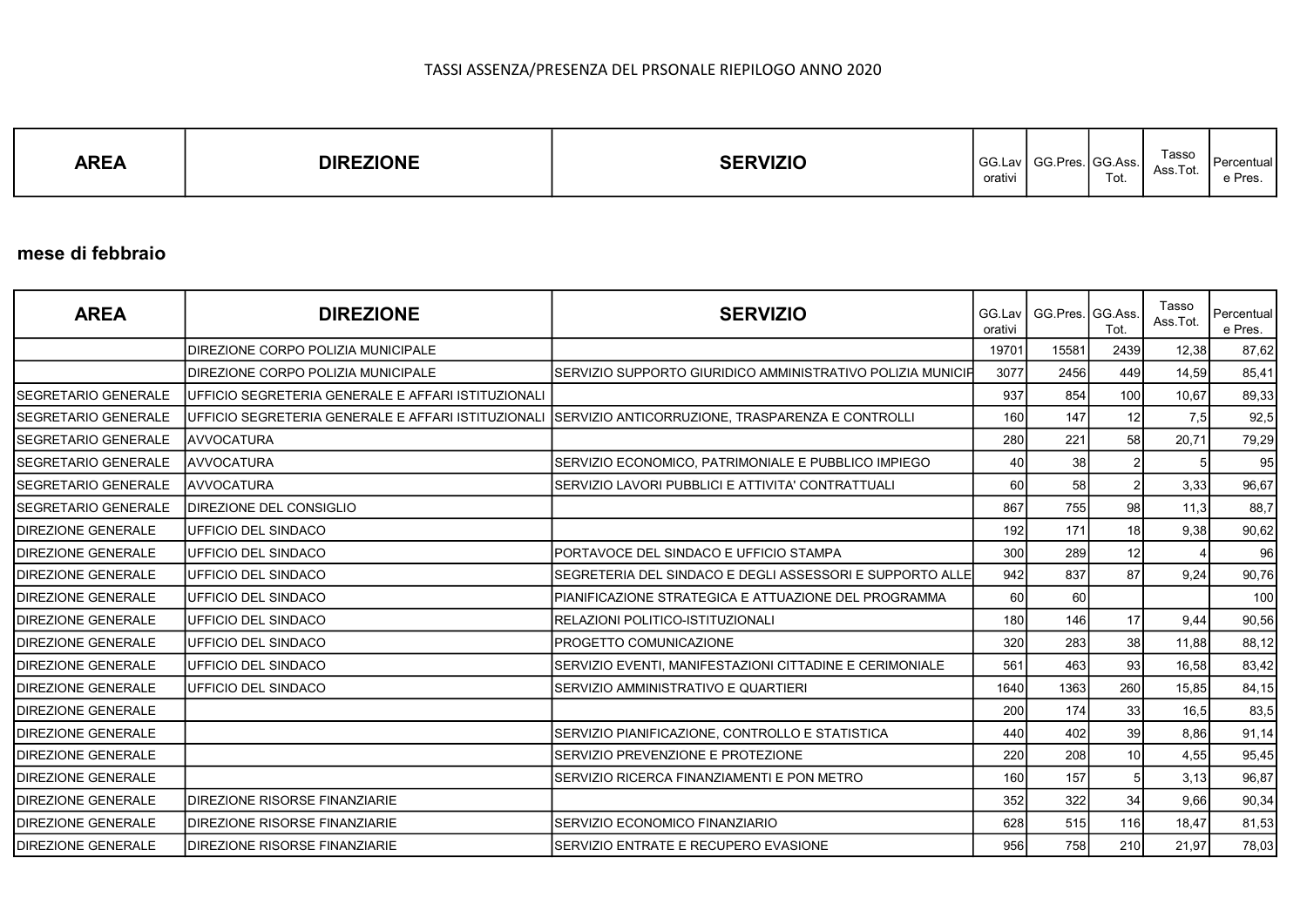| <b>AREA</b>               | <b>DIREZIONE</b>                                   | <b>SERVIZIO</b>                                               | orativi | GG.Lav丨GG.Pres.丨GG.Ass | Tot.            | Tasso<br>Ass.Tot. | Percentual<br>e Pres. |
|---------------------------|----------------------------------------------------|---------------------------------------------------------------|---------|------------------------|-----------------|-------------------|-----------------------|
| <b>DIREZIONE GENERALE</b> | <b>DIREZIONE RISORSE UMANE</b>                     |                                                               | 378     | 307                    | 77              | 20,37             | 79,63                 |
| <b>DIREZIONE GENERALE</b> | DIREZIONE RISORSE UMANE                            | SERVIZIO AMMINISTRAZIONE DEL PERSONALE                        | 740     | 629                    | 112             | 15,14             | 84,86                 |
| <b>DIREZIONE GENERALE</b> | <b>DIREZIONE RISORSE UMANE</b>                     | SERVIZIO ACQUISIZIONE RISORSE                                 | 448     | 429                    | 18              | 4,02              | 95,98                 |
| <b>DIREZIONE GENERALE</b> | DIREZIONE SERVIZI TERRITORIALI E PROTEZIONE CIVILE |                                                               | 849     | 733                    | 127             | 14,96             | 85,04                 |
| <b>DIREZIONE GENERALE</b> | DIREZIONE SERVIZI TERRITORIALI E PROTEZIONE CIVILE | SERVIZIO PROTEZIONE CIVILE                                    | 399     | 357                    | 40              | 10,03             | 89,97                 |
| <b>DIREZIONE GENERALE</b> | DIREZIONE SERVIZI TERRITORIALI E PROTEZIONE CIVILE | SERVIZIO SERVIZI DEMOGRAFICI                                  | 1798    | 1560                   | 278             | 15,46             | 84,54                 |
| <b>DIREZIONE GENERALE</b> | <b>DIREZIONE AMBIENTE</b>                          |                                                               | 538     | 490                    | 45              | 8,36              | 91,64                 |
| <b>DIREZIONE GENERALE</b> | <b>DIREZIONE AMBIENTE</b>                          | SERVIZIO SOSTENIBILITA', VALUTAZIONE AMBIENTALE, GEOLOGIA E   | 400     | 357                    | 36              | 9                 | 91                    |
| <b>DIREZIONE GENERALE</b> | <b>DIREZIONE AMBIENTE</b>                          | SERVIZIO PARCHI GIARDINI ED AREE VERDI                        | 2638    | 2230                   | 451             | 17,1              | 82,9                  |
| <b>DIREZIONE GENERALE</b> | <b>DIREZIONE AMBIENTE</b>                          | SERVIZIO RIFIUTI, IGIENE PUBBLICA, AMBIENTALE E DEL TERRITORI | 420     | 391                    | 42              | 10                | 90                    |
| <b>DIREZIONE GENERALE</b> | <b>DIREZIONE SERVIZI TECNICI</b>                   |                                                               | 1012    | 824                    | 204             | 20,16             | 79,84                 |
| <b>DIREZIONE GENERALE</b> | <b>DIREZIONE SERVIZI TECNICI</b>                   | SERVIZIO GESTIONE E MANUTENZIONE                              | 1376    | 1227                   | 120             | 8,72              | 91,28                 |
| <b>DIREZIONE GENERALE</b> | DIREZIONE SERVIZI TECNICI                          | SERVIZIO SUPPORTO TECNICO QUARTIERI E IMPIANTI SPORTIVI       | 634     | 572                    | 63              | 9,94              | 90,06                 |
| <b>DIREZIONE GENERALE</b> | <b>DIREZIONE SERVIZI TECNICI</b>                   | SERVIZIO BELLE ARTI E FABBRICA DI PALAZZO VECCHIO             | 638     | 558                    | 81              | 12,7              | 87,3                  |
| <b>DIREZIONE GENERALE</b> | DIREZIONE NUOVE INFRASTRUTTURE E MOBILITA'         |                                                               | 812     | 719                    | 102             | 12,56             | 87,44                 |
| <b>DIREZIONE GENERALE</b> | DIREZIONE NUOVE INFRASTRUTTURE E MOBILITA'         | SERVIZIO UFFICIO TRAMVIA/INTERVENTI TAV E AUTOSTRADE          | 300     | 274                    | 28              | 9,33              | 90,67                 |
| <b>DIREZIONE GENERALE</b> | DIREZIONE NUOVE INFRASTRUTTURE E MOBILITA'         | SERVIZIO MOBILITA'                                            | 732     | 578                    | 157             | 21,45             | 78,55                 |
| DIREZIONE GENERALE        | DIREZIONE NUOVE INFRASTRUTTURE E MOBILITA'         | SERVIZIO VIABILITA'                                           | 756     | 678                    | 78              | 10,32             | 89,68                 |
| <b>DIREZIONE GENERALE</b> | DIREZIONE NUOVE INFRASTRUTTURE E MOBILITA'         | SERVIZIO PROGRAMMAZIONE MOBILITA' E PISTE CICLABILI           | 420     | 382                    | 33              | 7,86              | 92,14                 |
| DIREZIONE GENERALE        | <b>DIREZIONE URBANISTICA</b>                       |                                                               | 140     | 110                    | 31              | 22,14             | 77,86                 |
| <b>DIREZIONE GENERALE</b> | <b>DIREZIONE URBANISTICA</b>                       | SERVIZIO EDILIZIA PRIVATA                                     | 856     | 749                    | 106             | 12,38             | 87,62                 |
| <b>DIREZIONE GENERALE</b> | <b>DIREZIONE URBANISTICA</b>                       | SERVIZIO PIANIFICAZIONE URBANISTICA                           | 200     | 159                    | 46              | 23                | 77                    |
| <b>DIREZIONE GENERALE</b> | <b>DIREZIONE URBANISTICA</b>                       | SERVIZIO AMMINISTRATIVO URBANISTICA                           | 856     | 777                    | 73              | 8,53              | 91,47                 |
| DIREZIONE GENERALE        | <b>DIREZIONE SISTEMI INFORMATIVI</b>               |                                                               | 293     | 268                    | 30              | 10,24             | 89,76                 |
| <b>DIREZIONE GENERALE</b> | <b>DIREZIONE SISTEMI INFORMATIVI</b>               | SERVIZIO GESTIONE INFRASTRUTTURE TECNOLOGICHE                 | 838     | 746                    | 104             | 12,41             | 87,59                 |
| DIREZIONE GENERALE        | <b>DIREZIONE SISTEMI INFORMATIVI</b>               | SERVIZIO SVILUPPO INFRASTRUTTURE TECNOLOGICHE                 | 520     | 483                    | 35              | 6,73              | 93,27                 |
| <b>DIREZIONE GENERALE</b> | <b>DIREZIONE GARE, APPALTI E PARTECIPATE</b>       | SERVIZIO SOCIETA' PARTECIPATE, ASSOCIAZIONI E FONDAZIONI      | 112     | 105                    | $6 \mid$        | 5,36              | 94,64                 |
| <b>DIREZIONE GENERALE</b> | DIREZIONE GARE, APPALTI E PARTECIPATE              | SERVIZIO AMMINISTRATIVO OPERE E LAVORI PUBBLICI               | 300     | 266                    | 30 <sup>°</sup> | 10                | 90                    |
| DIREZIONE GENERALE        | DIREZIONE GARE, APPALTI E PARTECIPATE              | SERVIZIO AMMINISTRATIVO BENI E SERVIZI                        | 612     | 496                    | 133             | 21,73             | 78,27                 |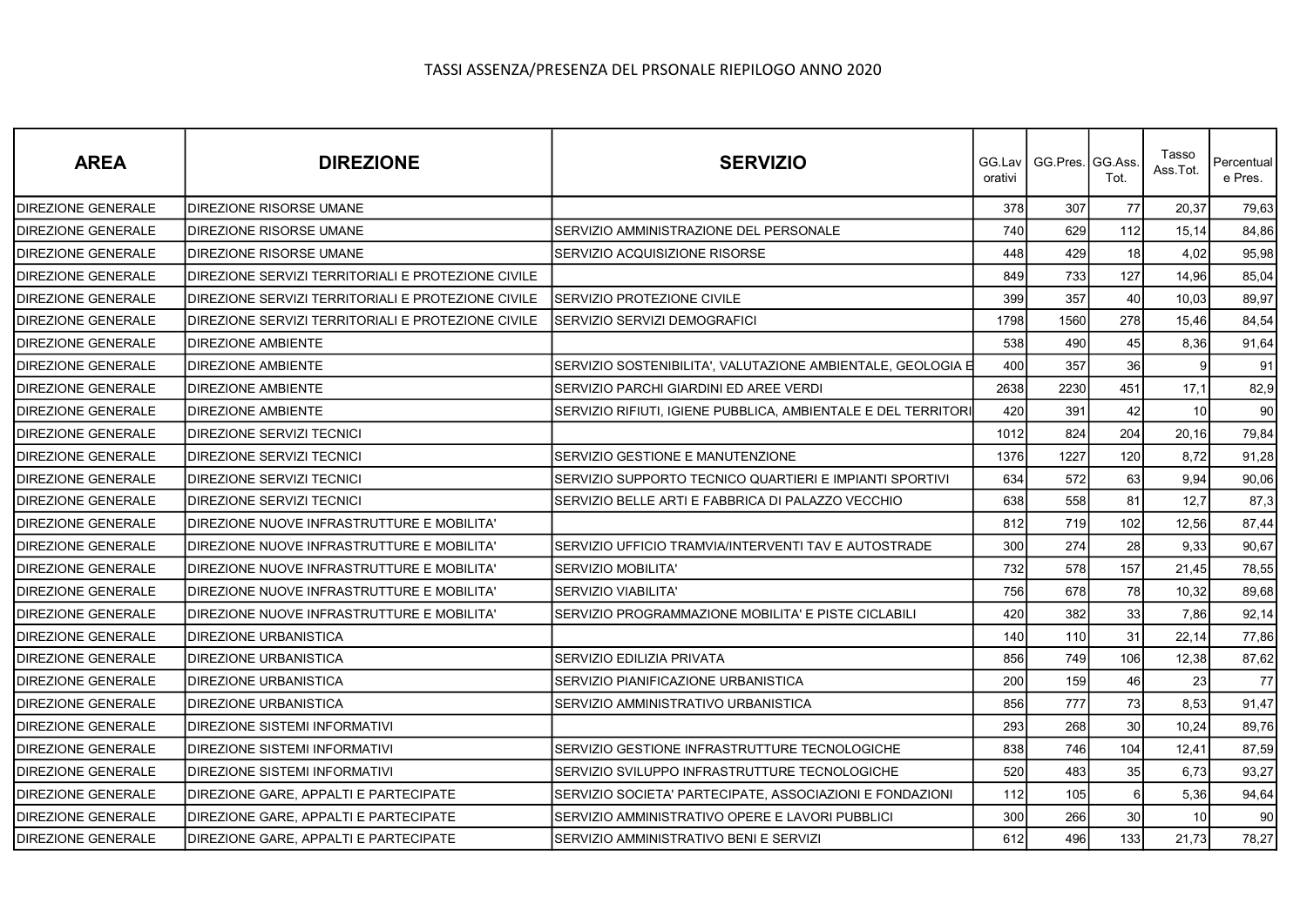| <b>AREA</b>               | <b>DIREZIONE</b>                          | <b>SERVIZIO</b>                                          | orativi | GG.Lav   GG.Pres. GG.Ass. | Tot.            | Tasso<br>Ass.Tot. | Percentual<br>e Pres. |
|---------------------------|-------------------------------------------|----------------------------------------------------------|---------|---------------------------|-----------------|-------------------|-----------------------|
| <b>DIREZIONE GENERALE</b> | <b>IDIREZIONE PATRIMONIO IMMOBILIARE</b>  |                                                          | 1437    | 1354                      | 168I            | 11.69             | 88,31                 |
| <b>DIREZIONE GENERALE</b> | <b>IDIREZIONE PATRIMONIO IMMOBILIARE</b>  | SERVIZIO SERVIZI CIMITERIALI                             | 1761    | 1469                      | 241             | 13,69             | 86,31                 |
| <b>DIREZIONE GENERALE</b> | <b>IDIREZIONE PATRIMONIO IMMOBILIARE</b>  | SERVIZIO GESTIONE PATRIMONIO                             | 486     | 436                       | 49              | 10,08             | 89,92                 |
| <b>DIREZIONE GENERALE</b> | IDIREZIONE ATTIVITA' ECONOMICHE E TURISMO |                                                          | 432     | 369                       | 65              | 15,05             | 84,95                 |
| <b>DIREZIONE GENERALE</b> | IDIREZIONE ATTIVITA' ECONOMICHE E TURISMO | SERVIZIO ATTIVITA' PRODUTTIVE                            | 472     | 425                       | 44              | 9,32              | 90,68                 |
| <b>DIREZIONE GENERALE</b> | DIREZIONE ATTIVITA' ECONOMICHE E TURISMO  | ISERVIZIO COMMERCIO AREE PUBBLICHE OCCUPAZIONE SUOLO PU∎ | 740     | 634                       | 112             | 15,14             | 84,86                 |
| <b>DIREZIONE GENERALE</b> | DIREZIONE ATTIVITA' ECONOMICHE E TURISMO  | SERVIZIO PROMOZIONE ECONOMICA, TURISTICA E LAVORO        | 100     | 76                        | 30 <sup>l</sup> | 30                | 70I                   |
| <b>DIREZIONE GENERALE</b> | <b>IDIREZIONE ISTRUZIONE</b>              |                                                          | 460     | 418                       | 47              | 10,22             | 89,78                 |
| <b>DIREZIONE GENERALE</b> | <b>IDIREZIONE ISTRUZIONE</b>              | SERVIZIO SERVIZI ALL'INFANZIA                            | 14654   | 11008                     | 2288            | 15,61             | 84,39                 |
| <b>DIREZIONE GENERALE</b> | <b>IDIREZIONE ISTRUZIONE</b>              | SERVIZIO SUPPORTO ALLA SCUOLA                            | 797     | 691                       | 109l            | 13,68             | 86,32                 |
| <b>DIREZIONE GENERALE</b> | <b>IDIREZIONE ISTRUZIONE</b>              | SERVIZIO ATTIVITA' EDUCATIVE E FORMATIVE                 | 1259    | 1058                      | 201             | 15,97             | 84,03                 |
| <b>DIREZIONE GENERALE</b> | IDIREZIONE CULTURA E SPORT                |                                                          | 464     | 416                       | 47              | 10,13             | 89,87                 |
| <b>DIREZIONE GENERALE</b> | <b>IDIREZIONE CULTURA E SPORT</b>         | SERVIZIO BIBLIOTECHE, ARCHIVI E POLITICHE GIOVANILI      | 1895    | 1576                      | 325             | 17,15             | 82,85                 |
| <b>DIREZIONE GENERALE</b> | <b>IDIREZIONE CULTURA E SPORT</b>         | SERVIZIO MUSEI COMUNALI ED ATTIVITA' CULTURALI           | 559     | 499                       | 61              | 10,91             | 89,09                 |
| <b>DIREZIONE GENERALE</b> | IDIREZIONE CULTURA E SPORT                | ISERVIZIO SPORT                                          | 1415    | 1183                      | 228             | 16,11             | 83,89                 |
| <b>DIREZIONE GENERALE</b> | IDIREZIONE SERVIZI SOCIALI                |                                                          | 2484    | 2134                      | 356             | 14,33             | 85,67                 |
| <b>DIREZIONE GENERALE</b> | IDIREZIONE SERVIZI SOCIALI                | SERVIZIO SOCIALE AMMINISTRATIVO                          | 1276    | 1026                      | 248             | 19,44             | 80,56                 |
| <b>DIREZIONE GENERALE</b> | IDIREZIONE SERVIZI SOCIALI                | SERVIZIO SOCIALE PROFESSIONALE                           | 1974    | 1639                      | 341             | 17,27             | 82,73                 |
| <b>DIREZIONE GENERALE</b> | IDIREZIONE SERVIZI SOCIALI                | <b>SERVIZIO CASA</b>                                     | 412     | 377                       | 34              | 8,25              | 91,75                 |

# mese di marzo

| <b>AREA</b>          | <b>DIREZIONE</b>                                      | <b>SERVIZIO</b>                                                                                      | <b>IGG.Lav</b><br>orativi | <sup>1</sup> GG.Pres. ITot. | <b>IGG.Ass. I Tasso</b> | Ass.Tot. | <b>IPercentual I</b><br>le Pres. |
|----------------------|-------------------------------------------------------|------------------------------------------------------------------------------------------------------|---------------------------|-----------------------------|-------------------------|----------|----------------------------------|
|                      | IDIREZIONE CORPO POLIZIA MUNICIPALE                   |                                                                                                      | 20449                     | 14011                       | 3701                    | 18.1I    | 81,9                             |
|                      | IDIREZIONE CORPO POLIZIA MUNICIPALE                   | ISERVIZIO SUPPORTO GIURIDICO AMMINISTRATIVO POLIZIA MUNICIFI                                         | 3233I                     | 2090                        | 813I                    | 25.15    | 74,85                            |
| ISEGRETARIO GENERALE | IUFFICIO SEGRETERIA GENERALE E AFFARI ISTITUZIONALI I |                                                                                                      | 1029 <b>1</b>             | 707                         | 342                     | 33.24    | 66,76                            |
| ISEGRETARIO GENERALE |                                                       | UFFICIO SEGRETERIA GENERALE E AFFARI ISTITUZIONALI (SERVIZIO ANTICORRUZIONE, TRASPARENZA E CONTROLLI | 176 I                     | 117                         | 63I                     | 35.8     | 64,2                             |
| ISEGRETARIO GENERALE | <b>IAVVOCATURA</b>                                    |                                                                                                      | 308I                      | 228                         | 80 l                    | 25,97    | 74,03                            |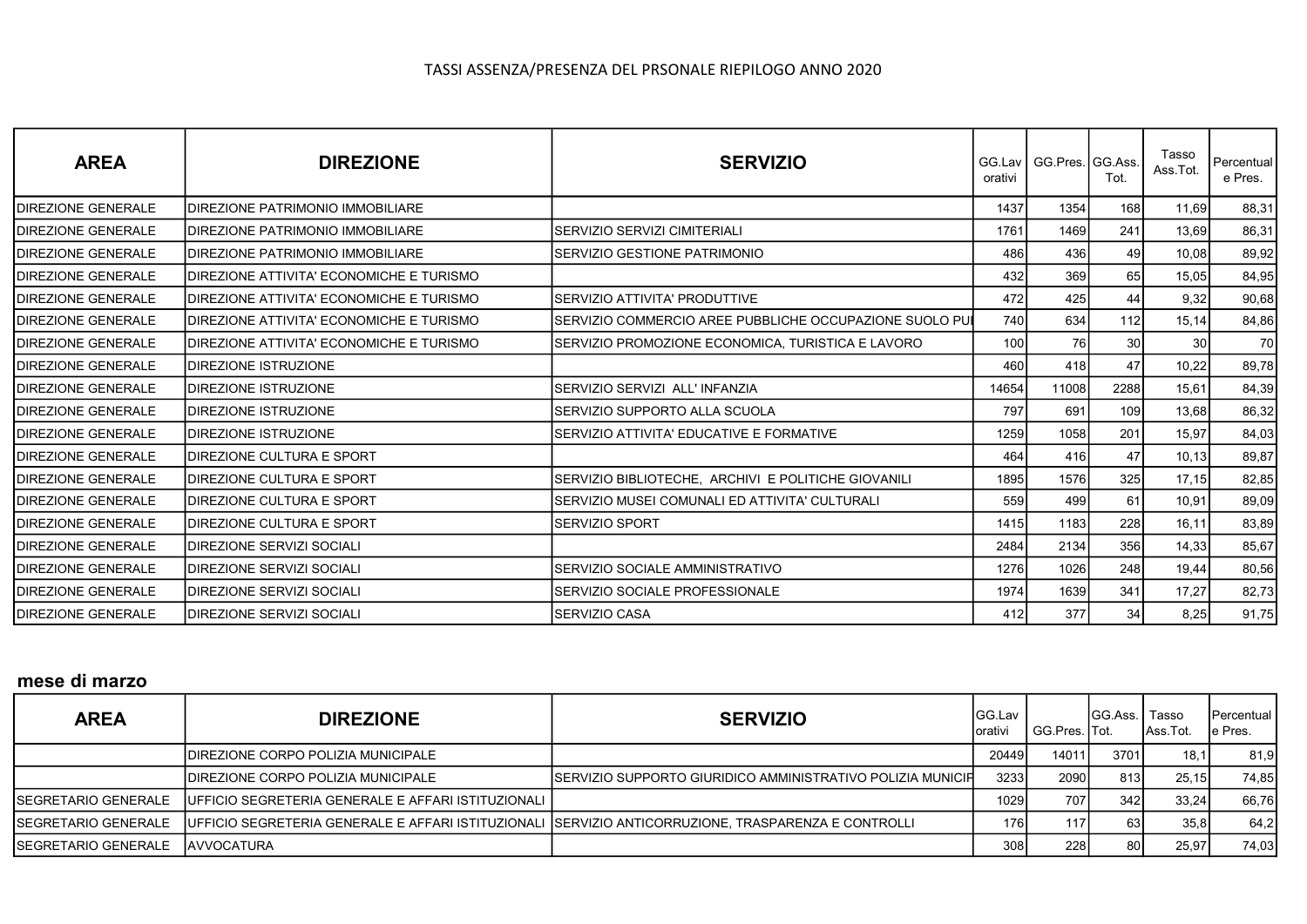| <b>AREA</b>                | <b>DIREZIONE</b>                                   | <b>SERVIZIO</b>                                               | orativi | GG.Lav   GG.Pres.   GG.Ass. | Tot.           | Tasso<br>Ass.Tot. | Percentual<br>e Pres. |
|----------------------------|----------------------------------------------------|---------------------------------------------------------------|---------|-----------------------------|----------------|-------------------|-----------------------|
| <b>SEGRETARIO GENERALE</b> | <b>AVVOCATURA</b>                                  | SERVIZIO ECONOMICO, PATRIMONIALE E PUBBLICO IMPIEGO           | 44      | 37                          |                | 15,91             | 84,09                 |
| <b>SEGRETARIO GENERALE</b> | <b>AVVOCATURA</b>                                  | SERVIZIO LAVORI PUBBLICI E ATTIVITA' CONTRATTUALI             | 66      | 63                          |                | 4,55              | 95,45                 |
| SEGRETARIO GENERALE        | <b>DIREZIONE DEL CONSIGLIO</b>                     |                                                               | 974     | 555                         | 346            | 35,52             | 64,48                 |
| <b>DIREZIONE GENERALE</b>  | UFFICIO DEL SINDACO                                |                                                               | 211     | 168                         | 38             | 18,01             | 81,99                 |
| <b>DIREZIONE GENERALE</b>  | UFFICIO DEL SINDACO                                | PORTAVOCE DEL SINDACO E UFFICIO STAMPA                        | 330     | 326                         |                | 1,52              | 98,48                 |
| <b>DIREZIONE GENERALE</b>  | UFFICIO DEL SINDACO                                | SEGRETERIA DEL SINDACO E DEGLI ASSESSORI E SUPPORTO ALLE      | 1036    | 674                         | 322            | 31,08             | 68,92                 |
| <b>DIREZIONE GENERALE</b>  | UFFICIO DEL SINDACO                                | PIANIFICAZIONE STRATEGICA E ATTUAZIONE DEL PROGRAMMA          | 66      | 59                          | $\overline{7}$ | 10,61             | 89,39                 |
| <b>DIREZIONE GENERALE</b>  | UFFICIO DEL SINDACO                                | RELAZIONI POLITICO-ISTITUZIONALI                              | 198     | 148                         | 45             | 22,73             | 77,27                 |
| <b>DIREZIONE GENERALE</b>  | UFFICIO DEL SINDACO                                | PROGETTO COMUNICAZIONE                                        | 369     | 254                         | 107            | 29                | 71                    |
| DIREZIONE GENERALE         | UFFICIO DEL SINDACO                                | SERVIZIO EVENTI, MANIFESTAZIONI CITTADINE E CERIMONIALE       | 610     | 314                         | 233            | 38,2              | 61,8                  |
| <b>DIREZIONE GENERALE</b>  | UFFICIO DEL SINDACO                                | SERVIZIO AMMINISTRATIVO E QUARTIERI                           | 1798    | 1000                        | 797            | 44,33             | 55,67                 |
| DIREZIONE GENERALE         |                                                    |                                                               | 220     | 159                         | 66             | 30                | 70                    |
| <b>DIREZIONE GENERALE</b>  |                                                    | SERVIZIO PIANIFICAZIONE, CONTROLLO E STATISTICA               | 484     | 292                         | 201            | 41,53             | 58,47                 |
| <b>DIREZIONE GENERALE</b>  |                                                    | SERVIZIO PREVENZIONE E PROTEZIONE                             | 220     | 153                         | 57             | 25,91             | 74,09                 |
| DIREZIONE GENERALE         |                                                    | SERVIZIO RICERCA FINANZIAMENTI E PON METRO                    | 176     | 126                         | 46             | 26,14             | 73,86                 |
| <b>DIREZIONE GENERALE</b>  | DIREZIONE RISORSE FINANZIARIE                      |                                                               | 387     | 283                         | 99             | 25,58             | 74,42                 |
| DIREZIONE GENERALE         | DIREZIONE RISORSE FINANZIARIE                      | SERVIZIO ECONOMICO FINANZIARIO                                | 691     | 456                         | 228            | 33                | 67                    |
| <b>DIREZIONE GENERALE</b>  | DIREZIONE RISORSE FINANZIARIE                      | SERVIZIO ENTRATE E RECUPERO EVASIONE                          | 1052    | 650                         | 402            | 38,21             | 61,79                 |
| <b>DIREZIONE GENERALE</b>  | DIREZIONE RISORSE UMANE                            |                                                               | 435     | 315                         | 123            | 28,28             | 71,72                 |
| DIREZIONE GENERALE         | DIREZIONE RISORSE UMANE                            | SERVIZIO AMMINISTRAZIONE DEL PERSONALE                        | 814     | 553                         | 240            | 29,48             | 70,52                 |
| <b>DIREZIONE GENERALE</b>  | DIREZIONE RISORSE UMANE                            | SERVIZIO ACQUISIZIONE RISORSE                                 | 484     | 324                         | 145            | 29,96             | 70,04                 |
| DIREZIONE GENERALE         | DIREZIONE SERVIZI TERRITORIALI E PROTEZIONE CIVILE |                                                               | 915     | 608                         | 301            | 32,9              | 67,1                  |
| <b>DIREZIONE GENERALE</b>  | DIREZIONE SERVIZI TERRITORIALI E PROTEZIONE CIVILE | <b>SERVIZIO PROTEZIONE CIVILE</b>                             | 434     | 399                         | 29             | 6,68              | 93,32                 |
| <b>DIREZIONE GENERALE</b>  | DIREZIONE SERVIZI TERRITORIALI E PROTEZIONE CIVILE | SERVIZIO SERVIZI DEMOGRAFICI                                  | 1951    | 1257                        | 680            | 34,85             | 65,15                 |
| DIREZIONE GENERALE         | DIREZIONE AMBIENTE                                 |                                                               | 589     | 393                         | 191            | 32,43             | 67,57                 |
| <b>DIREZIONE GENERALE</b>  | <b>DIREZIONE AMBIENTE</b>                          | SERVIZIO SOSTENIBILITA', VALUTAZIONE AMBIENTALE, GEOLOGIA E   | 418     | 250                         | 152            | 36,36             | 63,64                 |
| DIREZIONE GENERALE         | <b>DIREZIONE AMBIENTE</b>                          | SERVIZIO PARCHI GIARDINI ED AREE VERDI                        | 2776    | 1725                        | 1056           | 38,04             | 61,96                 |
| <b>DIREZIONE GENERALE</b>  | <b>DIREZIONE AMBIENTE</b>                          | SERVIZIO RIFIUTI, IGIENE PUBBLICA, AMBIENTALE E DEL TERRITORI | 462     | 318                         | 141            | 30,52             | 69,48                 |
| <b>DIREZIONE GENERALE</b>  | DIREZIONE SERVIZI TECNICI                          |                                                               | 1113    | 793                         | 328            | 29,47             | 70,53                 |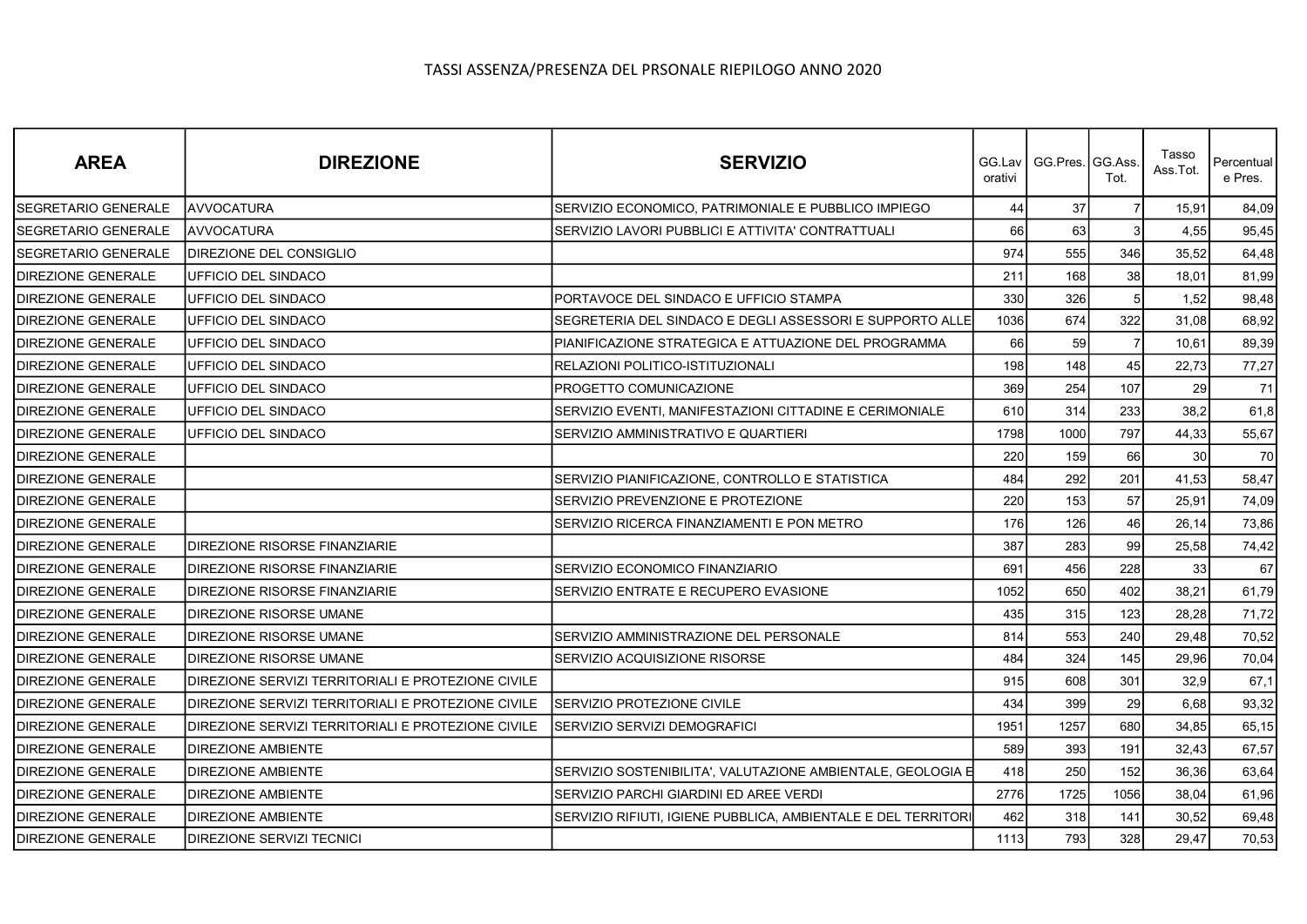| <b>AREA</b>               | <b>DIREZIONE</b>                           | <b>SERVIZIO</b>                                          | orativi | GG.Lav I GG.Pres.IGG.Ass. | Tot. | Tasso<br>Ass.Tot. | Percentual<br>e Pres. |
|---------------------------|--------------------------------------------|----------------------------------------------------------|---------|---------------------------|------|-------------------|-----------------------|
| DIREZIONE GENERALE        | DIREZIONE SERVIZI TECNICI                  | SERVIZIO GESTIONE E MANUTENZIONE                         | 1518    | 1053                      | 411  | 27.08             | 72,92                 |
| <b>DIREZIONE GENERALE</b> | DIREZIONE SERVIZI TECNICI                  | SERVIZIO SUPPORTO TECNICO QUARTIERI E IMPIANTI SPORTIVI  | 676     | 454                       | 222  | 32,84             | 67,16                 |
| DIREZIONE GENERALE        | DIREZIONE SERVIZI TECNICI                  | SERVIZIO BELLE ARTI E FABBRICA DI PALAZZO VECCHIO        | 684     | 456                       | 196  | 28,65             | 71,35                 |
| <b>DIREZIONE GENERALE</b> | DIREZIONE NUOVE INFRASTRUTTURE E MOBILITA' |                                                          | 911     | 736                       | 183  | 20,09             | 79,91                 |
| <b>DIREZIONE GENERALE</b> | DIREZIONE NUOVE INFRASTRUTTURE E MOBILITA' | SERVIZIO UFFICIO TRAMVIA/INTERVENTI TAV E AUTOSTRADE     | 330     | 250                       | 76   | 23,03             | 76,97                 |
| <b>DIREZIONE GENERALE</b> | DIREZIONE NUOVE INFRASTRUTTURE E MOBILITA' | SERVIZIO MOBILITA'                                       | 783     | 525                       | 248  | 31,67             | 68,33                 |
| <b>DIREZIONE GENERALE</b> | DIREZIONE NUOVE INFRASTRUTTURE E MOBILITA' | SERVIZIO VIABILITA'                                      | 832     | 623                       | 193  | 23,2              | 76,8                  |
| <b>DIREZIONE GENERALE</b> | DIREZIONE NUOVE INFRASTRUTTURE E MOBILITA' | SERVIZIO PROGRAMMAZIONE MOBILITA' E PISTE CICLABILI      | 462     | 368                       | 88   | 19,05             | 80,95                 |
| <b>DIREZIONE GENERALE</b> | DIREZIONE URBANISTICA                      |                                                          | 154     | 99                        | 53   | 34,42             | 65,58                 |
| <b>DIREZIONE GENERALE</b> | DIREZIONE URBANISTICA                      | SERVIZIO EDILIZIA PRIVATA                                | 920     | 664                       | 262  | 28,48             | 71,52                 |
| <b>DIREZIONE GENERALE</b> | <b>DIREZIONE URBANISTICA</b>               | SERVIZIO PIANIFICAZIONE URBANISTICA                      | 220     | 161                       | 62   | 28,18             | 71,82                 |
| <b>DIREZIONE GENERALE</b> | <b>DIREZIONE URBANISTICA</b>               | SERVIZIO AMMINISTRATIVO URBANISTICA                      | 942     | 598                       | 326  | 34,61             | 65,39                 |
| DIREZIONE GENERALE        | DIREZIONE SISTEMI INFORMATIVI              |                                                          | 332     | 279                       | 51   | 15,36             | 84,64                 |
| <b>DIREZIONE GENERALE</b> | <b>DIREZIONE SISTEMI INFORMATIVI</b>       | SERVIZIO GESTIONE INFRASTRUTTURE TECNOLOGICHE            | 921     | 809                       | 124  | 13,46             | 86,54                 |
| <b>DIREZIONE GENERALE</b> | DIREZIONE SISTEMI INFORMATIVI              | SERVIZIO SVILUPPO INFRASTRUTTURE TECNOLOGICHE            | 572     | 548                       | 23   | 4,02              | 95,98                 |
| <b>DIREZIONE GENERALE</b> | DIREZIONE GARE, APPALTI E PARTECIPATE      | SERVIZIO SOCIETA' PARTECIPATE, ASSOCIAZIONI E FONDAZIONI | 123     | 73                        | 47   | 38,21             | 61,79                 |
| <b>DIREZIONE GENERALE</b> | DIREZIONE GARE, APPALTI E PARTECIPATE      | SERVIZIO AMMINISTRATIVO OPERE E LAVORI PUBBLICI          | 330     | 236                       | 84   | 25,45             | 74,55                 |
| DIREZIONE GENERALE        | DIREZIONE GARE, APPALTI E PARTECIPATE      | SERVIZIO AMMINISTRATIVO BENI E SERVIZI                   | 673     | 460                       | 222  | 32,99             | 67,01                 |
| DIREZIONE GENERALE        | DIREZIONE PATRIMONIO IMMOBILIARE           |                                                          | 1551    | 1193                      | 361  | 23,28             | 76,72                 |
| DIREZIONE GENERALE        | DIREZIONE PATRIMONIO IMMOBILIARE           | SERVIZIO SERVIZI CIMITERIALI                             | 1796    | 1256                      | 534  | 29,73             | 70,27                 |
| <b>DIREZIONE GENERALE</b> | DIREZIONE PATRIMONIO IMMOBILIARE           | SERVIZIO GESTIONE PATRIMONIO                             | 533     | 391                       | 132  | 24,77             | 75,23                 |
| DIREZIONE GENERALE        | DIREZIONE ATTIVITA' ECONOMICHE E TURISMO   |                                                          | 476     | 312                       | 158  | 33,19             | 66,81                 |
| <b>DIREZIONE GENERALE</b> | DIREZIONE ATTIVITA' ECONOMICHE E TURISMO   | SERVIZIO ATTIVITA' PRODUTTIVE                            | 519     | 295                       | 214  | 41,23             | 58,77                 |
| <b>DIREZIONE GENERALE</b> | DIREZIONE ATTIVITA' ECONOMICHE E TURISMO   | SERVIZIO COMMERCIO AREE PUBBLICHE OCCUPAZIONE SUOLO PUI  | 813     | 495                       | 304  | 37,39             | 62,61                 |
| DIREZIONE GENERALE        | DIREZIONE ATTIVITA' ECONOMICHE E TURISMO   | SERVIZIO PROMOZIONE ECONOMICA, TURISTICA E LAVORO        | 110     | 37                        | 84   | 76,36             | 23,64                 |
| DIREZIONE GENERALE        | DIREZIONE ISTRUZIONE                       |                                                          | 506     | 378                       | 129  | 25,49             | 74,51                 |
| <b>DIREZIONE GENERALE</b> | DIREZIONE ISTRUZIONE                       | SERVIZIO SERVIZI ALL' INFANZIA                           | 15523   | 12082                     | 2464 | 15,87             | 84,13                 |
| <b>DIREZIONE GENERALE</b> | DIREZIONE ISTRUZIONE                       | SERVIZIO SUPPORTO ALLA SCUOLA                            | 873     | 563                       | 269  | 30,81             | 69,19                 |
| <b>DIREZIONE GENERALE</b> | DIREZIONE ISTRUZIONE                       | SERVIZIO ATTIVITA' EDUCATIVE E FORMATIVE                 | 1383    | 849                       | 544  | 39,33             | 60,67                 |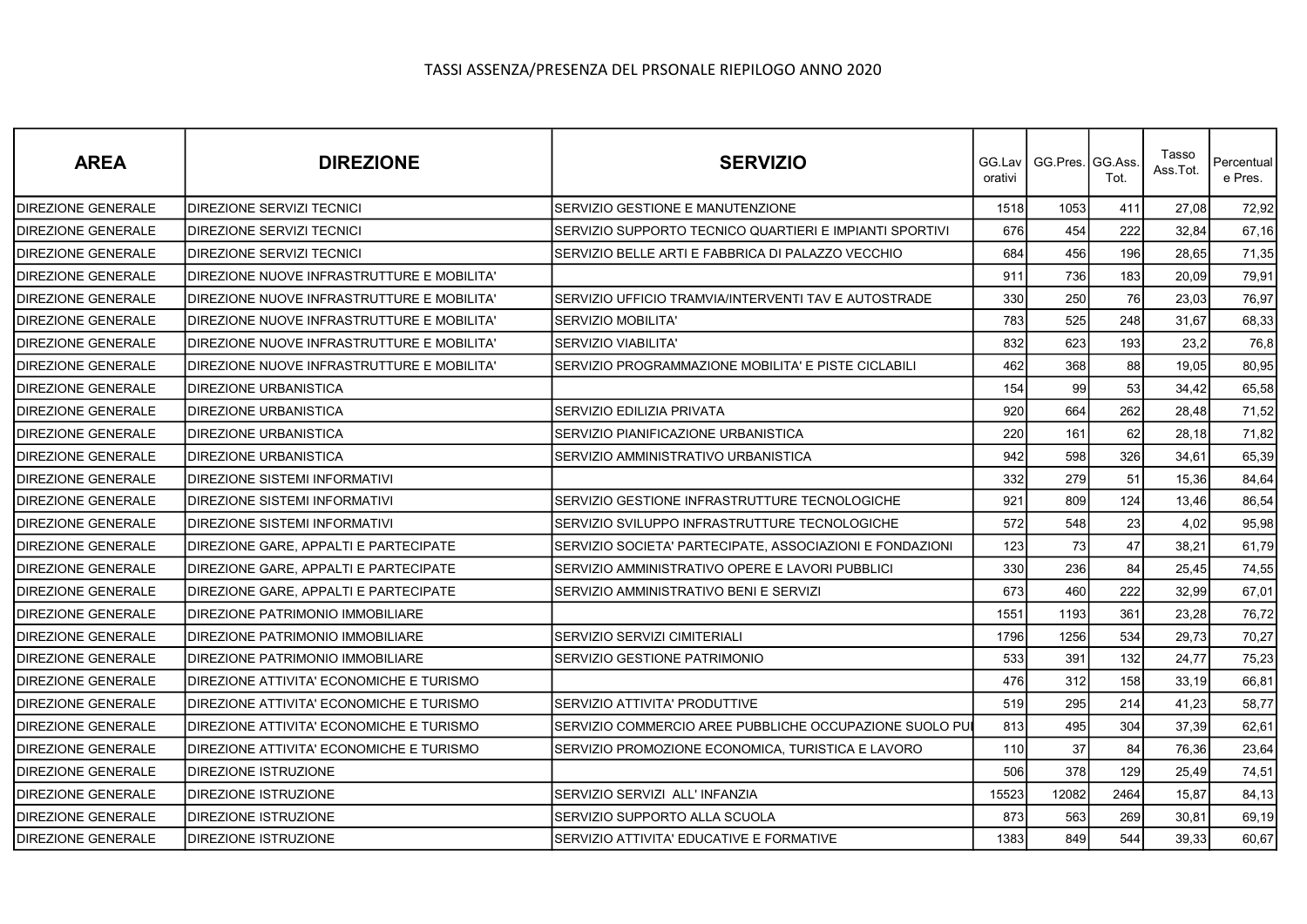| <b>AREA</b>                | <b>DIREZIONE</b>                  | <b>SERVIZIO</b>                                     | orativi | GG.Lav   GG.Pres. IGG.Ass. I | Tot. | Tasso<br>Ass.Tot. | I Percentual '<br>e Pres. |
|----------------------------|-----------------------------------|-----------------------------------------------------|---------|------------------------------|------|-------------------|---------------------------|
| <b>IDIREZIONE GENERALE</b> | <b>IDIREZIONE CULTURA E SPORT</b> |                                                     | 490     | <b>288</b>                   | 197  | 40,2              | 59,8                      |
| <b>IDIREZIONE GENERALE</b> | <b>IDIREZIONE CULTURA E SPORT</b> | SERVIZIO BIBLIOTECHE, ARCHIVI E POLITICHE GIOVANILI | 2072    | 1268 <b>I</b>                | 759  | 36,63             | 63,37                     |
| <b>IDIREZIONE GENERALE</b> | <b>IDIREZIONE CULTURA E SPORT</b> | ISERVIZIO MUSEI COMUNALI ED ATTIVITA' CULTURALI     | 586     | 436I                         | 145  | 24,74             | 75,26                     |
| <b>IDIREZIONE GENERALE</b> | <b>IDIREZIONE CULTURA E SPORT</b> | ISERVIZIO SPORT                                     | 1469    | 878I                         | 476  | 32,4              | 67,6                      |
| <b>IDIREZIONE GENERALE</b> | <b>IDIREZIONE SERVIZI SOCIALI</b> |                                                     | 2686    | 2070 <b>1</b>                | 642  | 23.9              | 76,1                      |
| <b>IDIREZIONE GENERALE</b> | <b>IDIREZIONE SERVIZI SOCIALI</b> | ISERVIZIO SOCIALE AMMINISTRATIVO                    | 1404    | 936                          | 468  | 33,33             | 66,67                     |
| <b>IDIREZIONE GENERALE</b> | <b>IDIREZIONE SERVIZI SOCIALI</b> | ISERVIZIO SOCIALE PROFESSIONALE                     | 2198    | 1626                         | 562  | 25,57             | 74,43                     |
| <b>IDIREZIONE GENERALE</b> | <b>IDIREZIONE SERVIZI SOCIALI</b> | <b>ISERVIZIO CASA</b>                               | 487     | 371                          | 126  | 25,87             | 74,13                     |

## mese di aprile

| <b>AREA</b>                 | <b>DIREZIONE</b>                                   | <b>SERVIZIO</b>                                                                                      | GG.Lav<br>lorativi | GG.Pres. GG.Ass. | ∣Tot. | Tasso<br>Ass.Tot. | Percentual<br>e Pres. |
|-----------------------------|----------------------------------------------------|------------------------------------------------------------------------------------------------------|--------------------|------------------|-------|-------------------|-----------------------|
|                             | DIREZIONE CORPO POLIZIA MUNICIPALE                 |                                                                                                      | 18815              | 12637            | 4962  | 26,37             | 73,63                 |
|                             | DIREZIONE CORPO POLIZIA MUNICIPALE                 | SERVIZIO SUPPORTO GIURIDICO AMMINISTRATIVO POLIZIA MUNICIF                                           | 3019               | 2141             | 660l  | 21,86             | 78,14                 |
| <b>ISEGRETARIO GENERALE</b> | UFFICIO SEGRETERIA GENERALE E AFFARI ISTITUZIONALI |                                                                                                      | 960                | 751              | 236   | 24,58             | 75,42                 |
| <b>ISEGRETARIO GENERALE</b> |                                                    | UFFICIO SEGRETERIA GENERALE E AFFARI ISTITUZIONALI SSERVIZIO ANTICORRUZIONE, TRASPARENZA E CONTROLLI | 168                | 139              | 28    | 16,67             | 83,33                 |
| ISEGRETARIO GENERALE        | AVVOCATURA                                         |                                                                                                      | 294                | 240              | 49    | 16,67             | 83,33                 |
| <b>ISEGRETARIO GENERALE</b> | AVVOCATURA                                         | SERVIZIO ECONOMICO, PATRIMONIALE E PUBBLICO IMPIEGO                                                  | 42                 | 37               |       | 11,9              | 88,1                  |
| <b>ISEGRETARIO GENERALE</b> | <b>AVVOCATURA</b>                                  | SERVIZIO LAVORI PUBBLICI E ATTIVITA' CONTRATTUALI                                                    | 63                 | 40               | 22    | 34,92             | 65,08                 |
| ISEGRETARIO GENERALE        | DIREZIONE DEL CONSIGLIO                            |                                                                                                      | 931                | 750              | 180   | 19,33             | 80,67                 |
| <b>IDIREZIONE GENERALE</b>  | UFFICIO DEL SINDACO                                |                                                                                                      | 201                | 172              | 28    | 13,93             | 86,07                 |
| <b>IDIREZIONE GENERALE</b>  | UFFICIO DEL SINDACO                                | IPORTAVOCE DEL SINDACO E UFFICIO STAMPA                                                              | 315                | 309              | 61    | 1,9               | 98,1                  |
| DIREZIONE GENERALE          | UFFICIO DEL SINDACO                                | SEGRETERIA DEL SINDACO E DEGLI ASSESSORI E SUPPORTO ALLE                                             | 989                | 813              | 158   | 15,98             | 84,02                 |
| <b>DIREZIONE GENERALE</b>   | UFFICIO DEL SINDACO                                | IPIANIFICAZIONE STRATEGICA E ATTUAZIONE DEL PROGRAMMA                                                | 63                 | 60 l             |       | 4,76              | 95,24                 |
| <b>IDIREZIONE GENERALE</b>  | UFFICIO DEL SINDACO                                | RELAZIONI POLITICO-ISTITUZIONALI                                                                     | 189                | 186              |       | 1,59              | 98,41                 |
| DIREZIONE GENERALE          | UFFICIO DEL SINDACO                                | PROGETTO COMUNICAZIONE                                                                               | 357                | 314              | 40I   | 11,2              | 88,8                  |
| <b>DIREZIONE GENERALE</b>   | UFFICIO DEL SINDACO                                | SERVIZIO EVENTI, MANIFESTAZIONI CITTADINE E CERIMONIALE                                              | 578                | 377              | 178   | 30,8              | 69,2                  |
| <b>DIREZIONE GENERALE</b>   | UFFICIO DEL SINDACO                                | ISERVIZIO AMMINISTRATIVO E QUARTIERI                                                                 | 1712               | 1312             | 407   | 23,77             | 76,23                 |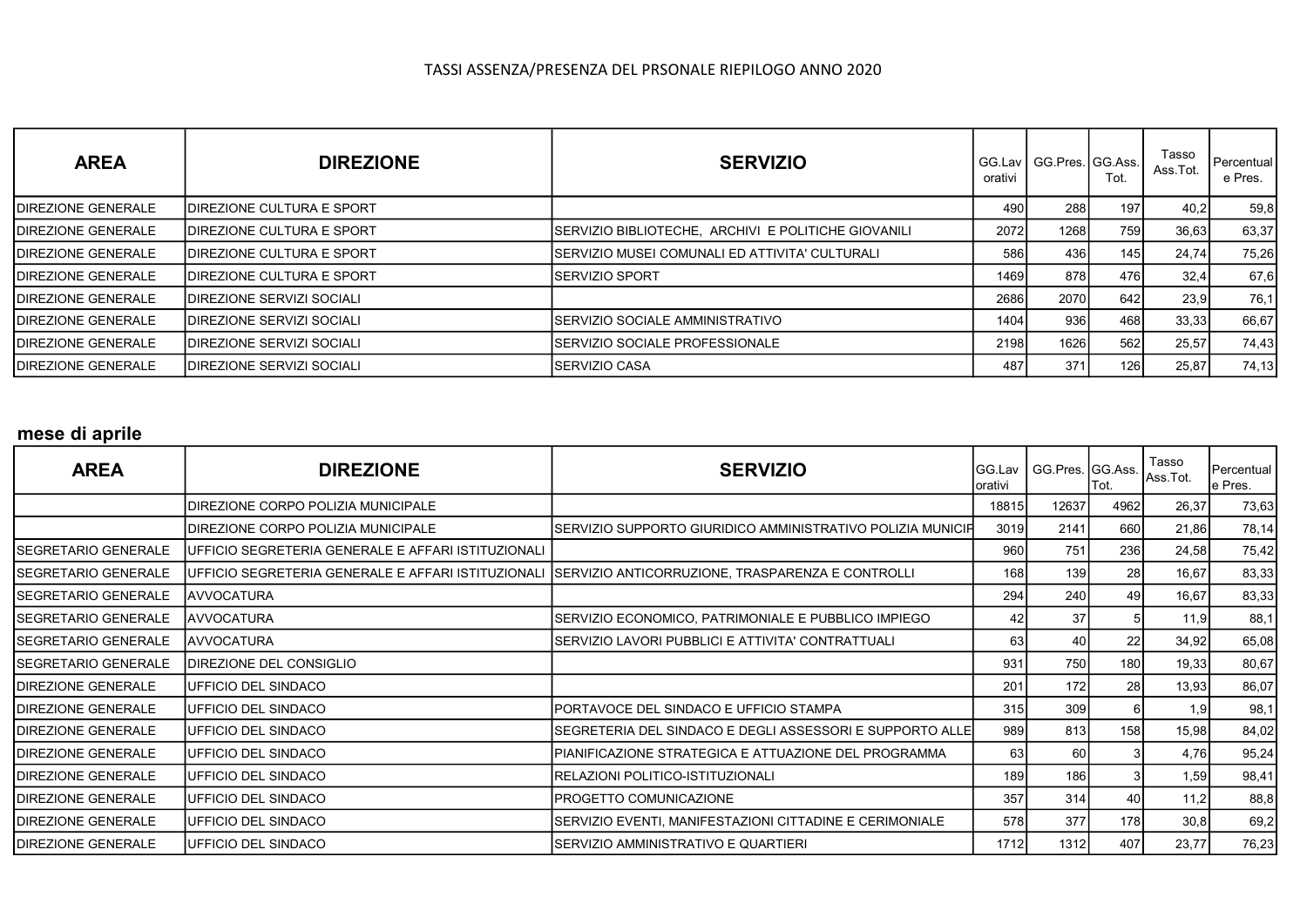| <b>AREA</b>               | <b>DIREZIONE</b>                                   | <b>SERVIZIO</b>                                               | orativi | GG.Lav   GG.Pres.   GG.Ass | Tot. | Tasso<br>Ass.Tot. | Percentual<br>e Pres. |
|---------------------------|----------------------------------------------------|---------------------------------------------------------------|---------|----------------------------|------|-------------------|-----------------------|
| <b>DIREZIONE GENERALE</b> |                                                    |                                                               | 210     | 178                        | 28   | 13,33             | 86,67                 |
| <b>DIREZIONE GENERALE</b> |                                                    | SERVIZIO PIANIFICAZIONE, CONTROLLO E STATISTICA               | 462     | 362                        | 107  | 23,16             | 76,84                 |
| <b>DIREZIONE GENERALE</b> |                                                    | SERVIZIO PREVENZIONE E PROTEZIONE                             | 210     | 193                        | 17   | 8.1               | 91,9                  |
| <b>DIREZIONE GENERALE</b> |                                                    | SERVIZIO RICERCA FINANZIAMENTI E PON METRO                    | 168     | 142                        | 23   | 13,69             | 86,31                 |
| <b>DIREZIONE GENERALE</b> | <b>DIREZIONE RISORSE FINANZIARIE</b>               |                                                               | 371     | 334                        | 40   | 10,78             | 89,22                 |
| DIREZIONE GENERALE        | <b>DIREZIONE RISORSE FINANZIARIE</b>               | SERVIZIO ECONOMICO FINANZIARIO                                | 660     | 554                        | 105  | 15,91             | 84,09                 |
| <b>DIREZIONE GENERALE</b> | <b>DIREZIONE RISORSE FINANZIARIE</b>               | SERVIZIO ENTRATE E RECUPERO EVASIONE                          | 993     | 816                        | 198  | 19,94             | 80,06                 |
| <b>DIREZIONE GENERALE</b> | <b>DIREZIONE RISORSE UMANE</b>                     |                                                               | 420     | 344                        | 78   | 18,57             | 81,43                 |
| <b>DIREZIONE GENERALE</b> | <b>DIREZIONE RISORSE UMANE</b>                     | SERVIZIO AMMINISTRAZIONE DEL PERSONALE                        | 777     | 609                        | 155  | 19,95             | 80,05                 |
| <b>DIREZIONE GENERALE</b> | <b>DIREZIONE RISORSE UMANE</b>                     | SERVIZIO ACQUISIZIONE RISORSE                                 | 462     | 386                        | 72   | 15,58             | 84,42                 |
| <b>DIREZIONE GENERALE</b> | DIREZIONE SERVIZI TERRITORIALI E PROTEZIONE CIVILE |                                                               | 868     | 773                        | 96   | 11,06             | 88,94                 |
| <b>DIREZIONE GENERALE</b> | DIREZIONE SERVIZI TERRITORIALI E PROTEZIONE CIVILE | SERVIZIO SERVIZI DEMOGRAFICI                                  | 1835    | 1568                       | 224  | 12,21             | 87,79                 |
| <b>DIREZIONE GENERALE</b> | DIREZIONE SERVIZI TERRITORIALI E PROTEZIONE CIVILE | SERVIZIO PROTEZIONE CIVILE                                    | 410     | 404                        |      | 0,24              | 99,76                 |
| <b>DIREZIONE GENERALE</b> | <b>DIREZIONE AMBIENTE</b>                          |                                                               | 561     | 468                        | 82   | 14,62             | 85,38                 |
| <b>DIREZIONE GENERALE</b> | <b>DIREZIONE AMBIENTE</b>                          | SERVIZIO SOSTENIBILITA', VALUTAZIONE AMBIENTALE, GEOLOGIA E   | 399     | 298                        | 90   | 22,56             | 77,44                 |
| <b>DIREZIONE GENERALE</b> | <b>DIREZIONE AMBIENTE</b>                          | SERVIZIO PARCHI GIARDINI ED AREE VERDI                        | 2542    | 2136                       | 459  | 18,06             | 81,94                 |
| DIREZIONE GENERALE        | <b>DIREZIONE AMBIENTE</b>                          | SERVIZIO RIFIUTI, IGIENE PUBBLICA, AMBIENTALE E DEL TERRITORI | 441     | 381                        | 62   | 14,06             | 85,94                 |
| <b>DIREZIONE GENERALE</b> | <b>DIREZIONE SERVIZI TECNICI</b>                   |                                                               | 1064    | 848                        | 214  | 20,11             | 79,89                 |
| <b>DIREZIONE GENERALE</b> | <b>DIREZIONE SERVIZI TECNICI</b>                   | SERVIZIO GESTIONE E MANUTENZIONE                              | 1401    | 1045                       | 320  | 22,84             | 77,16                 |
| <b>DIREZIONE GENERALE</b> | <b>DIREZIONE SERVIZI TECNICI</b>                   | SERVIZIO SUPPORTO TECNICO QUARTIERI E IMPIANTI SPORTIVI       | 645     | 501                        | 147  | 22,79             | 77,21                 |
| <b>DIREZIONE GENERALE</b> | <b>DIREZIONE SERVIZI TECNICI</b>                   | SERVIZIO BELLE ARTI E FABBRICA DI PALAZZO VECCHIO             | 674     | 437                        | 211  | 31.31             | 68,69                 |
| <b>DIREZIONE GENERALE</b> | DIREZIONE NUOVE INFRASTRUTTURE E MOBILITA'         |                                                               | 803     | 712                        | 95   | 11,83             | 88,17                 |
| <b>DIREZIONE GENERALE</b> | DIREZIONE NUOVE INFRASTRUTTURE E MOBILITA'         | SERVIZIO UFFICIO TRAMVIA/INTERVENTI TAV E AUTOSTRADE          | 315     | 254                        | 56   | 17,78             | 82,22                 |
| <b>DIREZIONE GENERALE</b> | DIREZIONE NUOVE INFRASTRUTTURE E MOBILITA'         | <b>SERVIZIO MOBILITA'</b>                                     | 749     | 582                        | 171  | 22,83             | 77,17                 |
| <b>DIREZIONE GENERALE</b> | DIREZIONE NUOVE INFRASTRUTTURE E MOBILITA'         | <b>SERVIZIO VIABILITA'</b>                                    | 794     | 710                        | 78   | 9,82              | 90,18                 |
| <b>DIREZIONE GENERALE</b> | DIREZIONE NUOVE INFRASTRUTTURE E MOBILITA'         | SERVIZIO PROGRAMMAZIONE MOBILITA' E PISTE CICLABILI           | 512     | 458                        | 52   | 10, 16            | 89,84                 |
| <b>DIREZIONE GENERALE</b> | <b>DIREZIONE URBANISTICA</b>                       |                                                               | 147     | 134                        | 12   | 8,16              | 91,84                 |
| DIREZIONE GENERALE        | <b>DIREZIONE URBANISTICA</b>                       | SERVIZIO EDILIZIA PRIVATA                                     | 877     | 735                        | 157  | 17,9              | 82,1                  |
| <b>DIREZIONE GENERALE</b> | <b>DIREZIONE URBANISTICA</b>                       | SERVIZIO PIANIFICAZIONE URBANISTICA                           | 210     | 170                        | 45   | 21,43             | 78,57                 |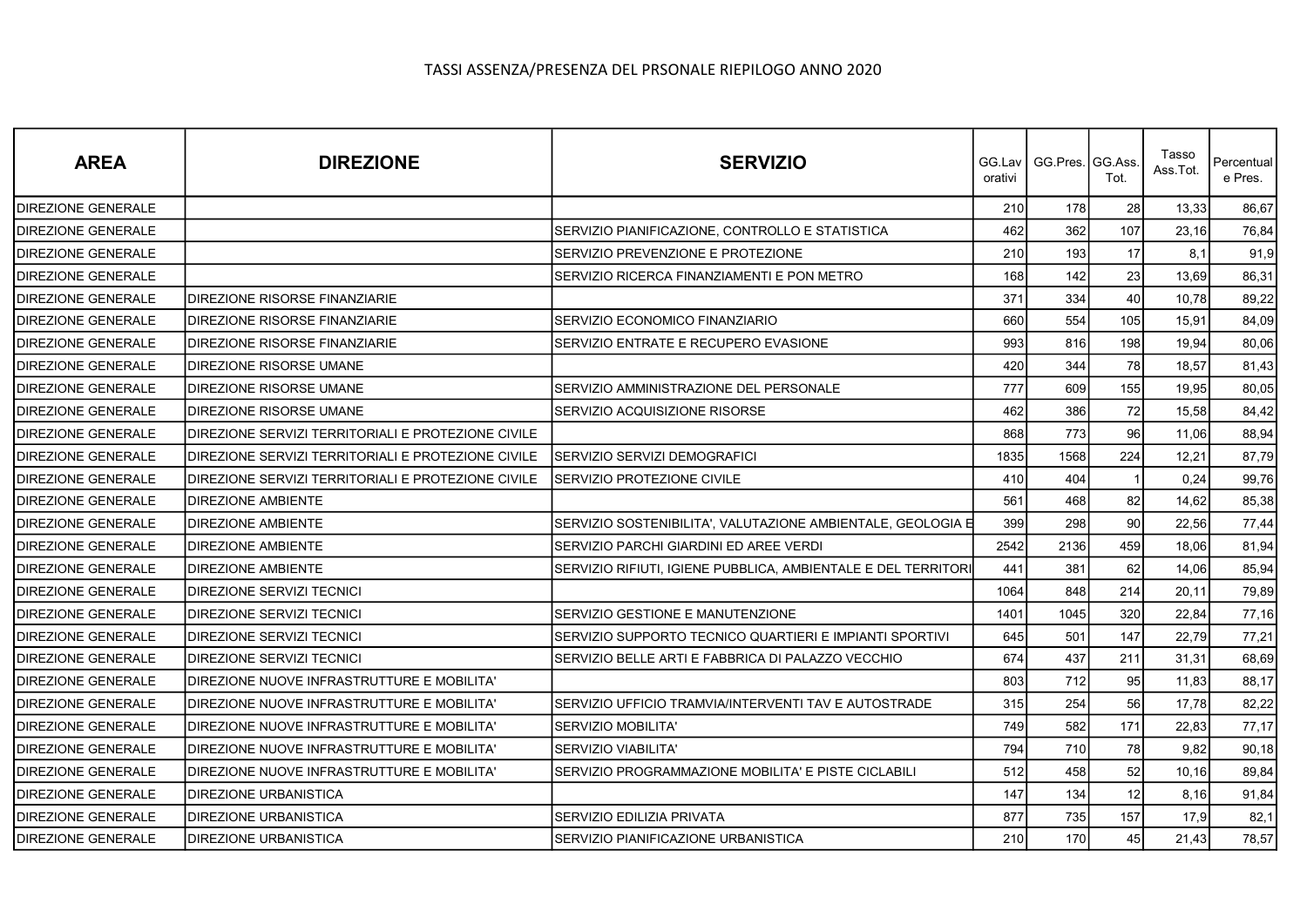| <b>AREA</b>               | <b>DIREZIONE</b>                                 | <b>SERVIZIO</b>                                          | orativi | GG.Lav   GG.Pres. GG.Ass. | Tot.           | Tasso<br>Ass.Tot. | Percentual<br>e Pres. |
|---------------------------|--------------------------------------------------|----------------------------------------------------------|---------|---------------------------|----------------|-------------------|-----------------------|
| <b>DIREZIONE GENERALE</b> | <b>DIREZIONE URBANISTICA</b>                     | SERVIZIO AMMINISTRATIVO URBANISTICA                      | 899     | 808                       | 96             | 10,68             | 89,32                 |
| <b>DIREZIONE GENERALE</b> | <b>IDIREZIONE SISTEMI INFORMATIVI</b>            |                                                          | 316     | 286                       | 31             | 9,81              | 90,19                 |
| <b>DIREZIONE GENERALE</b> | <b>IDIREZIONE SISTEMI INFORMATIVI</b>            | SERVIZIO GESTIONE INFRASTRUTTURE TECNOLOGICHE            | 878     | 772                       | 117            | 13,33             | 86,67                 |
| <b>DIREZIONE GENERALE</b> | <b>DIREZIONE SISTEMI INFORMATIVI</b>             | SERVIZIO SVILUPPO INFRASTRUTTURE TECNOLOGICHE            | 546     | 517                       | 28             | 5,13              | 94,87                 |
| <b>DIREZIONE GENERALE</b> | <b>IDIREZIONE GARE. APPALTI E PARTECIPATE</b>    | SERVIZIO SOCIETA' PARTECIPATE, ASSOCIAZIONI E FONDAZIONI | 117     | 107                       | $\vert$        | 7,69              | 92,31                 |
| <b>DIREZIONE GENERALE</b> | <b>DIREZIONE GARE, APPALTI E PARTECIPATE</b>     | SERVIZIO AMMINISTRATIVO OPERE E LAVORI PUBBLICI          | 315     | 308                       | 6 <sup>1</sup> | 1,9               | 98,1                  |
| DIREZIONE GENERALE        | <b>DIREZIONE GARE, APPALTI E PARTECIPATE</b>     | SERVIZIO AMMINISTRATIVO BENI E SERVIZI                   | 642     | 535                       | 130            | 20,25             | 79,75                 |
| <b>DIREZIONE GENERALE</b> | <b>DIREZIONE PATRIMONIO IMMOBILIARE</b>          |                                                          | 1488    | 1278                      | 237            | 15,93             | 84,07                 |
| <b>DIREZIONE GENERALE</b> | <b>IDIREZIONE PATRIMONIO IMMOBILIARE</b>         | <b>SERVIZIO SERVIZI CIMITERIALI</b>                      | 1666    | 1444                      | 217            | 13,03             | 86,97                 |
| <b>DIREZIONE GENERALE</b> | DIREZIONE PATRIMONIO IMMOBILIARE                 | SERVIZIO GESTIONE PATRIMONIO                             | 507     | 491                       | 15             | 2,96              | 97,04                 |
| <b>DIREZIONE GENERALE</b> | DIREZIONE ATTIVITA' ECONOMICHE E TURISMO         |                                                          | 453     | 443                       | 12             | 2,65              | 97,35                 |
| <b>DIREZIONE GENERALE</b> | DIREZIONE ATTIVITA' ECONOMICHE E TURISMO         | SERVIZIO ATTIVITA' PRODUTTIVE                            | 474     | 389                       | 97             | 20,46             | 79,54                 |
| <b>DIREZIONE GENERALE</b> | DIREZIONE ATTIVITA' ECONOMICHE E TURISMO         | SERVIZIO COMMERCIO AREE PUBBLICHE OCCUPAZIONE SUOLO PUI  | 777     | 679                       | 98             | 12,61             | 87,39                 |
| <b>DIREZIONE GENERALE</b> | <b>IDIREZIONE ATTIVITA' ECONOMICHE E TURISMO</b> | SERVIZIO PROMOZIONE ECONOMICA, TURISTICA E LAVORO        | 105     | 67                        | 51             | 48,57             | 51,43                 |
| DIREZIONE GENERALE        | <b>DIREZIONE ISTRUZIONE</b>                      |                                                          | 483     | 413                       | 67             | 13,87             | 86,13                 |
| <b>DIREZIONE GENERALE</b> | <b>DIREZIONE ISTRUZIONE</b>                      | SERVIZIO SERVIZI ALL' INFANZIA                           | 15946   | 13441                     | 1622           | 10,17             | 89,83                 |
| DIREZIONE GENERALE        | <b>DIREZIONE ISTRUZIONE</b>                      | SERVIZIO SUPPORTO ALLA SCUOLA                            | 803     | 728                       | 69             | 8,59              | 91,41                 |
| DIREZIONE GENERALE        | <b>IDIREZIONE ISTRUZIONE</b>                     | SERVIZIO ATTIVITA' EDUCATIVE E FORMATIVE                 | 1297    | 988                       | 321            | 24,75             | 75,25                 |
| <b>DIREZIONE GENERALE</b> | <b>DIREZIONE CULTURA E SPORT</b>                 |                                                          | 453     | 364                       | 88             | 19,43             | 80,57                 |
| <b>DIREZIONE GENERALE</b> | <b>IDIREZIONE CULTURA E SPORT</b>                | SERVIZIO BIBLIOTECHE, ARCHIVI E POLITICHE GIOVANILI      | 1930    | 1638                      | 279            | 14,46             | 85,54                 |
| <b>DIREZIONE GENERALE</b> | <b>IDIREZIONE CULTURA E SPORT</b>                | SERVIZIO MUSEI COMUNALI ED ATTIVITA' CULTURALI           | 537     | 455                       | 76             | 14, 15            | 85,85                 |
| <b>DIREZIONE GENERALE</b> | <b>DIREZIONE CULTURA E SPORT</b>                 | <b>SERVIZIO SPORT</b>                                    | 1338    | 1066                      | 237            | 17,71             | 82,29                 |
| <b>DIREZIONE GENERALE</b> | <b>DIREZIONE SERVIZI SOCIALI</b>                 |                                                          | 2492    | 2081                      | 388            | 15,57             | 84,43                 |
| <b>DIREZIONE GENERALE</b> | DIREZIONE SERVIZI SOCIALI                        | SERVIZIO SOCIALE AMMINISTRATIVO                          | 1339    | 1183                      | 147            | 10,98             | 89,02                 |
| <b>DIREZIONE GENERALE</b> | IDIREZIONE SERVIZI SOCIALI                       | SERVIZIO SOCIALE PROFESSIONALE                           | 2104    | 1867                      | 229            | 10,88             | 89,12                 |
| <b>DIREZIONE GENERALE</b> | <b>DIREZIONE SERVIZI SOCIALI</b>                 | <b>SERVIZIO CASA</b>                                     | 474     | 442                       | 38             | 8,02              | 91,98                 |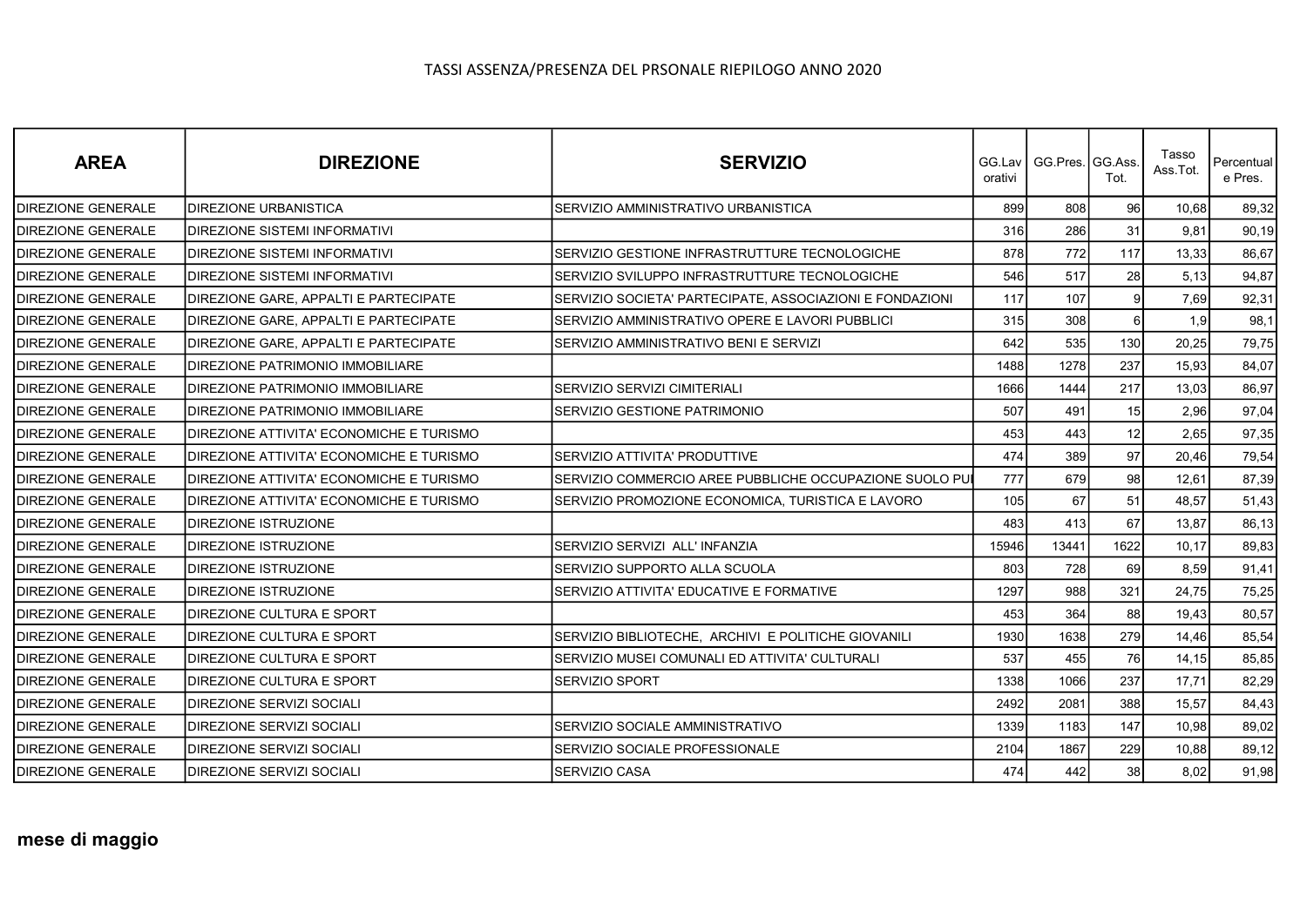| <b>AREA</b>                | <b>DIREZIONE</b>                                   | <b>SERVIZIO</b>                                            | orativi           | GG.Lav   GG.Pres.   GG.Ass | Tot. | Tasso<br>Ass.Tot. | Percentual<br>e Pres. |
|----------------------------|----------------------------------------------------|------------------------------------------------------------|-------------------|----------------------------|------|-------------------|-----------------------|
| <b>AREA</b>                | <b>DIREZIONE</b>                                   | <b>SERVIZIO</b>                                            | GG.Lav<br>orativi | GG.Pres. GG.Ass.           | Tot. | Tasso<br>Ass.Tot. | Percentual<br>e Pres. |
|                            | DIREZIONE CORPO POLIZIA MUNICIPALE                 |                                                            | 19488             | 16288                      | 1706 | 8,75              | 91,25                 |
|                            | DIREZIONE CORPO POLIZIA MUNICIPALE                 | SERVIZIO SUPPORTO GIURIDICO AMMINISTRATIVO POLIZIA MUNICIF | 3131              | 2699                       | 271  | 8.66              | 91,34                 |
| <b>SEGRETARIO GENERALE</b> | UFFICIO SEGRETERIA GENERALE E AFFARI ISTITUZIONALI |                                                            | 877               | 792                        | 118  | 13,45             | 86,55                 |
| SEGRETARIO GENERALE        | UFFICIO SEGRETERIA GENERALE E AFFARI ISTITUZIONALI | SERVIZIO ANTICORRUZIONE, TRASPARENZA E CONTROLLI           | 160               | 157                        | 3    | 1,88              | 98,12                 |
| <b>SEGRETARIO GENERALE</b> | <b>AVVOCATURA</b>                                  |                                                            | 280               | 250                        | 27   | 9,64              | 90,36                 |
| <b>SEGRETARIO GENERALE</b> | <b>AVVOCATURA</b>                                  | SERVIZIO ECONOMICO, PATRIMONIALE E PUBBLICO IMPIEGO        | 40                | 34                         | 6    | 15                | 85                    |
| <b>SEGRETARIO GENERALE</b> | <b>AVVOCATURA</b>                                  | SERVIZIO LAVORI PUBBLICI E ATTIVITA' CONTRATTUALI          | 60                | 54                         | 6    | 10                | 90                    |
| SEGRETARIO GENERALE        | DIREZIONE DEL CONSIGLIO                            |                                                            | 886               | 797                        | 92   | 10,38             | 89,62                 |
| <b>DIREZIONE GENERALE</b>  | UFFICIO DEL SINDACO                                |                                                            | 192               | 176                        | 14   | 7,29              | 92,71                 |
| DIREZIONE GENERALE         | UFFICIO DEL SINDACO                                | PORTAVOCE DEL SINDACO E UFFICIO STAMPA                     | 300               | 300                        |      |                   | 100                   |
| <b>DIREZIONE GENERALE</b>  | UFFICIO DEL SINDACO                                | SEGRETERIA DEL SINDACO E DEGLI ASSESSORI E SUPPORTO ALLE   | 943               | 878                        | 59   | 6,26              | 93,74                 |
| <b>DIREZIONE GENERALE</b>  | UFFICIO DEL SINDACO                                | PIANIFICAZIONE STRATEGICA E ATTUAZIONE DEL PROGRAMMA       | 60                | 59                         |      | 1,67              | 98,33                 |
| DIREZIONE GENERALE         | UFFICIO DEL SINDACO                                | RELAZIONI POLITICO-ISTITUZIONALI                           | 180               | 176                        |      | 2,22              | 97,78                 |
| <b>DIREZIONE GENERALE</b>  | UFFICIO DEL SINDACO                                | PROGETTO COMUNICAZIONE                                     | 340               | 340                        |      |                   | 100                   |
| <b>DIREZIONE GENERALE</b>  | UFFICIO DEL SINDACO                                | SERVIZIO EVENTI, MANIFESTAZIONI CITTADINE E CERIMONIALE    | 521               | 433                        | 85   | 16,31             | 83,69                 |
| <b>DIREZIONE GENERALE</b>  | UFFICIO DEL SINDACO                                | SERVIZIO AMMINISTRATIVO E QUARTIERI                        | 1625              | 1382                       | 263  | 16,18             | 83,82                 |
| <b>DIREZIONE GENERALE</b>  |                                                    |                                                            | 180               | 170                        | 8    | 4,44              | 95,56                 |
| <b>DIREZIONE GENERALE</b>  |                                                    | SERVIZIO PIANIFICAZIONE, CONTROLLO E STATISTICA            | 440               | 362                        | 91   | 20,68             | 79,32                 |
| <b>DIREZIONE GENERALE</b>  |                                                    | SERVIZIO PREVENZIONE E PROTEZIONE                          | 200               | 192                        | 8    |                   | 96                    |
| DIREZIONE GENERALE         |                                                    | SERVIZIO RICERCA FINANZIAMENTI E PON METRO                 | 160               | 156                        |      | 2,5               | 97,5                  |
| <b>DIREZIONE GENERALE</b>  | DIREZIONE RISORSE FINANZIARIE                      |                                                            | 352               | 318                        | 41   | 11,65             | 88,35                 |
| <b>DIREZIONE GENERALE</b>  | DIREZIONE RISORSE FINANZIARIE                      | SERVIZIO ECONOMICO FINANZIARIO                             | 628               | 562                        | 65   | 10,35             | 89,65                 |
| <b>DIREZIONE GENERALE</b>  | DIREZIONE RISORSE FINANZIARIE                      | SERVIZIO ENTRATE E RECUPERO EVASIONE                       | 936               | 817                        | 144  | 15,38             | 84,62                 |
| <b>DIREZIONE GENERALE</b>  | DIREZIONE RISORSE UMANE                            |                                                            | 400               | 366                        | 45   | 11,25             | 88,75                 |
| <b>DIREZIONE GENERALE</b>  | DIREZIONE RISORSE UMANE                            | SERVIZIO AMMINISTRAZIONE DEL PERSONALE                     | 740               | 675                        | 75   | 10, 14            | 89,86                 |
| <b>DIREZIONE GENERALE</b>  | <b>DIREZIONE RISORSE UMANE</b>                     | SERVIZIO ACQUISIZIONE RISORSE                              | 440               | 419                        | 20   | 4,55              | 95,45                 |
| <b>DIREZIONE GENERALE</b>  | DIREZIONE SERVIZI TERRITORIALI E PROTEZIONE CIVILE |                                                            | 840               | 781                        | 59   | 7,02              | 92,98                 |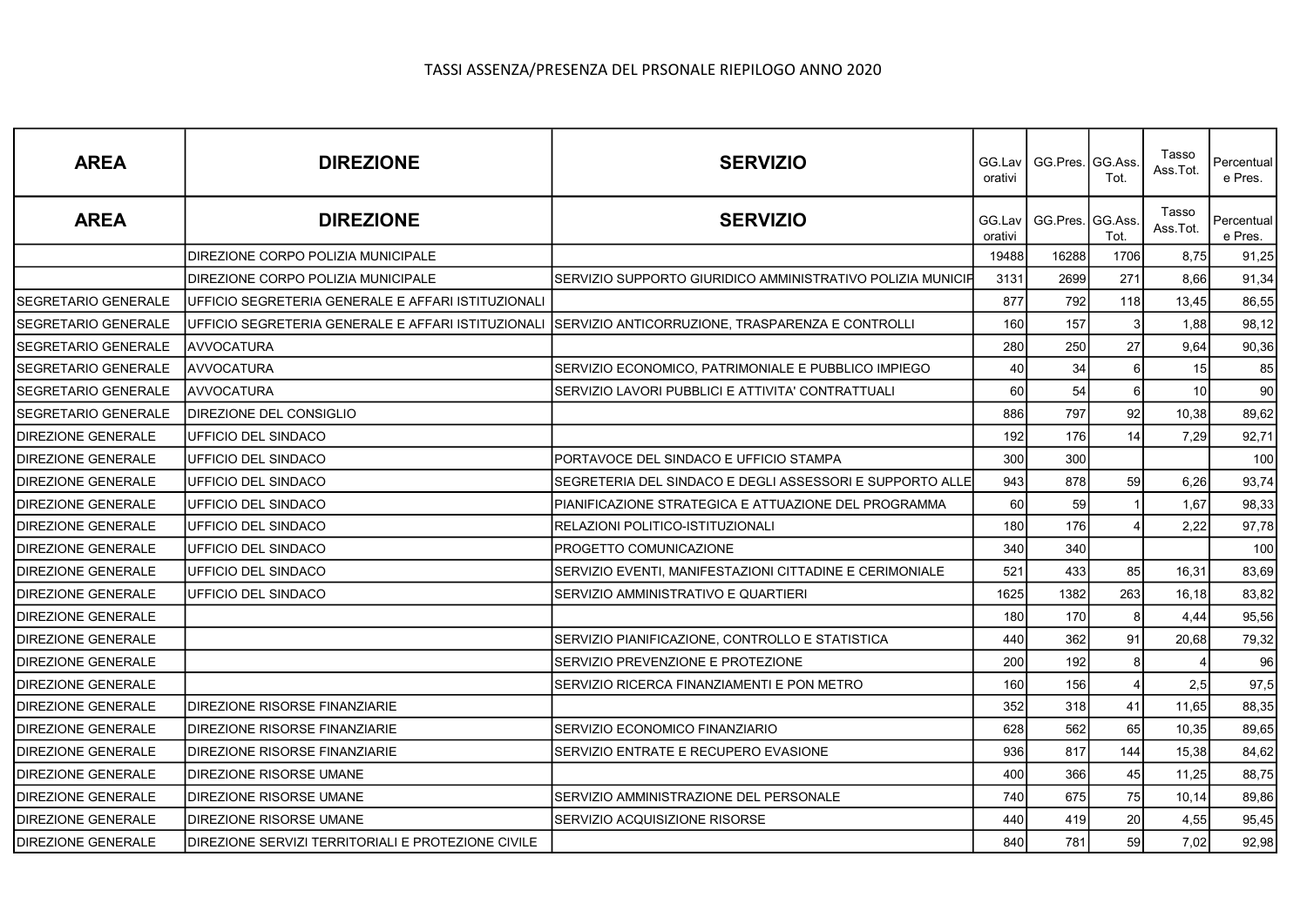| <b>AREA</b>               | <b>DIREZIONE</b>                                   | <b>SERVIZIO</b>                                               | GG.Lav I<br>orativi | GG.Pres. GG.Ass | Tot.           | Tasso<br>Ass.Tot. | Percentual<br>e Pres. |
|---------------------------|----------------------------------------------------|---------------------------------------------------------------|---------------------|-----------------|----------------|-------------------|-----------------------|
| <b>DIREZIONE GENERALE</b> | DIREZIONE SERVIZI TERRITORIALI E PROTEZIONE CIVILE | SERVIZIO PROTEZIONE CIVILE                                    | 399                 | 349             | 11             | 2,76              | 97,24                 |
| <b>DIREZIONE GENERALE</b> | DIREZIONE SERVIZI TERRITORIALI E PROTEZIONE CIVILE | SERVIZIO SERVIZI DEMOGRAFICI                                  | 1736                | 1600            | 154            | 8,87              | 91,13                 |
| <b>DIREZIONE GENERALE</b> | <b>DIREZIONE AMBIENTE</b>                          |                                                               | 538                 | 484             | 58             | 10,78             | 89,22                 |
| <b>DIREZIONE GENERALE</b> | DIREZIONE AMBIENTE                                 | SERVIZIO SOSTENIBILITA', VALUTAZIONE AMBIENTALE, GEOLOGIA E   | 380                 | 307             | 73             | 19,21             | 80,79                 |
| <b>DIREZIONE GENERALE</b> | <b>DIREZIONE AMBIENTE</b>                          | SERVIZIO PARCHI GIARDINI ED AREE VERDI                        | 2522                | 2170            | 374            | 14,83             | 85,17                 |
| <b>DIREZIONE GENERALE</b> | DIREZIONE AMBIENTE                                 | SERVIZIO RIFIUTI, IGIENE PUBBLICA, AMBIENTALE E DEL TERRITORI | 420                 | 402             | 29             | 6,9               | 93,1                  |
| <b>DIREZIONE GENERALE</b> | DIREZIONE SERVIZI TECNICI                          |                                                               | 1032                | 952             | 88             | 8,53              | 91,47                 |
| <b>DIREZIONE GENERALE</b> | DIREZIONE SERVIZI TECNICI                          | SERVIZIO GESTIONE E MANUTENZIONE                              | 1345                | 1169            | 171            | 12,71             | 87,29                 |
| <b>DIREZIONE GENERALE</b> | DIREZIONE SERVIZI TECNICI                          | SERVIZIO SUPPORTO TECNICO QUARTIERI E IMPIANTI SPORTIVI       | 618                 | 533             | 82             | 13,27             | 86,73                 |
| <b>DIREZIONE GENERALE</b> | DIREZIONE SERVIZI TECNICI                          | SERVIZIO BELLE ARTI E FABBRICA DI PALAZZO VECCHIO             | 643                 | 544             | 110            | 17,11             | 82,89                 |
| <b>DIREZIONE GENERALE</b> | DIREZIONE NUOVE INFRASTRUTTURE E MOBILITA'         |                                                               | 752                 | 728             | 32             | 4,26              | 95,74                 |
| <b>DIREZIONE GENERALE</b> | DIREZIONE NUOVE INFRASTRUTTURE E MOBILITA'         | SERVIZIO UFFICIO TRAMVIA/INTERVENTI TAV E AUTOSTRADE          | 300                 | 293             | $\overline{7}$ | 2,33              | 97,67                 |
| <b>DIREZIONE GENERALE</b> | DIREZIONE NUOVE INFRASTRUTTURE E MOBILITA'         | <b>SERVIZIO MOBILITA'</b>                                     | 712                 | 671             | 47             | 6,6               | 93,4                  |
| <b>DIREZIONE GENERALE</b> | DIREZIONE NUOVE INFRASTRUTTURE E MOBILITA'         | <b>SERVIZIO VIABILITA'</b>                                    | 756                 | 737             | 19             | 2,51              | 97,49                 |
| DIREZIONE GENERALE        | DIREZIONE NUOVE INFRASTRUTTURE E MOBILITA'         | SERVIZIO PROGRAMMAZIONE MOBILITA' E PISTE CICLABILI           | 500                 | 485             | 20             |                   | 96                    |
| DIREZIONE GENERALE        | DIREZIONE URBANISTICA                              |                                                               | 140                 | 134             | 6I             | 4,29              | 95,71                 |
| <b>DIREZIONE GENERALE</b> | <b>DIREZIONE URBANISTICA</b>                       | SERVIZIO EDILIZIA PRIVATA                                     | 836                 | 725             | 141            | 16,87             | 83,13                 |
| <b>DIREZIONE GENERALE</b> | DIREZIONE URBANISTICA                              | SERVIZIO PIANIFICAZIONE URBANISTICA                           | 200                 | 173             | 36             | 18                | 82                    |
| DIREZIONE GENERALE        | DIREZIONE URBANISTICA                              | SERVIZIO AMMINISTRATIVO URBANISTICA                           | 856                 | 810             | 56             | 6,54              | 93,46                 |
| <b>DIREZIONE GENERALE</b> | <b>DIREZIONE SISTEMI INFORMATIVI</b>               |                                                               | 302                 | 285             | 16             | 5,3               | 94,7                  |
| <b>DIREZIONE GENERALE</b> | DIREZIONE SISTEMI INFORMATIVI                      | SERVIZIO GESTIONE INFRASTRUTTURE TECNOLOGICHE                 | 819                 | 751             | 93             | 11,36             | 88,64                 |
| <b>DIREZIONE GENERALE</b> | DIREZIONE SISTEMI INFORMATIVI                      | SERVIZIO SVILUPPO INFRASTRUTTURE TECNOLOGICHE                 | 520                 | 497             | 22             | 4,23              | 95,77                 |
| <b>DIREZIONE GENERALE</b> | DIREZIONE GARE, APPALTI E PARTECIPATE              | SERVIZIO SOCIETA' PARTECIPATE, ASSOCIAZIONI E FONDAZIONI      | 112                 | 109             | $\vert$ 3      | 2,68              | 97,32                 |
| DIREZIONE GENERALE        | DIREZIONE GARE, APPALTI E PARTECIPATE              | SERVIZIO AMMINISTRATIVO OPERE E LAVORI PUBBLICI               | 300                 | 299             |                | 0,33              | 99,67                 |
| <b>DIREZIONE GENERALE</b> | DIREZIONE GARE, APPALTI E PARTECIPATE              | SERVIZIO AMMINISTRATIVO BENI E SERVIZI                        | 612                 | 535             | 103            | 16,83             | 83,17                 |
| <b>DIREZIONE GENERALE</b> | DIREZIONE PATRIMONIO IMMOBILIARE                   |                                                               | 1434                | 1318            | 144            | 10,04             | 89,96                 |
| <b>DIREZIONE GENERALE</b> | DIREZIONE PATRIMONIO IMMOBILIARE                   | SERVIZIO SERVIZI CIMITERIALI                                  | 1712                | 1546            | 153            | 8,94              | 91,06                 |
| DIREZIONE GENERALE        | DIREZIONE PATRIMONIO IMMOBILIARE                   | SERVIZIO GESTIONE PATRIMONIO                                  | 484                 | 471             | 13             | 2,69              | 97,31                 |
| <b>DIREZIONE GENERALE</b> | DIREZIONE ATTIVITA' ECONOMICHE E TURISMO           |                                                               | 433                 | 426             | $\overline{7}$ | 1,62              | 98,38                 |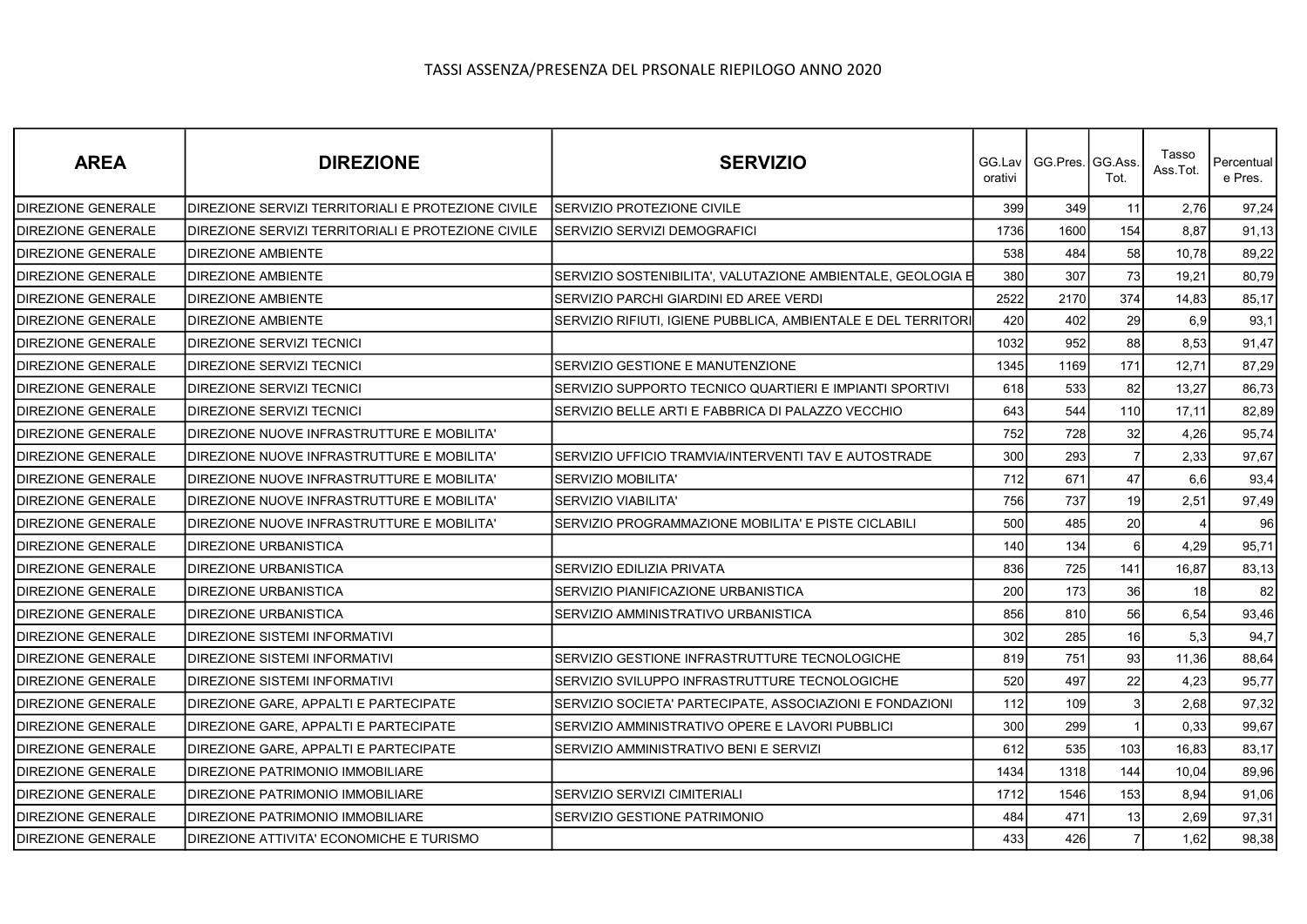| <b>AREA</b>               | <b>DIREZIONE</b>                          | <b>SERVIZIO</b>                                         | GG.Lav<br>orativi | GG.Pres. GG.Ass. | Tot.            | Tasso<br>Ass.Tot. | Percentual<br>e Pres. |
|---------------------------|-------------------------------------------|---------------------------------------------------------|-------------------|------------------|-----------------|-------------------|-----------------------|
| <b>DIREZIONE GENERALE</b> | DIREZIONE ATTIVITA' ECONOMICHE E TURISMO  | SERVIZIO ATTIVITA' PRODUTTIVE                           | 452               | 435              | 16 <sup>1</sup> | 3,54              | 96,46                 |
| <b>DIREZIONE GENERALE</b> | DIREZIONE ATTIVITA' ECONOMICHE E TURISMO  | SERVIZIO COMMERCIO AREE PUBBLICHE OCCUPAZIONE SUOLO PUI | 720               | 677              | 51              | 7,08              | 92,92                 |
| IDIREZIONE GENERALE       | IDIREZIONE ATTIVITA' ECONOMICHE E TURISMO | SERVIZIO PROMOZIONE ECONOMICA, TURISTICA E LAVORO       | 119I              | 89               | 39              | 32,77             | 67,23                 |
| IDIREZIONE GENERALE       | <b>IDIREZIONE ISTRUZIONE</b>              |                                                         | 460               | 449              | 11              | 2,39              | 97,61                 |
| DIREZIONE GENERALE        | <b>DIREZIONE ISTRUZIONE</b>               | SERVIZIO SERVIZI ALL'INFANZIA                           | 15967             | 13013            | 1307            | 8,19              | 91,81                 |
| <b>DIREZIONE GENERALE</b> | <b>IDIREZIONE ISTRUZIONE</b>              | SERVIZIO SUPPORTO ALLA SCUOLA                           | 752l              | 716              | 39              | 5,19              | 94,81                 |
| <b>DIREZIONE GENERALE</b> | <b>IDIREZIONE ISTRUZIONE</b>              | SERVIZIO ATTIVITA' EDUCATIVE E FORMATIVE                | 1217              | 1061             | 164             | 13,48             | 86,52                 |
| <b>DIREZIONE GENERALE</b> | IDIREZIONE CULTURA E SPORT                |                                                         | 432 l             | 380              | 48              | 11, 11            | 88,89                 |
| <b>DIREZIONE GENERALE</b> | <b>DIREZIONE CULTURA E SPORT</b>          | SERVIZIO BIBLIOTECHE, ARCHIVI E POLITICHE GIOVANILI     | 1795              | 1637             | 195             | 10,86             | 89,14                 |
| <b>DIREZIONE GENERALE</b> | IDIREZIONE CULTURA E SPORT                | SERVIZIO MUSEI COMUNALI ED ATTIVITA' CULTURALI          | 542               | 471              | 33              | 6,09              | 93,91                 |
| <b>DIREZIONE GENERALE</b> | IDIREZIONE CULTURA E SPORT                | SERVIZIO SPORT                                          | 1345              | 1158             | 194             | 14,42             | 85,58                 |
| <b>DIREZIONE GENERALE</b> | IDIREZIONE SERVIZI SOCIALI                |                                                         | 2372              | 2046             | 343             | 14,46             | 85,54                 |
| DIREZIONE GENERALE        | IDIREZIONE SERVIZI SOCIALI                | SERVIZIO SOCIALE AMMINISTRATIVO                         | 1256              | 1153             | 120             | 9,55              | 90,45                 |
| <b>DIREZIONE GENERALE</b> | DIREZIONE SERVIZI SOCIALI                 | SERVIZIO SOCIALE PROFESSIONALE                          | 1984              | 1793             | 178             | 8,97              | 91,03                 |
| <b>DIREZIONE GENERALE</b> | IDIREZIONE SERVIZI SOCIALI                | SERVIZIO CASA                                           | 452 l             | 430              | 28              | 6,19              | 93,81                 |

# mese di giugno

| <b>AREA</b>                 | <b>DIREZIONE</b>                                   | <b>SERVIZIO</b>                                                                                      | <b>IGG.Lav</b><br>lorativi |       | lTot.            | Tasso<br>  GG.Pres. GG.Ass. Ass.Tot. | <b>Percentual</b><br>e Pres. |
|-----------------------------|----------------------------------------------------|------------------------------------------------------------------------------------------------------|----------------------------|-------|------------------|--------------------------------------|------------------------------|
|                             | IDIREZIONE CORPO POLIZIA MUNICIPALE                |                                                                                                      | 18709                      | 14180 | 2477             | 13,24                                | 86,76                        |
|                             | <b>IDIREZIONE CORPO POLIZIA MUNICIPALE</b>         | ISERVIZIO SUPPORTO GIURIDICO AMMINISTRATIVO POLIZIA MUNICIFI                                         | 3016                       | 2259  | 373              | 12,37                                | 87,63                        |
| <b>SEGRETARIO GENERALE</b>  | UFFICIO SEGRETERIA GENERALE E AFFARI ISTITUZIONALI |                                                                                                      | 876                        | 750   | 148 l            | 16,89                                | 83,11                        |
| <b>ISEGRETARIO GENERALE</b> |                                                    | UFFICIO SEGRETERIA GENERALE E AFFARI ISTITUZIONALI  SERVIZIO ANTICORRUZIONE, TRASPARENZA E CONTROLLI | 160                        | 143   | 16               | 10 I                                 | 90 <sub>l</sub>              |
| <b>ISEGRETARIO GENERALE</b> | IAVVOCATURA                                        |                                                                                                      | 280                        | 212   | 60               | 21,43                                | 78,57                        |
| <b>ISEGRETARIO GENERALE</b> | <b>JAVVOCATURA</b>                                 | ISERVIZIO ECONOMICO. PATRIMONIALE E PUBBLICO IMPIEGO.                                                | 40                         | 35    |                  | 12,5                                 | 87,5                         |
| <b>ISEGRETARIO GENERALE</b> | IAVVOCATURA                                        | ISERVIZIO LAVORI PUBBLICI E ATTIVITA' CONTRATTUALI                                                   | 60                         | 46    | 16               | 26,67                                | 73,33                        |
| <b>ISEGRETARIO GENERALE</b> | DIREZIONE DEL CONSIGLIO                            |                                                                                                      | 864                        | 747   | 107 <sub>1</sub> | 12,38                                | 87,62                        |
| <b>IDIREZIONE GENERALE</b>  | <b>IUFFICIO DEL SINDACO</b>                        |                                                                                                      | 192                        | 161   | 27 <sup>1</sup>  | 14,06                                | 85,94                        |
| <b>IDIREZIONE GENERALE</b>  | <b>IUFFICIO DEL SINDACO</b>                        | IPORTAVOCE DEL SINDACO E UFFICIO STAMPA                                                              | 296                        | 300   |                  | 1,69                                 | 98,31                        |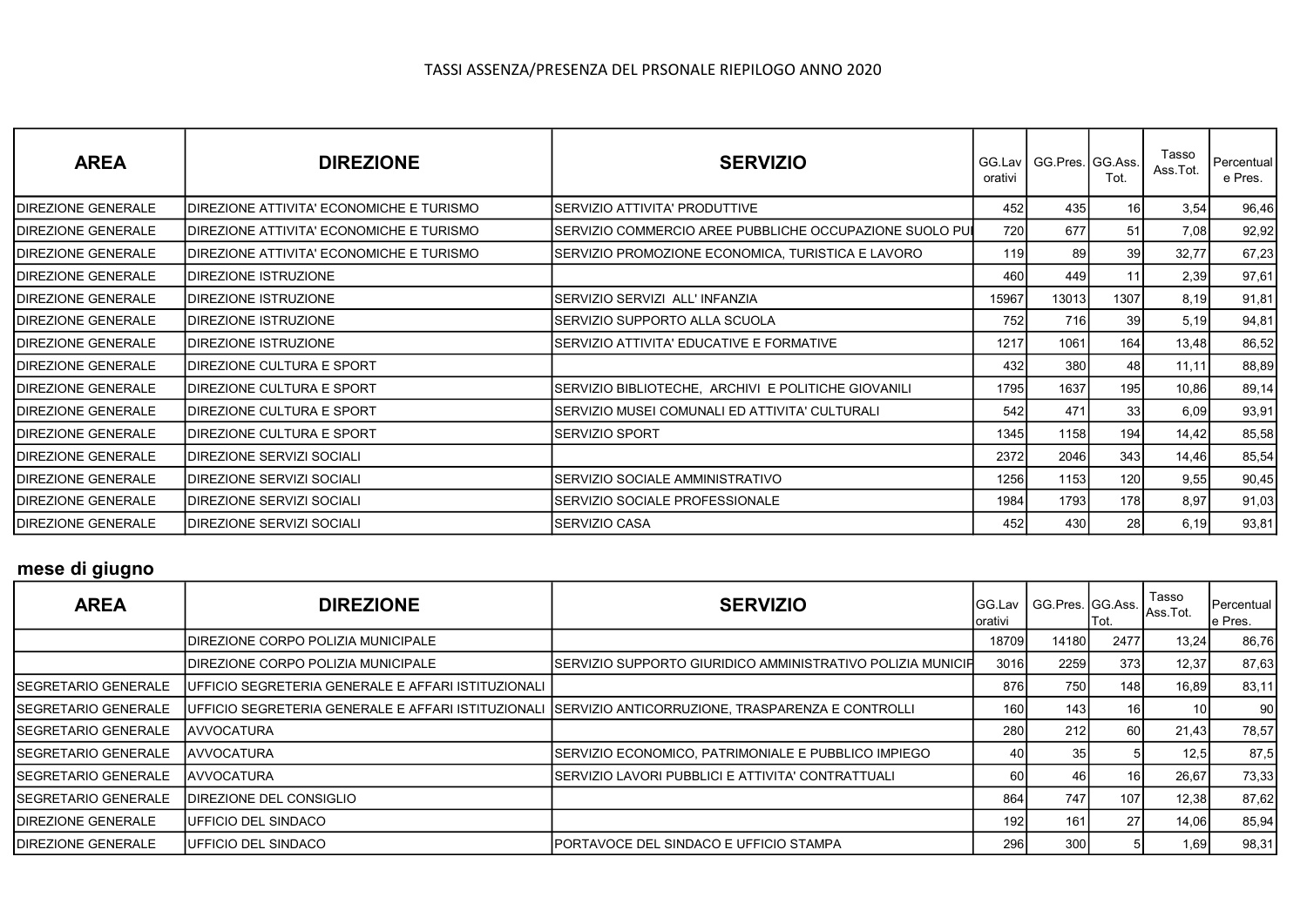| <b>AREA</b>               | <b>DIREZIONE</b>                                   | <b>SERVIZIO</b>                                               | orativi | GG.Lav   GG.Pres.   GG.Ass. | Tot.     | Tasso<br>Ass.Tot. | Percentual<br>e Pres. |
|---------------------------|----------------------------------------------------|---------------------------------------------------------------|---------|-----------------------------|----------|-------------------|-----------------------|
| <b>DIREZIONE GENERALE</b> | UFFICIO DEL SINDACO                                | SEGRETERIA DEL SINDACO E DEGLI ASSESSORI E SUPPORTO ALLE      | 942     | 825                         | 109      | 11,57             | 88,43                 |
| DIREZIONE GENERALE        | UFFICIO DEL SINDACO                                | PIANIFICAZIONE STRATEGICA E ATTUAZIONE DEL PROGRAMMA          | 60      | 60                          |          |                   | 100l                  |
| <b>DIREZIONE GENERALE</b> | UFFICIO DEL SINDACO                                | RELAZIONI POLITICO-ISTITUZIONALI                              | 180     | 163                         | $6 \mid$ | 3,33              | 96,67                 |
| <b>DIREZIONE GENERALE</b> | UFFICIO DEL SINDACO                                | PROGETTO COMUNICAZIONE                                        | 340     | 312                         | 29       | 8,53              | 91,47                 |
| <b>DIREZIONE GENERALE</b> | UFFICIO DEL SINDACO                                | SERVIZIO EVENTI. MANIFESTAZIONI CITTADINE E CERIMONIALE       | 496     | 438                         | 83       | 16,73             | 83,27                 |
| <b>DIREZIONE GENERALE</b> | UFFICIO DEL SINDACO                                | SERVIZIO AMMINISTRATIVO E QUARTIERI                           | 1618    | 1349                        | 285      | 17,61             | 82,39                 |
| DIREZIONE GENERALE        |                                                    |                                                               | 180     | 163                         | 14       | 7,78              | 92,22                 |
| <b>DIREZIONE GENERALE</b> |                                                    | SERVIZIO PIANIFICAZIONE, CONTROLLO E STATISTICA               | 440     | 376                         | 70       | 15,91             | 84,09                 |
| <b>DIREZIONE GENERALE</b> |                                                    | SERVIZIO PREVENZIONE E PROTEZIONE                             | 200     | 176                         | 22       | 11                | 89                    |
| <b>DIREZIONE GENERALE</b> |                                                    | SERVIZIO RICERCA FINANZIAMENTI E PON METRO                    | 160     | 158                         | 3        | 1,88              | 98,12                 |
| DIREZIONE GENERALE        | DIREZIONE RISORSE FINANZIARIE                      |                                                               | 351     | 300                         | 60       | 17,09             | 82,91                 |
| DIREZIONE GENERALE        | DIREZIONE RISORSE FINANZIARIE                      | SERVIZIO ECONOMICO FINANZIARIO                                | 607     | 502                         | 101      | 16,64             | 83,36                 |
| <b>DIREZIONE GENERALE</b> | DIREZIONE RISORSE FINANZIARIE                      | SERVIZIO ENTRATE E RECUPERO EVASIONE                          | 916     | 749                         | 169      | 18,45             | 81,55                 |
| <b>DIREZIONE GENERALE</b> | DIREZIONE RISORSE UMANE                            |                                                               | 400     | 309                         | 97       | 24,25             | 75,75                 |
| DIREZIONE GENERALE        | DIREZIONE RISORSE UMANE                            | SERVIZIO AMMINISTRAZIONE DEL PERSONALE                        | 740     | 601                         | 130      | 17,57             | 82,43                 |
| <b>DIREZIONE GENERALE</b> | DIREZIONE RISORSE UMANE                            | SERVIZIO ACQUISIZIONE RISORSE                                 | 440     | 375                         | 53       | 12,05             | 87,95                 |
| <b>DIREZIONE GENERALE</b> | DIREZIONE SERVIZI TERRITORIALI E PROTEZIONE CIVILE |                                                               | 835     | 647                         | 181      | 21,68             | 78,32                 |
| <b>DIREZIONE GENERALE</b> | DIREZIONE SERVIZI TERRITORIALI E PROTEZIONE CIVILE | SERVIZIO PROTEZIONE CIVILE                                    | 395     | 306                         | 77       | 19,49             | 80,51                 |
| <b>DIREZIONE GENERALE</b> | DIREZIONE SERVIZI TERRITORIALI E PROTEZIONE CIVILE | SERVIZIO SERVIZI DEMOGRAFICI                                  | 1717    | 1386                        | 340      | 19,8              | 80,2                  |
| <b>DIREZIONE GENERALE</b> | <b>DIREZIONE AMBIENTE</b>                          |                                                               | 536     | 430                         | 101      | 18,84             | 81,16                 |
| <b>DIREZIONE GENERALE</b> | <b>DIREZIONE AMBIENTE</b>                          | SERVIZIO SOSTENIBILITA', VALUTAZIONE AMBIENTALE, GEOLOGIA E   | 380     | 259                         | 114      | 30                | 70                    |
| DIREZIONE GENERALE        | DIREZIONE AMBIENTE                                 | SERVIZIO PARCHI GIARDINI ED AREE VERDI                        | 2496    | 1997                        | 520      | 20,83             | 79,17                 |
| <b>DIREZIONE GENERALE</b> | <b>DIREZIONE AMBIENTE</b>                          | SERVIZIO RIFIUTI, IGIENE PUBBLICA, AMBIENTALE E DEL TERRITORI | 420     | 338                         | 84       | 20                | 80                    |
| <b>DIREZIONE GENERALE</b> | DIREZIONE SERVIZI TECNICI                          |                                                               | 1031    | 852                         | 169      | 16,39             | 83,61                 |
| <b>DIREZIONE GENERALE</b> | DIREZIONE SERVIZI TECNICI                          | SERVIZIO GESTIONE E MANUTENZIONE                              | 1362    | 1086                        | 259      | 19,02             | 80,98                 |
| <b>DIREZIONE GENERALE</b> | DIREZIONE SERVIZI TECNICI                          | SERVIZIO SUPPORTO TECNICO QUARTIERI E IMPIANTI SPORTIVI       | 615     | 527                         | 83       | 13,5              | 86,5                  |
| DIREZIONE GENERALE        | DIREZIONE SERVIZI TECNICI                          | SERVIZIO BELLE ARTI E FABBRICA DI PALAZZO VECCHIO             | 642     | 530                         | 108      | 16,82             | 83,18                 |
| <b>DIREZIONE GENERALE</b> | DIREZIONE NUOVE INFRASTRUTTURE E MOBILITA'         |                                                               | 752     | 716                         | 33       | 4,39              | 95,61                 |
| DIREZIONE GENERALE        | DIREZIONE NUOVE INFRASTRUTTURE E MOBILITA'         | SERVIZIO UFFICIO TRAMVIA/INTERVENTI TAV E AUTOSTRADE          | 300     | 246                         | 51       | 17                | 83                    |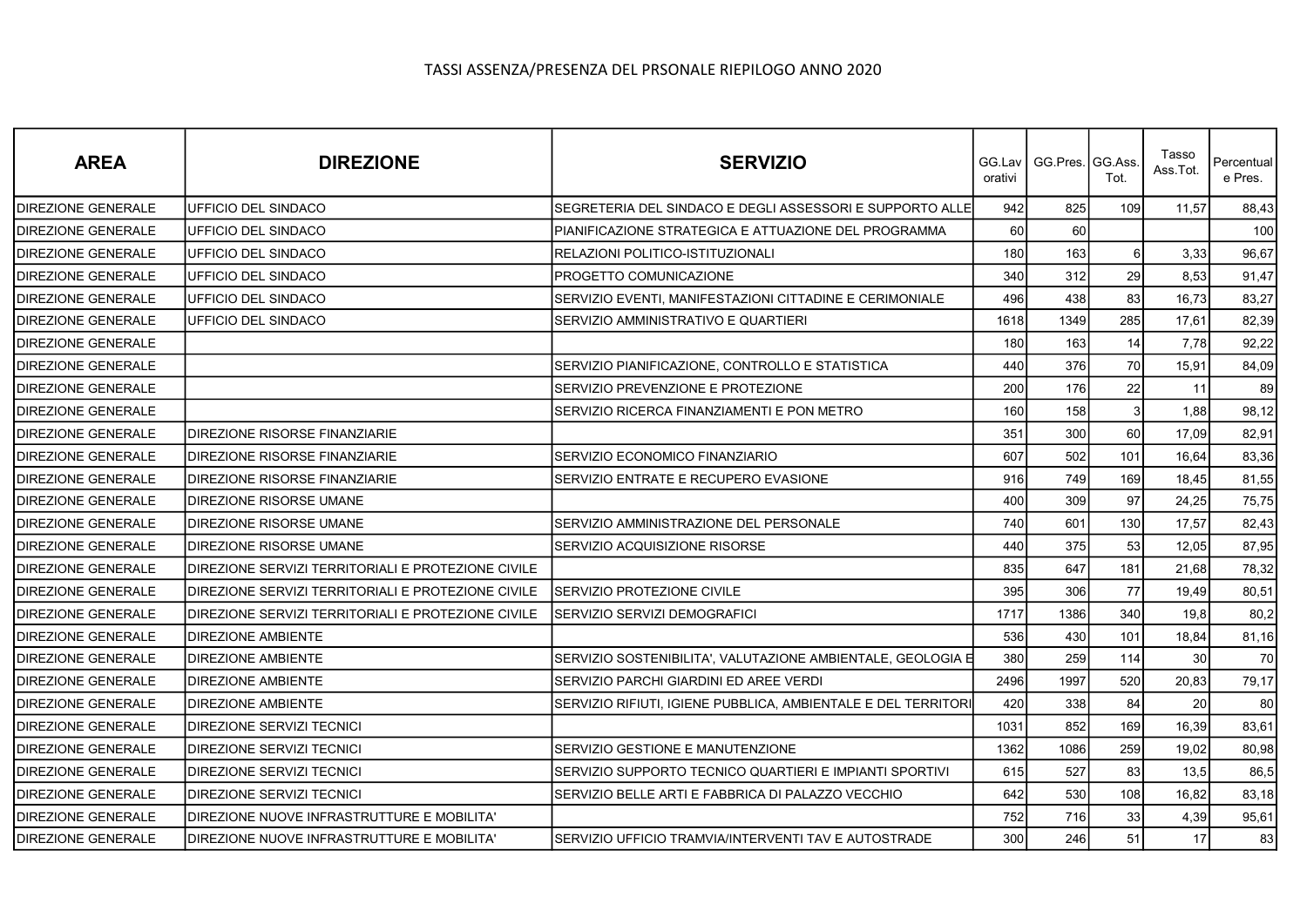| <b>AREA</b>               | <b>DIREZIONE</b>                             | <b>SERVIZIO</b>                                          | orativi | GG.Lav I GG.Pres.IGG.Ass. | Tot.           | Tasso<br>Ass.Tot. | Percentual<br>e Pres. |
|---------------------------|----------------------------------------------|----------------------------------------------------------|---------|---------------------------|----------------|-------------------|-----------------------|
| <b>DIREZIONE GENERALE</b> | DIREZIONE NUOVE INFRASTRUTTURE E MOBILITA'   | <b>SERVIZIO MOBILITA'</b>                                | 711     | 632                       | 81             | 11,39             | 88,61                 |
| DIREZIONE GENERALE        | DIREZIONE NUOVE INFRASTRUTTURE E MOBILITA'   | <b>SERVIZIO VIABILITA'</b>                               | 736     | 672                       | 62             | 8,42              | 91,58                 |
| DIREZIONE GENERALE        | DIREZIONE NUOVE INFRASTRUTTURE E MOBILITA'   | SERVIZIO PROGRAMMAZIONE MOBILITA' E PISTE CICLABILI      | 500     | 452                       | 53             | 10,6              | 89,4                  |
| DIREZIONE GENERALE        | <b>DIREZIONE URBANISTICA</b>                 |                                                          | 140     | 109                       | 30             | 21,43             | 78,57                 |
| <b>DIREZIONE GENERALE</b> | <b>DIREZIONE URBANISTICA</b>                 | SERVIZIO EDILIZIA PRIVATA                                | 816     | 665                       | 175            | 21,45             | 78,55                 |
| DIREZIONE GENERALE        | <b>IDIREZIONE URBANISTICA</b>                | SERVIZIO PIANIFICAZIONE URBANISTICA                      | 200     | 152                       | 53             | 26,5              | 73,5                  |
| <b>DIREZIONE GENERALE</b> | <b>DIREZIONE URBANISTICA</b>                 | SERVIZIO AMMINISTRATIVO URBANISTICA                      | 856     | 784                       | 74             | 8,64              | 91,36                 |
| <b>DIREZIONE GENERALE</b> | <b>DIREZIONE SISTEMI INFORMATIVI</b>         |                                                          | 302     | 238                       | 59             | 19,54             | 80,46                 |
| DIREZIONE GENERALE        | IDIREZIONE SISTEMI INFORMATIVI               | SERVIZIO GESTIONE INFRASTRUTTURE TECNOLOGICHE            | 818     | 675                       | 145            | 17,73             | 82,27                 |
| <b>DIREZIONE GENERALE</b> | <b>DIREZIONE SISTEMI INFORMATIVI</b>         | SERVIZIO SVILUPPO INFRASTRUTTURE TECNOLOGICHE            | 520     | 448                       | 65             | 12,5              | 87,5                  |
| <b>DIREZIONE GENERALE</b> | DIREZIONE GARE. APPALTI E PARTECIPATE        | SERVIZIO SOCIETA' PARTECIPATE, ASSOCIAZIONI E FONDAZIONI | 112     | 104                       | $\overline{7}$ | 6,25              | 93,75                 |
| <b>DIREZIONE GENERALE</b> | <b>DIREZIONE GARE, APPALTI E PARTECIPATE</b> | SERVIZIO AMMINISTRATIVO OPERE E LAVORI PUBBLICI          | 300     | 256                       | 38             | 12,67             | 87,33                 |
| DIREZIONE GENERALE        | DIREZIONE GARE, APPALTI E PARTECIPATE        | SERVIZIO AMMINISTRATIVO BENI E SERVIZI                   | 612     | 474                       | 153            | 25                | 75                    |
| <b>DIREZIONE GENERALE</b> | <b>DIREZIONE PATRIMONIO IMMOBILIARE</b>      |                                                          | 1426    | 1243                      | 210            | 14,73             | 85,27                 |
| <b>DIREZIONE GENERALE</b> | <b>DIREZIONE PATRIMONIO IMMOBILIARE</b>      | SERVIZIO SERVIZI CIMITERIALI                             | 1654    | 1354                      | 278            | 16,81             | 83,19                 |
| <b>DIREZIONE GENERALE</b> | DIREZIONE PATRIMONIO IMMOBILIARE             | SERVIZIO GESTIONE PATRIMONIO                             | 485     | 432                       | 52             | 10,72             | 89,28                 |
| <b>DIREZIONE GENERALE</b> | DIREZIONE ATTIVITA' ECONOMICHE E TURISMO     |                                                          | 432     | 404                       | 26             | 6,02              | 93,98                 |
| <b>DIREZIONE GENERALE</b> | DIREZIONE ATTIVITA' ECONOMICHE E TURISMO     | SERVIZIO ATTIVITA' PRODUTTIVE                            | 472     | 390                       | 81             | 17,16             | 82,84                 |
| <b>DIREZIONE GENERALE</b> | DIREZIONE ATTIVITA' ECONOMICHE E TURISMO     | SERVIZIO COMMERCIO AREE PUBBLICHE OCCUPAZIONE SUOLO PUI  | 700     | 600                       | 101            | 14,43             | 85,57                 |
| <b>DIREZIONE GENERALE</b> | DIREZIONE ATTIVITA' ECONOMICHE E TURISMO     | SERVIZIO PROMOZIONE ECONOMICA, TURISTICA E LAVORO        | 100     | 84                        | 15             | 15                | 85                    |
| <b>DIREZIONE GENERALE</b> | <b>DIREZIONE ISTRUZIONE</b>                  |                                                          | 660     | 589                       | 63             | 9,55              | 90,45                 |
| <b>DIREZIONE GENERALE</b> | <b>DIREZIONE ISTRUZIONE</b>                  | SERVIZIO SERVIZI ALL' INFANZIA                           | 14319   | 10963                     | 2158           | 15,07             | 84,93                 |
| <b>DIREZIONE GENERALE</b> | IDIREZIONE ISTRUZIONE                        | SERVIZIO SUPPORTO ALLA SCUOLA                            | 551     | 478                       | 78             | 14,16             | 85,84                 |
| <b>DIREZIONE GENERALE</b> | <b>DIREZIONE ISTRUZIONE</b>                  | SERVIZIO ATTIVITA' EDUCATIVE E FORMATIVE                 | 1196    | 1057                      | 155            | 12,96             | 87,04                 |
| <b>DIREZIONE GENERALE</b> | DIREZIONE CULTURA E SPORT                    |                                                          | 432     | 366                       | 61             | 14.12             | 85,88                 |
| <b>DIREZIONE GENERALE</b> | DIREZIONE CULTURA E SPORT                    | SERVIZIO BIBLIOTECHE, ARCHIVI E POLITICHE GIOVANILI      | 1771    | 1457                      | 333            | 18,8              | 81,2                  |
| <b>DIREZIONE GENERALE</b> | <b>DIREZIONE CULTURA E SPORT</b>             | SERVIZIO MUSEI COMUNALI ED ATTIVITA' CULTURALI           | 532     | 484                       | 60             | 11,28             | 88,72                 |
| <b>DIREZIONE GENERALE</b> | DIREZIONE CULTURA E SPORT                    | <b>SERVIZIO SPORT</b>                                    | 1268    | 1071                      | 212            | 16,72             | 83,28                 |
| <b>DIREZIONE GENERALE</b> | <b>DIREZIONE SERVIZI SOCIALI</b>             |                                                          | 2371    | 2016                      | 329            | 13,88             | 86,12                 |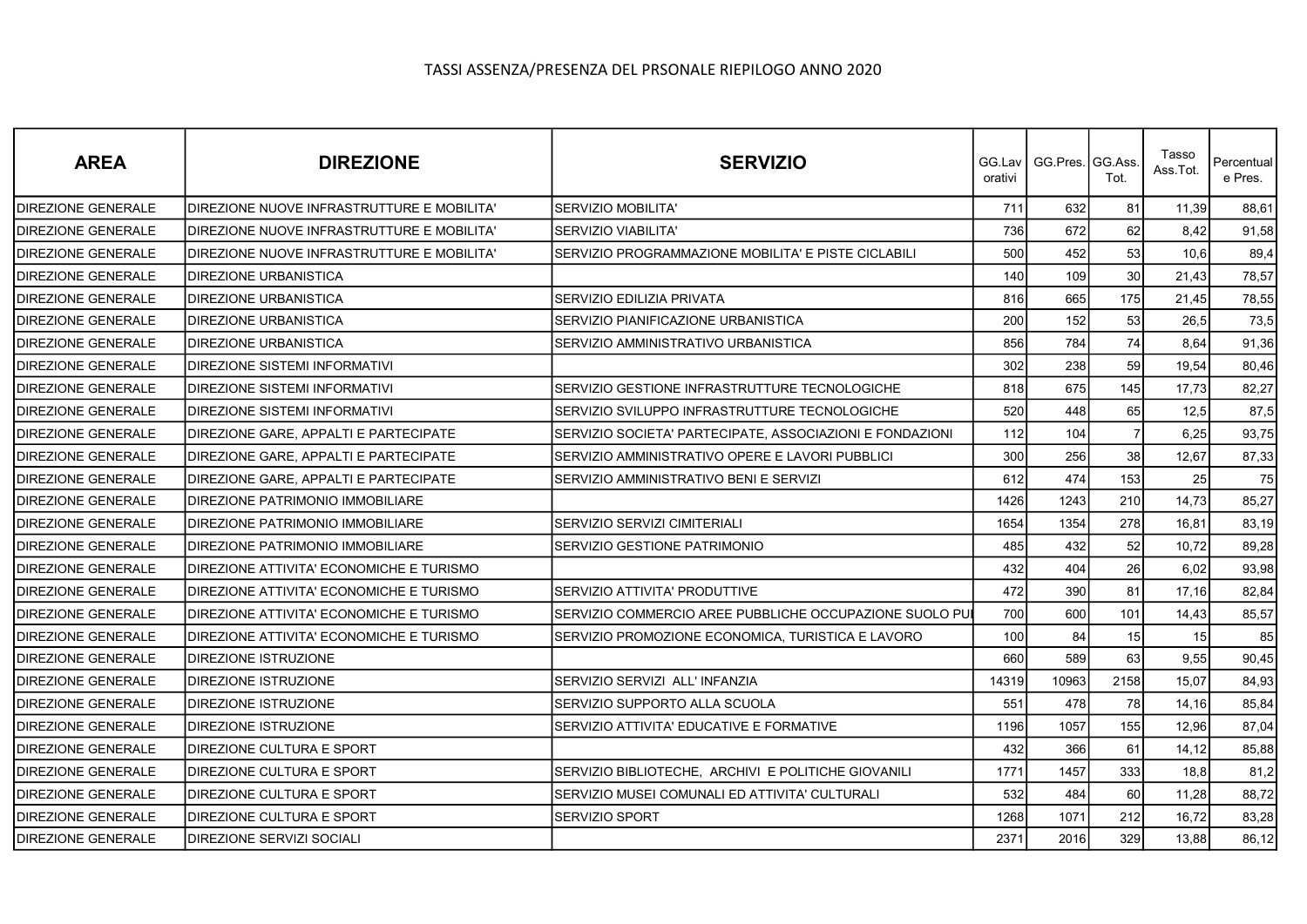| <b>AREA</b>               | <b>DIREZIONE</b>                  | <b>SERVIZIO</b>                        | orativi |      | Tot. | Tasso<br>Ass.Tot. | l Percentual<br>e Pres. |
|---------------------------|-----------------------------------|----------------------------------------|---------|------|------|-------------------|-------------------------|
| DIREZIONE GENERALE        | <b>IDIREZIONE SERVIZI SOCIALI</b> | ISERVIZIO SOCIALE AMMINISTRATIVO       | 1236    | 1069 | 1751 | 14.16             | 85,84                   |
| <b>DIREZIONE GENERALE</b> | <b>IDIREZIONE SERVIZI SOCIALI</b> | <b>ISERVIZIO SOCIALE PROFESSIONALE</b> | 1983    | 1623 | 374  | 18.86             | 81,14                   |
| DIREZIONE GENERALE        | <b>IDIREZIONE SERVIZI SOCIALI</b> | <b>I</b> SERVIZIO CASA                 | 452     | 378  | 69I  | 15,27             | 84,73                   |

# mese di luglio

| <b>AREA</b>                 | <b>ZONA</b>                                                | <b>SERVIZIO</b>                                            | IGG.Lav<br>Iorativi | GG.Pres. GG.Ass. | Tot. | Tasso<br>Ass.Tot. | Percentual<br>e Pres. |
|-----------------------------|------------------------------------------------------------|------------------------------------------------------------|---------------------|------------------|------|-------------------|-----------------------|
|                             | IDIREZIONE CORPO POLIZIA MUNICIPALE                        |                                                            | 20964               | 13321            | 5918 | 28,23             | 71,77                 |
|                             | DIREZIONE CORPO POLIZIA MUNICIPALE                         | SERVIZIO SUPPORTO GIURIDICO AMMINISTRATIVO POLIZIA MUNICIP | 3421                | 2127             | 1019 | 29,79             | 70,21                 |
| <b>SEGRETARIO GENERALE</b>  | <b>IUFFICIO SEGRETERIA GENERALE E AFFARI ISTITUZIONALI</b> |                                                            | 1007                | 700              | 324  | 32,17             | 67,83                 |
| <b>SEGRETARIO GENERALE</b>  | <b>IUFFICIO SEGRETERIA GENERALE E AFFARI ISTITUZIONALI</b> | SERVIZIO ANTICORRUZIONE, TRASPARENZA E CONTROLLI           | 184                 | 139              | 43   | 23,37             | 76,63                 |
| <b>ISEGRETARIO GENERALE</b> | <b>AVVOCATURA</b>                                          |                                                            | 322                 | 263              | 53   | 16,46             | 83,54                 |
| <b>SEGRETARIO GENERALE</b>  | <b>JAVVOCATURA</b>                                         | SERVIZIO ECONOMICO, PATRIMONIALE E PUBBLICO IMPIEGO        | 46                  | 44               |      | 4,35              | 95,65                 |
| <b>SEGRETARIO GENERALE</b>  | <b>AVVOCATURA</b>                                          | SERVIZIO LAVORI PUBBLICI E ATTIVITA' CONTRATTUALI          | 69                  | 31               | 43   | 62,32             | 37,68                 |
| ISEGRETARIO GENERALE        | DIREZIONE DEL CONSIGLIO                                    |                                                            | 996                 | 840              | 146  | 14,66             | 85,34                 |
| <b>DIREZIONE GENERALE</b>   | IUFFICIO DEL SINDACO                                       |                                                            | 221                 | 155              | 59   | 26,7              | 73,3                  |
| <b>DIREZIONE GENERALE</b>   | <b>IUFFICIO DEL SINDACO</b>                                | PORTAVOCE DEL SINDACO E UFFICIO STAMPA                     | 344                 | 264              | 74   | 21,51             | 78,49                 |
| <b>DIREZIONE GENERALE</b>   | UFFICIO DEL SINDACO                                        | SEGRETERIA DEL SINDACO E DEGLI ASSESSORI E SUPPORTO ALLE   | 1083                | 850              | 205  | 18,93             | 81,07                 |
| <b>DIREZIONE GENERALE</b>   | UFFICIO DEL SINDACO                                        | PIANIFICAZIONE STRATEGICA E ATTUAZIONE DEL PROGRAMMA       | 69                  | 57               | 11   | 15,94             | 84,06                 |
| <b>DIREZIONE GENERALE</b>   | UFFICIO DEL SINDACO                                        | RELAZIONI POLITICO-ISTITUZIONALI                           | 207                 | 170              | 35   | 16,91             | 83,09                 |
| <b>DIREZIONE GENERALE</b>   | IUFFICIO DEL SINDACO                                       | PROGETTO COMUNICAZIONE                                     | 391                 | 329              | 64   | 16,37             | 83,63                 |
| <b>DIREZIONE GENERALE</b>   | UFFICIO DEL SINDACO                                        | SERVIZIO EVENTI, MANIFESTAZIONI CITTADINE E CERIMONIALE    | 544                 | 382              | 165  | 30,33             | 69,67                 |
| <b>DIREZIONE GENERALE</b>   | UFFICIO DEL SINDACO                                        | <b>SERVIZIO AMMINISTRATIVO E QUARTIERI</b>                 | 1834                | 1302             | 484  | 26,39             | 73,61                 |
| <b>DIREZIONE GENERALE</b>   |                                                            |                                                            | 207                 | 183              | 22   | 10,63             | 89,37                 |
| <b>DIREZIONE GENERALE</b>   |                                                            | SERVIZIO PIANIFICAZIONE, CONTROLLO E STATISTICA            | 506                 | 372              | 130  | 25,69             | 74,31                 |
| <b>DIREZIONE GENERALE</b>   |                                                            | SERVIZIO PREVENZIONE E PROTEZIONE                          | 230                 | 188              | 38   | 16,52             | 83,48                 |
| <b>DIREZIONE GENERALE</b>   |                                                            | SERVIZIO RICERCA FINANZIAMENTI E PON METRO                 | 184                 | 142              | 39   | 21,2              | 78,8                  |
| <b>DIREZIONE GENERALE</b>   | <b>IDIREZIONE RISORSE FINANZIARIE</b>                      |                                                            | 405                 | 320              | 85   | 20,99             | 79,01                 |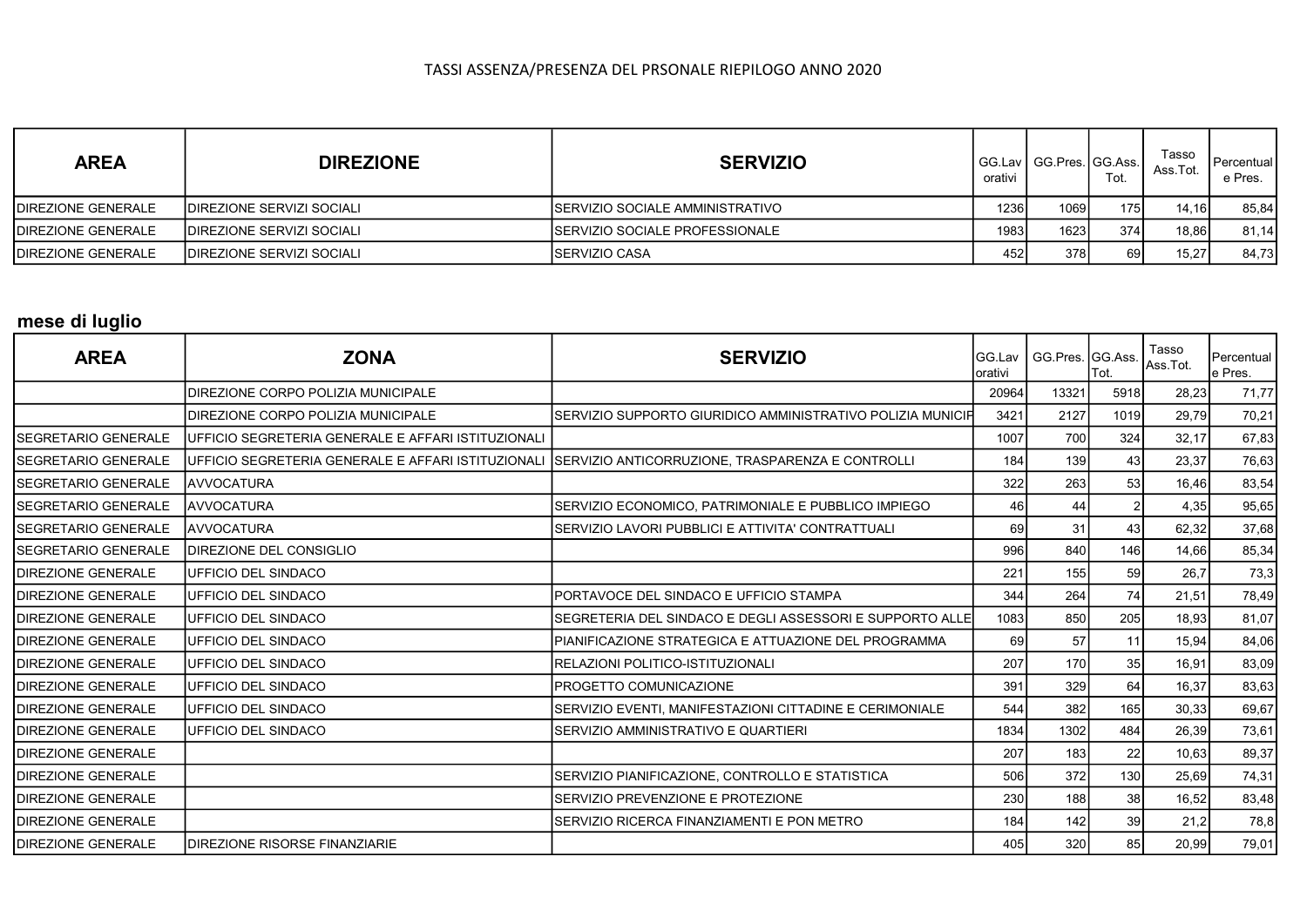| <b>AREA</b>               | <b>DIREZIONE</b>                                   | <b>SERVIZIO</b>                                               | orativi | GG.Lav   GG.Pres.   GG.Ass. | Tot. | Tasso<br>Ass.Tot. | Percentual<br>e Pres. |
|---------------------------|----------------------------------------------------|---------------------------------------------------------------|---------|-----------------------------|------|-------------------|-----------------------|
| <b>DIREZIONE GENERALE</b> | <b>DIREZIONE RISORSE FINANZIARIE</b>               | SERVIZIO ECONOMICO FINANZIARIO                                | 699     | 567                         | 124  | 17,74             | 82,26                 |
| <b>DIREZIONE GENERALE</b> | <b>DIREZIONE RISORSE FINANZIARIE</b>               | SERVIZIO ENTRATE E RECUPERO EVASIONE                          | 1053    | 787                         | 257  | 24,41             | 75,59                 |
| <b>DIREZIONE GENERALE</b> | <b>DIREZIONE RISORSE UMANE</b>                     |                                                               | 460     | 301                         | 154  | 33,48             | 66,52                 |
| DIREZIONE GENERALE        | DIREZIONE RISORSE UMANE                            | SERVIZIO AMMINISTRAZIONE DEL PERSONALE                        | 851     | 664                         | 175  | 20,56             | 79,44                 |
| <b>DIREZIONE GENERALE</b> | <b>DIREZIONE RISORSE UMANE</b>                     | SERVIZIO ACQUISIZIONE RISORSE                                 | 506     | 399                         | 98   | 19,37             | 80,63                 |
| <b>DIREZIONE GENERALE</b> | DIREZIONE SERVIZI TERRITORIALI E PROTEZIONE CIVILE |                                                               | 935     | 653                         | 264  | 28.24             | 71,76                 |
| <b>DIREZIONE GENERALE</b> | DIREZIONE SERVIZI TERRITORIALI E PROTEZIONE CIVILE | SERVIZIO PROTEZIONE CIVILE                                    | 432     | 310                         | 113  | 26,16             | 73,84                 |
| <b>DIREZIONE GENERALE</b> | DIREZIONE SERVIZI TERRITORIALI E PROTEZIONE CIVILE | SERVIZIO SERVIZI DEMOGRAFICI                                  | 1947    | 1421                        | 529  | 27,17             | 72,83                 |
| <b>DIREZIONE GENERALE</b> | <b>DIREZIONE AMBIENTE</b>                          |                                                               | 592     | 465                         | 116  | 19,59             | 80,41                 |
| <b>DIREZIONE GENERALE</b> | DIREZIONE AMBIENTE                                 | SERVIZIO SOSTENIBILITA', VALUTAZIONE AMBIENTALE, GEOLOGIA E   | 437     | 333                         | 94   | 21,51             | 78,49                 |
| <b>DIREZIONE GENERALE</b> | <b>DIREZIONE AMBIENTE</b>                          | SERVIZIO PARCHI GIARDINI ED AREE VERDI                        | 2842    | 1947                        | 922  | 32,44             | 67,56                 |
| <b>DIREZIONE GENERALE</b> | <b>DIREZIONE AMBIENTE</b>                          | SERVIZIO RIFIUTI, IGIENE PUBBLICA, AMBIENTALE E DEL TERRITORI | 483     | 374                         | 104  | 21,53             | 78,47                 |
| <b>DIREZIONE GENERALE</b> | <b>DIREZIONE SERVIZI TECNICI</b>                   |                                                               | 1167    | 890                         | 271  | 23,22             | 76,78                 |
| <b>DIREZIONE GENERALE</b> | <b>DIREZIONE SERVIZI TECNICI</b>                   | SERVIZIO GESTIONE E MANUTENZIONE                              | 1559    | 1229                        | 322  | 20,65             | 79,35                 |
| DIREZIONE GENERALE        | <b>DIREZIONE SERVIZI TECNICI</b>                   | SERVIZIO SUPPORTO TECNICO QUARTIERI E IMPIANTI SPORTIVI       | 728     | 597                         | 123  | 16,9              | 83,1                  |
| <b>DIREZIONE GENERALE</b> | <b>DIREZIONE SERVIZI TECNICI</b>                   | SERVIZIO BELLE ARTI E FABBRICA DI PALAZZO VECCHIO             | 738     | 606                         | 125  | 16,94             | 83,06                 |
| <b>DIREZIONE GENERALE</b> | DIREZIONE NUOVE INFRASTRUTTURE E MOBILITA'         |                                                               | 841     | 738                         | 91   | 10,82             | 89,18                 |
| <b>DIREZIONE GENERALE</b> | DIREZIONE NUOVE INFRASTRUTTURE E MOBILITA'         | SERVIZIO UFFICIO TRAMVIA/INTERVENTI TAV E AUTOSTRADE          | 345     | 262                         | 80   | 23,19             | 76,81                 |
| DIREZIONE GENERALE        | DIREZIONE NUOVE INFRASTRUTTURE E MOBILITA'         | SERVIZIO MOBILITA'                                            | 819     | 598                         | 215  | 26,25             | 73,75                 |
| <b>DIREZIONE GENERALE</b> | DIREZIONE NUOVE INFRASTRUTTURE E MOBILITA'         | SERVIZIO VIABILITA'                                           | 846     | 671                         | 162  | 19,15             | 80,85                 |
| <b>DIREZIONE GENERALE</b> | DIREZIONE NUOVE INFRASTRUTTURE E MOBILITA'         | SERVIZIO PROGRAMMAZIONE MOBILITA' E PISTE CICLABILI           | 575     | 464                         | 114  | 19,83             | 80,17                 |
| <b>DIREZIONE GENERALE</b> | <b>DIREZIONE URBANISTICA</b>                       |                                                               | 161     | 106                         | 52   | 32,3              | 67,7                  |
| <b>DIREZIONE GENERALE</b> | <b>DIREZIONE URBANISTICA</b>                       | <b>SERVIZIO EDILIZIA PRIVATA</b>                              | 938     | 705                         | 246  | 26,23             | 73,77                 |
| DIREZIONE GENERALE        | <b>DIREZIONE URBANISTICA</b>                       | SERVIZIO PIANIFICAZIONE URBANISTICA                           | 230     | 179                         | 54   | 23,48             | 76,52                 |
| <b>DIREZIONE GENERALE</b> | <b>DIREZIONE URBANISTICA</b>                       | SERVIZIO AMMINISTRATIVO URBANISTICA                           | 984     | 806                         | 167  | 16,97             | 83,03                 |
| <b>DIREZIONE GENERALE</b> | <b>DIREZIONE SISTEMI INFORMATIVI</b>               |                                                               | 347     | 289                         | 54   | 15,56             | 84,44                 |
| <b>DIREZIONE GENERALE</b> | <b>DIREZIONE SISTEMI INFORMATIVI</b>               | SERVIZIO GESTIONE INFRASTRUTTURE TECNOLOGICHE                 | 918     | 702                         | 222  | 24,18             | 75,82                 |
| <b>DIREZIONE GENERALE</b> | <b>DIREZIONE SISTEMI INFORMATIVI</b>               | SERVIZIO SVILUPPO INFRASTRUTTURE TECNOLOGICHE                 | 598     | 468                         | 118  | 19,73             | 80,27                 |
| <b>DIREZIONE GENERALE</b> | DIREZIONE GARE, APPALTI E PARTECIPATE              | SERVIZIO SOCIETA' PARTECIPATE, ASSOCIAZIONI E FONDAZIONI      | 129     | 101                         | 26   | 20,16             | 79,84                 |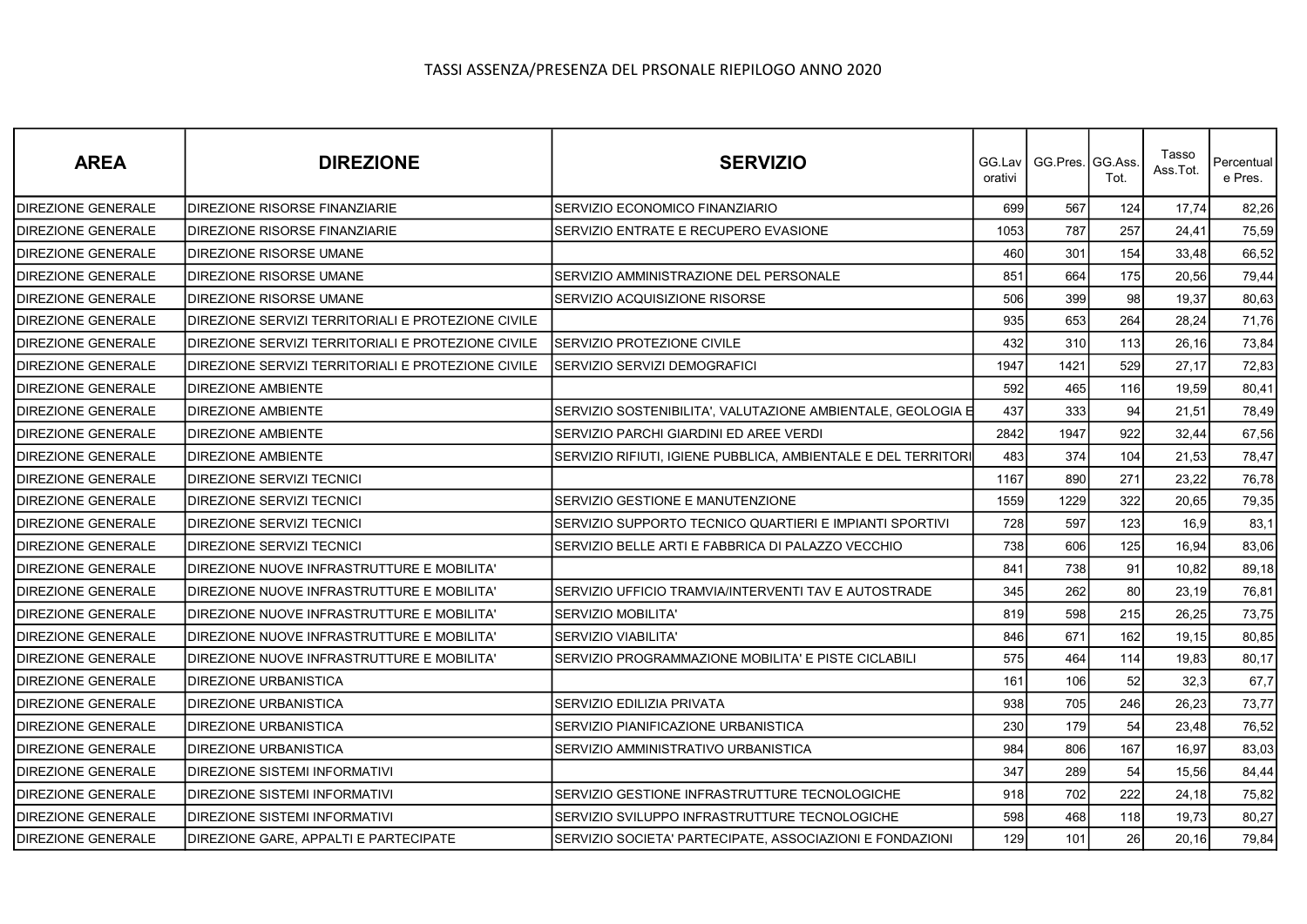| <b>AREA</b>               | <b>DIREZIONE</b>                             | <b>SERVIZIO</b>                                          | GG.Lav<br>orativi | GG.Pres. GG.Ass. | Tot. | Tasso<br>Ass.Tot. | Percentual<br>e Pres. |
|---------------------------|----------------------------------------------|----------------------------------------------------------|-------------------|------------------|------|-------------------|-----------------------|
| <b>DIREZIONE GENERALE</b> | <b>DIREZIONE GARE, APPALTI E PARTECIPATE</b> | SERVIZIO AMMINISTRATIVO OPERE E LAVORI PUBBLICI          | 345               | 259              | 78   | 22,61             | 77,39                 |
| <b>DIREZIONE GENERALE</b> | <b>DIREZIONE GARE, APPALTI E PARTECIPATE</b> | SERVIZIO AMMINISTRATIVO BENI E SERVIZI                   | 704               | 449              | 248  | 35,23             | 64,77                 |
| <b>DIREZIONE GENERALE</b> | <b>IDIREZIONE PATRIMONIO IMMOBILIARE</b>     |                                                          | 1604              | 1039             | 524  | 32,67             | 67,33                 |
| <b>DIREZIONE GENERALE</b> | <b>IDIREZIONE PATRIMONIO IMMOBILIARE</b>     | SERVIZIO SERVIZI CIMITERIALI                             | 1867              | 1418             | 392  | 21                | 79                    |
| <b>DIREZIONE GENERALE</b> | <b>IDIREZIONE PATRIMONIO IMMOBILIARE</b>     | SERVIZIO GESTIONE PATRIMONIO                             | 556               | 425              | 121  | 21,76             | 78,24                 |
| <b>DIREZIONE GENERALE</b> | IDIREZIONE ATTIVITA' ECONOMICHE E TURISMO    |                                                          | 497               | 424              | 77   | 15,49             | 84,51                 |
| <b>DIREZIONE GENERALE</b> | DIREZIONE ATTIVITA' ECONOMICHE E TURISMO     | SERVIZIO ATTIVITA' PRODUTTIVE                            | 543               | 407              | 132  | 24,31             | 75,69                 |
| <b>DIREZIONE GENERALE</b> | IDIREZIONE ATTIVITA' ECONOMICHE E TURISMO    | ISERVIZIO COMMERCIO AREE PUBBLICHE OCCUPAZIONE SUOLO PU∎ | 805               | 570              | 230  | 28,57             | 71,43                 |
| <b>DIREZIONE GENERALE</b> | IDIREZIONE ATTIVITA' ECONOMICHE E TURISMO    | SERVIZIO PROMOZIONE ECONOMICA, TURISTICA E LAVORO        | 115               | 102              | 12   | 10,43             | 89,57                 |
| <b>DIREZIONE GENERALE</b> | <b>IDIREZIONE ISTRUZIONE</b>                 |                                                          | 759               | 548              | 208  | 27,4              | 72,6                  |
| <b>DIREZIONE GENERALE</b> | <b>DIREZIONE ISTRUZIONE</b>                  | SERVIZIO SERVIZI ALL' INFANZIA                           | 17510             | 8438             | 7590 | 43,35             | 56,65                 |
| <b>DIREZIONE GENERALE</b> | <b>DIREZIONE ISTRUZIONE</b>                  | SERVIZIO SUPPORTO ALLA SCUOLA                            | 635               | 517              | 112  | 17,64             | 82,36                 |
| <b>DIREZIONE GENERALE</b> | <b>IDIREZIONE ISTRUZIONE</b>                 | SERVIZIO ATTIVITA' EDUCATIVE E FORMATIVE                 | 1398              | 1068             | 324  | 23,18             | 76,82                 |
| <b>DIREZIONE GENERALE</b> | <b>IDIREZIONE CULTURA E SPORT</b>            |                                                          | 492               | 402              | 84   | 17,07             | 82,93                 |
| <b>DIREZIONE GENERALE</b> | <b>IDIREZIONE CULTURA E SPORT</b>            | SERVIZIO BIBLIOTECHE, ARCHIVI E POLITICHE GIOVANILI      | 2038              | 1579             | 465  | 22,82             | 77,18                 |
| <b>DIREZIONE GENERALE</b> | <b>IDIREZIONE CULTURA E SPORT</b>            | SERVIZIO MUSEI COMUNALI ED ATTIVITA' CULTURALI           | 589               | 436              | 150  | 25,47             | 74,53                 |
| <b>DIREZIONE GENERALE</b> | <b>IDIREZIONE CULTURA E SPORT</b>            | ISERVIZIO SPORT                                          | 1417              | 1108             | 299  | 21,1              | 78,9                  |
| <b>DIREZIONE GENERALE</b> | DIREZIONE SERVIZI SOCIALI                    |                                                          | 2704              | 1957             | 707  | 26,15             | 73,85                 |
| <b>DIREZIONE GENERALE</b> | DIREZIONE SERVIZI SOCIALI                    | SERVIZIO SOCIALE AMMINISTRATIVO                          | 1421              | 1048             | 362  | 25,48             | 74,52                 |
| <b>DIREZIONE GENERALE</b> | <b>IDIREZIONE SERVIZI SOCIALI</b>            | SERVIZIO SOCIALE PROFESSIONALE                           | 2282              | 1578             | 682  | 29,89             | 70,11                 |
| <b>DIREZIONE GENERALE</b> | <b>DIREZIONE SERVIZI SOCIALI</b>             | <b>SERVIZIO CASA</b>                                     | 520               | 394              | 115  | 22,12             | 77,88                 |

# mese di agosto

| <b>AREA</b> | <b>DIREZIONE</b>                                                              | <b>SERVIZIO</b>                                             | Iorativi |        | 'Tot. | Tasso<br> GG.Lav   GG.Pres. GG.Ass.   Ass.Tot.   Percent | Percentual<br>e Pres. |
|-------------|-------------------------------------------------------------------------------|-------------------------------------------------------------|----------|--------|-------|----------------------------------------------------------|-----------------------|
|             | <b>IDIREZIONE CORPO POLIZIA MUNICIPALE</b>                                    |                                                             | 19349    | 114851 | 671   | 34.681                                                   | 65.32                 |
|             | DIREZIONE CORPO POLIZIA MUNICIPALE                                            | SERVIZIO SUPPORTO GIURIDICO AMMINISTRATIVO POLIZIA MUNICIPI | 31021    | 1863   | 106'  | 34.2                                                     | 65,8                  |
|             | ISEGRETARIO GENERALE    IUFFICIO SEGRETERIA GENERALE E AFFARI ISTITUZIONALI I |                                                             | 920      | 507    | 421   | 45.76I                                                   | 54,24                 |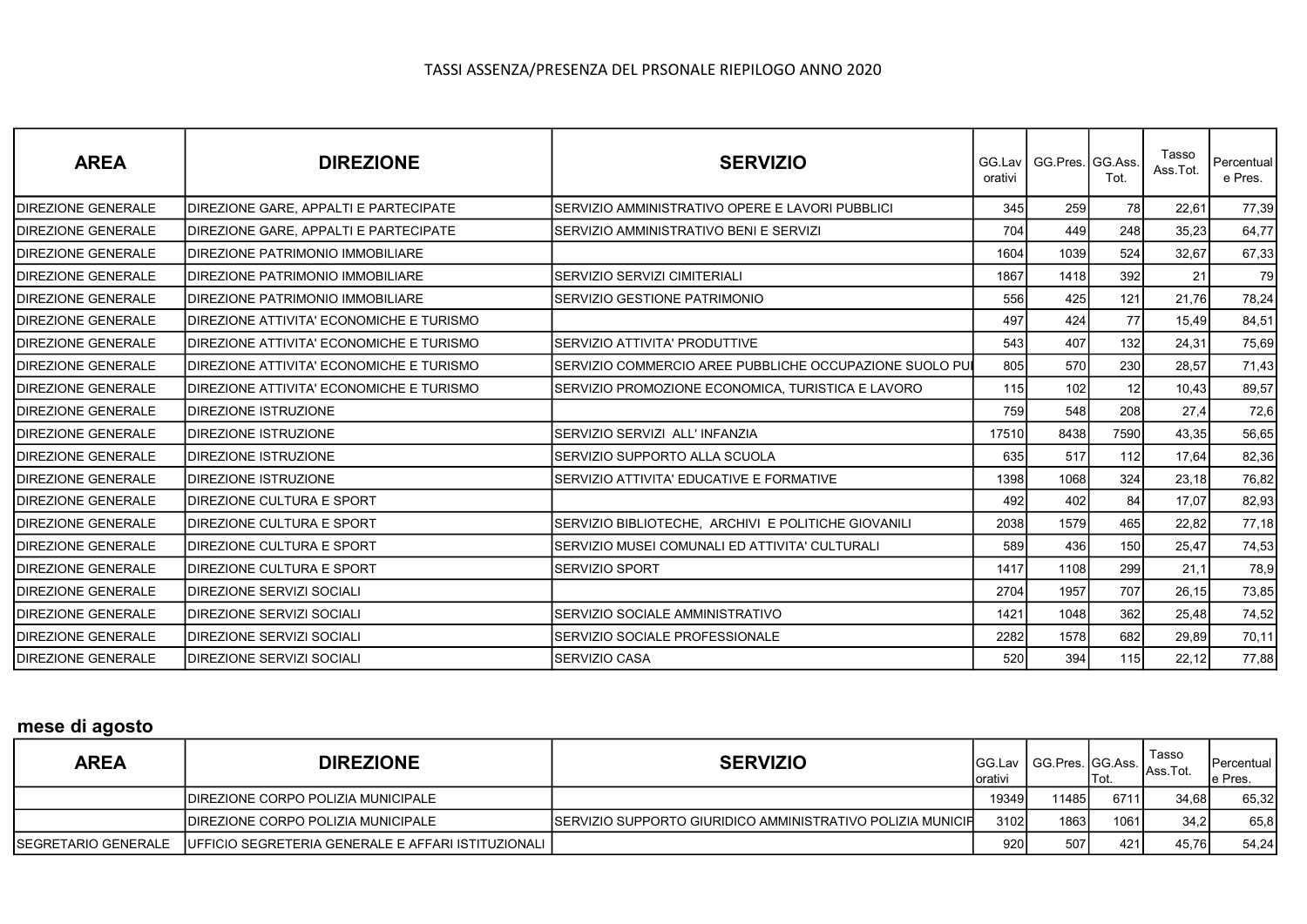| <b>AREA</b>                | <b>DIREZIONE</b>                                                                                    | <b>SERVIZIO</b>                                             | GG.Lav I<br>orativi | GG.Pres. GG.Ass | Tot. | Tasso<br>Ass.Tot. | Percentual<br>e Pres. |
|----------------------------|-----------------------------------------------------------------------------------------------------|-------------------------------------------------------------|---------------------|-----------------|------|-------------------|-----------------------|
| <b>SEGRETARIO GENERALE</b> | UFFICIO SEGRETERIA GENERALE E AFFARI ISTITUZIONALI SERVIZIO ANTICORRUZIONE, TRASPARENZA E CONTROLLI |                                                             | 168                 | 116             | 47   | 27,98             | 72,02                 |
| <b>SEGRETARIO GENERALE</b> | <b>AVVOCATURA</b>                                                                                   |                                                             | 294                 | 190             | 98   | 33,33             | 66,67                 |
| <b>SEGRETARIO GENERALE</b> | <b>JAVVOCATURA</b>                                                                                  | SERVIZIO ECONOMICO, PATRIMONIALE E PUBBLICO IMPIEGO         | 42                  | 28              | 13   | 30,95             | 69,05                 |
| <b>SEGRETARIO GENERALE</b> | AVVOCATURA                                                                                          | SERVIZIO LAVORI PUBBLICI E ATTIVITA' CONTRATTUALI           | 63                  | 40              | 22   | 34,92             | 65,08                 |
| <b>SEGRETARIO GENERALE</b> | <b>DIREZIONE DEL CONSIGLIO</b>                                                                      |                                                             | 908                 | 476             | 409  | 45,04             | 54,96                 |
| <b>DIREZIONE GENERALE</b>  | UFFICIO DEL SINDACO                                                                                 |                                                             | 204                 | 120             | 79   | 38.73             | 61,27                 |
| <b>DIREZIONE GENERALE</b>  | UFFICIO DEL SINDACO                                                                                 | PORTAVOCE DEL SINDACO E UFFICIO STAMPA                      | 306                 | 185             | 112  | 36,6              | 63,4                  |
| <b>DIREZIONE GENERALE</b>  | UFFICIO DEL SINDACO                                                                                 | SEGRETERIA DEL SINDACO E DEGLI ASSESSORI E SUPPORTO ALLE    | 989                 | 553             | 388  | 39,23             | 60,77                 |
| DIREZIONE GENERALE         | UFFICIO DEL SINDACO                                                                                 | PIANIFICAZIONE STRATEGICA E ATTUAZIONE DEL PROGRAMMA        | 63                  | 29              | 32   | 50,79             | 49,21                 |
| <b>DIREZIONE GENERALE</b>  | UFFICIO DEL SINDACO                                                                                 | RELAZIONI POLITICO-ISTITUZIONALI                            | 168                 | 95              | 65   | 38,69             | 61,31                 |
| <b>DIREZIONE GENERALE</b>  | UFFICIO DEL SINDACO                                                                                 | PROGETTO COMUNICAZIONE                                      | 357                 | 219             | 137  | 38,38             | 61,62                 |
| <b>DIREZIONE GENERALE</b>  | UFFICIO DEL SINDACO                                                                                 | SERVIZIO EVENTI, MANIFESTAZIONI CITTADINE E CERIMONIALE     | 478                 | 288             | 179  | 37,45             | 62,55                 |
| <b>DIREZIONE GENERALE</b>  | UFFICIO DEL SINDACO                                                                                 | SERVIZIO AMMINISTRATIVO E QUARTIERI                         | 1744                | 1003            | 700  | 40,14             | 59,86                 |
| <b>DIREZIONE GENERALE</b>  |                                                                                                     |                                                             | 189                 | 111             | 71   | 37,57             | 62,43                 |
| DIREZIONE GENERALE         |                                                                                                     | SERVIZIO PIANIFICAZIONE, CONTROLLO E STATISTICA             | 462                 | 251             | 221  | 47,84             | 52,16                 |
| <b>DIREZIONE GENERALE</b>  |                                                                                                     | SERVIZIO PREVENZIONE E PROTEZIONE                           | 210                 | 101             | 98   | 46,67             | 53,33                 |
| <b>DIREZIONE GENERALE</b>  |                                                                                                     | SERVIZIO RICERCA FINANZIAMENTI E PON METRO                  | 168                 | 87              | 81   | 48,21             | 51,79                 |
| <b>DIREZIONE GENERALE</b>  | DIREZIONE RISORSE FINANZIARIE                                                                       |                                                             | 369                 | 209             | 162  | 43,9              | 56,1                  |
| <b>DIREZIONE GENERALE</b>  | DIREZIONE RISORSE FINANZIARIE                                                                       | SERVIZIO ECONOMICO FINANZIARIO                              | 638                 | 418             | 200  | 31,35             | 68,65                 |
| <b>DIREZIONE GENERALE</b>  | DIREZIONE RISORSE FINANZIARIE                                                                       | SERVIZIO ENTRATE E RECUPERO EVASIONE                        | 962                 | 494             | 444  | 46,15             | 53,85                 |
| <b>DIREZIONE GENERALE</b>  | DIREZIONE RISORSE UMANE                                                                             |                                                             | 420                 | 215             | 205  | 48.81             | 51,19                 |
| <b>DIREZIONE GENERALE</b>  | DIREZIONE RISORSE UMANE                                                                             | SERVIZIO AMMINISTRAZIONE DEL PERSONALE                      | 777                 | 461             | 294  | 37,84             | 62,16                 |
| <b>DIREZIONE GENERALE</b>  | DIREZIONE RISORSE UMANE                                                                             | SERVIZIO ACQUISIZIONE RISORSE                               | 462                 | 310             | 140  | 30,3              | 69,7                  |
| <b>DIREZIONE GENERALE</b>  | DIREZIONE SERVIZI TERRITORIALI E PROTEZIONE CIVILE                                                  |                                                             | 856                 | 562             | 277  | 32,36             | 67,64                 |
| <b>DIREZIONE GENERALE</b>  | DIREZIONE SERVIZI TERRITORIALI E PROTEZIONE CIVILE                                                  | SERVIZIO PROTEZIONE CIVILE                                  | 395                 | 242             | 147  | 37,22             | 62,78                 |
| <b>DIREZIONE GENERALE</b>  | DIREZIONE SERVIZI TERRITORIALI E PROTEZIONE CIVILE                                                  | SERVIZIO SERVIZI DEMOGRAFICI                                | 1781                | 1173            | 565  | 31,72             | 68,28                 |
| <b>DIREZIONE GENERALE</b>  | <b>DIREZIONE AMBIENTE</b>                                                                           |                                                             | 541                 | 350             | 177  | 32,72             | 67,28                 |
| <b>DIREZIONE GENERALE</b>  | DIREZIONE AMBIENTE                                                                                  | SERVIZIO SOSTENIBILITA', VALUTAZIONE AMBIENTALE, GEOLOGIA E | 399                 | 274             | 111  | 27,82             | 72,18                 |
| <b>DIREZIONE GENERALE</b>  | <b>DIREZIONE AMBIENTE</b>                                                                           | SERVIZIO PARCHI GIARDINI ED AREE VERDI                      | 2590                | 1619            | 1028 | 39,69             | 60,31                 |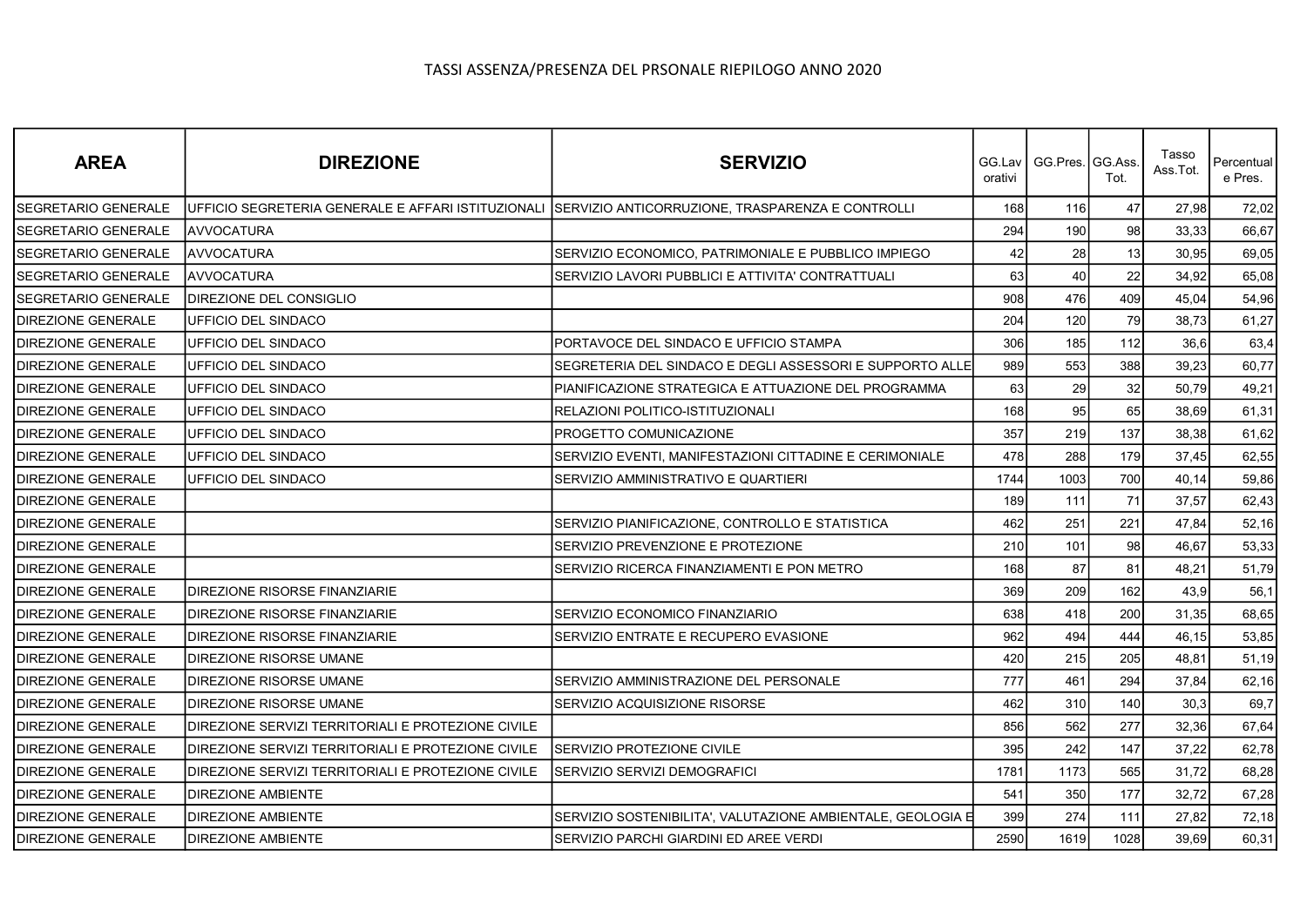| <b>AREA</b>               | <b>DIREZIONE</b>                           | <b>SERVIZIO</b>                                               | orativi | GG.Lav   GG.Pres. GG.Ass. | Tot.  | Tasso<br>Ass.Tot. | Percentual<br>e Pres. |
|---------------------------|--------------------------------------------|---------------------------------------------------------------|---------|---------------------------|-------|-------------------|-----------------------|
| <b>DIREZIONE GENERALE</b> | DIREZIONE AMBIENTE                         | SERVIZIO RIFIUTI, IGIENE PUBBLICA, AMBIENTALE E DEL TERRITORI | 441     | 304                       | 140   | 31,75             | 68,25                 |
| <b>DIREZIONE GENERALE</b> | DIREZIONE SERVIZI TECNICI                  |                                                               | 1062    | 655                       | 380   | 35,78             | 64,22                 |
| <b>DIREZIONE GENERALE</b> | DIREZIONE SERVIZI TECNICI                  | SERVIZIO GESTIONE E MANUTENZIONE                              | 1409    | 909                       | 483   | 34,28             | 65,72                 |
| <b>DIREZIONE GENERALE</b> | DIREZIONE SERVIZI TECNICI                  | SERVIZIO SUPPORTO TECNICO QUARTIERI E IMPIANTI SPORTIVI       | 667     | 435                       | 219   | 32,83             | 67,17                 |
| <b>DIREZIONE GENERALE</b> | DIREZIONE SERVIZI TECNICI                  | SERVIZIO BELLE ARTI E FABBRICA DI PALAZZO VECCHIO             | 674     | 410                       | 237   | 35,16             | 64,84                 |
| <b>DIREZIONE GENERALE</b> | DIREZIONE NUOVE INFRASTRUTTURE E MOBILITA' |                                                               | 773     | 366                       | 381   | 49,29             | 50,71                 |
| <b>DIREZIONE GENERALE</b> | DIREZIONE NUOVE INFRASTRUTTURE E MOBILITA' | SERVIZIO UFFICIO TRAMVIA/INTERVENTI TAV E AUTOSTRADE          | 315     | 163                       | 137   | 43,49             | 56,51                 |
| <b>DIREZIONE GENERALE</b> | DIREZIONE NUOVE INFRASTRUTTURE E MOBILITA' | <b>SERVIZIO MOBILITA'</b>                                     | 752     | 432                       | 298   | 39,63             | 60,37                 |
| <b>DIREZIONE GENERALE</b> | DIREZIONE NUOVE INFRASTRUTTURE E MOBILITA' | SERVIZIO VIABILITA'                                           | 752     | 412                       | 312   | 41,49             | 58,51                 |
| <b>DIREZIONE GENERALE</b> | DIREZIONE NUOVE INFRASTRUTTURE E MOBILITA' | SERVIZIO PROGRAMMAZIONE MOBILITA' E PISTE CICLABILI           | 525     | 197                       | 312   | 59,43             | 40,57                 |
| <b>DIREZIONE GENERALE</b> | DIREZIONE URBANISTICA                      |                                                               | 147     | 76                        | 68    | 46,26             | 53,74                 |
| <b>DIREZIONE GENERALE</b> | DIREZIONE URBANISTICA                      | SERVIZIO EDILIZIA PRIVATA                                     | 857     | 453                       | 399   | 46,56             | 53,44                 |
| <b>DIREZIONE GENERALE</b> | DIREZIONE URBANISTICA                      | SERVIZIO PIANIFICAZIONE URBANISTICA                           | 210     | 99                        | 111   | 52,86             | 47,14                 |
| <b>DIREZIONE GENERALE</b> | <b>DIREZIONE URBANISTICA</b>               | SERVIZIO AMMINISTRATIVO URBANISTICA                           | 899     | 531                       | 334   | 37,15             | 62,85                 |
| <b>DIREZIONE GENERALE</b> | DIREZIONE SISTEMI INFORMATIVI              |                                                               | 317     | 206                       | 100   | 31,55             | 68,45                 |
| DIREZIONE GENERALE        | DIREZIONE SISTEMI INFORMATIVI              | SERVIZIO GESTIONE INFRASTRUTTURE TECNOLOGICHE                 | 823     | 512                       | 309   | 37,55             | 62,45                 |
| <b>DIREZIONE GENERALE</b> | DIREZIONE SISTEMI INFORMATIVI              | SERVIZIO SVILUPPO INFRASTRUTTURE TECNOLOGICHE                 | 546     | 386                       | 148   | 27,11             | 72,89                 |
| <b>DIREZIONE GENERALE</b> | DIREZIONE GARE, APPALTI E PARTECIPATE      | SERVIZIO SOCIETA' PARTECIPATE, ASSOCIAZIONI E FONDAZIONI      | 118     | 89                        | 28    | 23,73             | 76,27                 |
| <b>DIREZIONE GENERALE</b> | DIREZIONE GARE, APPALTI E PARTECIPATE      | SERVIZIO AMMINISTRATIVO OPERE E LAVORI PUBBLICI               | 315     | 220                       | 86    | 27.3              | 72,7                  |
| <b>DIREZIONE GENERALE</b> | DIREZIONE GARE, APPALTI E PARTECIPATE      | SERVIZIO AMMINISTRATIVO BENI E SERVIZI                        | 643     | 374                       | 278   | 43,23             | 56,77                 |
| <b>DIREZIONE GENERALE</b> | DIREZIONE PATRIMONIO IMMOBILIARE           |                                                               | 1467    | 710                       | 696   | 47,44             | 52,56                 |
| DIREZIONE GENERALE        | DIREZIONE PATRIMONIO IMMOBILIARE           | SERVIZIO SERVIZI CIMITERIALI                                  | 1725    | 1098                      | 600   | 34,78             | 65,22                 |
| <b>DIREZIONE GENERALE</b> | DIREZIONE PATRIMONIO IMMOBILIARE           | SERVIZIO GESTIONE PATRIMONIO                                  | 488     | 283                       | 187   | 38,32             | 61,68                 |
| <b>DIREZIONE GENERALE</b> | DIREZIONE ATTIVITA' ECONOMICHE E TURISMO   |                                                               | 454     | 289                       | 154   | 33,92             | 66,08                 |
| <b>DIREZIONE GENERALE</b> | DIREZIONE ATTIVITA' ECONOMICHE E TURISMO   | SERVIZIO ATTIVITA' PRODUTTIVE                                 | 496     | 315                       | 177   | 35,69             | 64,31                 |
| DIREZIONE GENERALE        | DIREZIONE ATTIVITA' ECONOMICHE E TURISMO   | SERVIZIO COMMERCIO AREE PUBBLICHE OCCUPAZIONE SUOLO PUI       | 735     | 453                       | 252   | 34,29             | 65,71                 |
| <b>DIREZIONE GENERALE</b> | DIREZIONE ATTIVITA' ECONOMICHE E TURISMO   | SERVIZIO PROMOZIONE ECONOMICA, TURISTICA E LAVORO             | 105     | 61                        | 41    | 39,05             | 60,95                 |
| DIREZIONE GENERALE        | DIREZIONE ISTRUZIONE                       |                                                               | 693     | 423                       | 249   | 35,93             | 64,07                 |
| <b>DIREZIONE GENERALE</b> | <b>DIREZIONE ISTRUZIONE</b>                | SERVIZIO SERVIZI ALL'INFANZIA                                 | 16031   | 1942                      | 13806 | 86,12             | 13,88                 |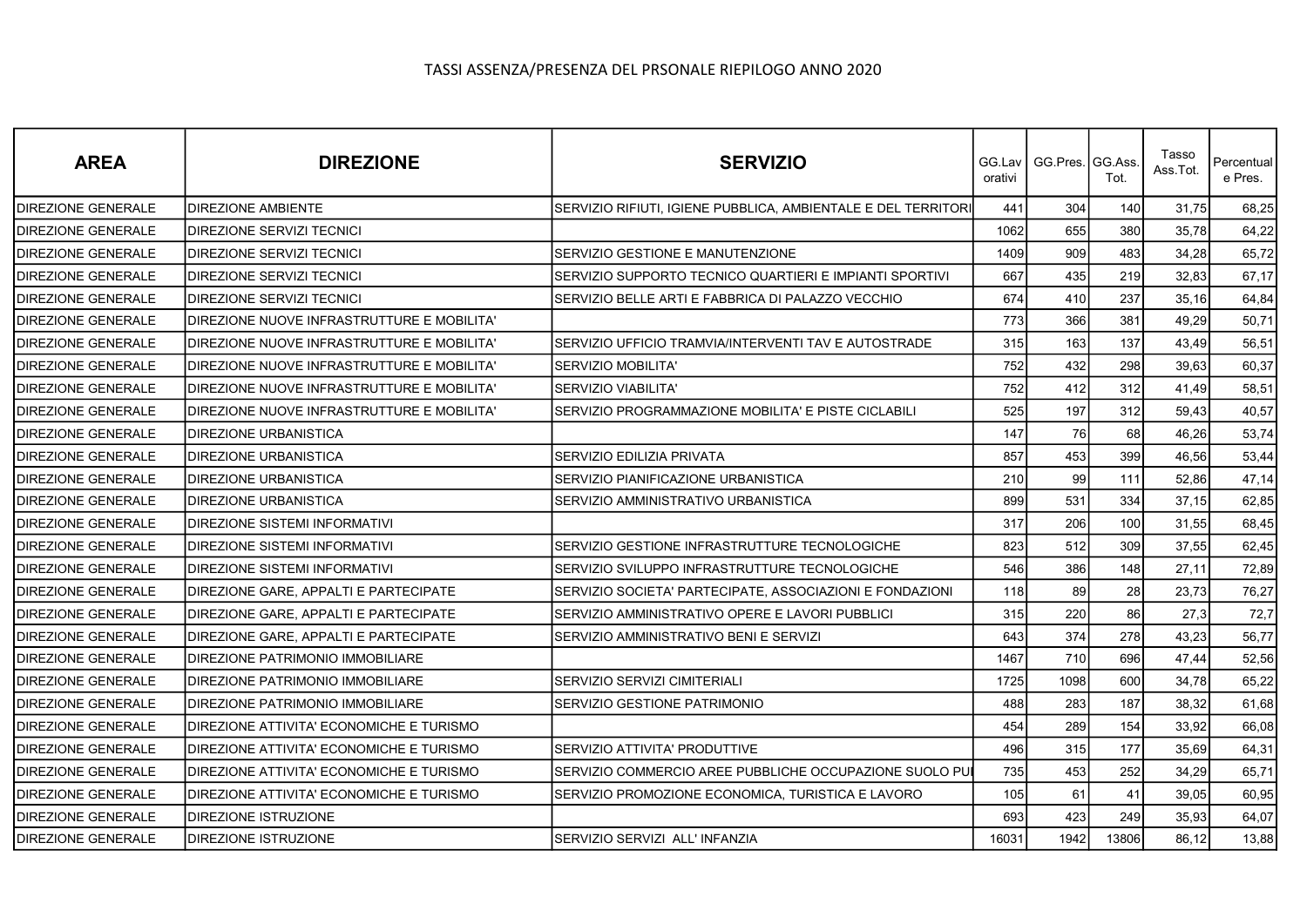| <b>AREA</b>                | <b>DIREZIONE</b>            | <b>SERVIZIO</b>                                     | GG.Lav<br>orativi | l GG.Pres.IGG.Ass.I | Tot.       | Tasso<br>Ass.Tot. | Percentual <sup>1</sup><br>e Pres. |
|----------------------------|-----------------------------|-----------------------------------------------------|-------------------|---------------------|------------|-------------------|------------------------------------|
| <b>IDIREZIONE GENERALE</b> | <b>DIREZIONE ISTRUZIONE</b> | ISERVIZIO SUPPORTO ALLA SCUOLA                      | 579               | <b>286</b>          | 272        | 46,98             | 53,02                              |
| <b>IDIREZIONE GENERALE</b> | IDIREZIONE ISTRUZIONE       | ISERVIZIO ATTIVITA' EDUCATIVE E FORMATIVE           | 1236              | 478I                | 698        | 56,47             | 43,53                              |
| <b>IDIREZIONE GENERALE</b> | IDIREZIONE CULTURA E SPORT  |                                                     | 4331              | <b>2521</b>         | 168        | 38,8              | 61,2                               |
| <b>IDIREZIONE GENERALE</b> | DIREZIONE CULTURA E SPORT   | SERVIZIO BIBLIOTECHE, ARCHIVI E POLITICHE GIOVANILI | 1840 <b>I</b>     | 891                 | 920        | 50                | 50                                 |
| <b>IDIREZIONE GENERALE</b> | IDIREZIONE CULTURA E SPORT  | ISERVIZIO MUSEI COMUNALI ED ATTIVITA' CULTURALI     | 567               | 325I                | <b>250</b> | 44,09             | 55,91                              |
| <b>IDIREZIONE GENERALE</b> | DIREZIONE CULTURA E SPORT   | ISERVIZIO SPORT                                     | 1305              | 830l                | 494        | 37,85             | 62,15                              |
| <b>IDIREZIONE GENERALE</b> | DIREZIONE SERVIZI SOCIALI   |                                                     | 2449              | 1541                | 851        | 34,75             | 65,25                              |
| <b>IDIREZIONE GENERALE</b> | IDIREZIONE SERVIZI SOCIALI  | ISERVIZIO SOCIALE AMMINISTRATIVO                    | 1298              | 857                 | 429        | 33,05             | 66,95                              |
| <b>IDIREZIONE GENERALE</b> | DIREZIONE SERVIZI SOCIALI   | ISERVIZIO SOCIALE PROFESSIONALE                     | 2063              | 1172l               | 876        | 42,46             | 57,54                              |
| <b>IDIREZIONE GENERALE</b> | IDIREZIONE SERVIZI SOCIALI  | ISERVIZIO CASA                                      | 475I              | 271                 | <b>200</b> | 42,11             | 57,89                              |

### mese di settembre

| <b>AREA</b>                | <b>DIREZIONE</b>                                   | <b>SERVIZIO</b>                                             | <b>GG.Lav</b><br> orativi | GG.Pres. GG.Ass. Ass.Tot. | Tot.            | Tasso | Percentual<br>e Pres. |
|----------------------------|----------------------------------------------------|-------------------------------------------------------------|---------------------------|---------------------------|-----------------|-------|-----------------------|
|                            | DIREZIONE CORPO POLIZIA MUNICIPALE                 |                                                             | 19883                     | 14380                     | 3730            | 18,76 | 81,24                 |
|                            | DIREZIONE CORPO POLIZIA MUNICIPALE                 | SERVIZIO SUPPORTO GIURIDICO AMMINISTRATIVO POLIZIA MUNICIFI | 3248                      | 2378                      | 670l            | 20,63 | 79,37                 |
| SEGRETARIO GENERALE        | UFFICIO SEGRETERIA GENERALE E AFFARI ISTITUZIONALI |                                                             | 959                       | 744                       | 228             | 23,77 | 76,23                 |
| ISEGRETARIO GENERALE       | UFFICIO SEGRETERIA GENERALE E AFFARI ISTITUZIONALI | SERVIZIO ANTICORRUZIONE, TRASPARENZA E CONTROLLI            | 176                       | 159                       | 15I             | 8,52  | 91,48                 |
| ISEGRETARIO GENERALE       | <b>AVVOCATURA</b>                                  |                                                             | 308                       | 266                       | 40              | 12,99 | 87,01                 |
| ISEGRETARIO GENERALE       | <b>JAVVOCATURA</b>                                 | SERVIZIO ECONOMICO, PATRIMONIALE E PUBBLICO IMPIEGO         | 44                        | 40                        |                 | 9,09  | 90,91                 |
| <b>SEGRETARIO GENERALE</b> | <b>IAVVOCATURA</b>                                 | SERVIZIO LAVORI PUBBLICI E ATTIVITA' CONTRATTUALI           | 66                        | 63                        |                 | 4,55  | 95,45                 |
| ISEGRETARIO GENERALE       | DIREZIONE DEL CONSIGLIO                            |                                                             | 954                       | 783                       | 149 l           | 15,62 | 84,38                 |
| <b>DIREZIONE GENERALE</b>  | UFFICIO DEL SINDACO                                |                                                             | 219                       | 200                       | 15I             | 6,85  | 93,15                 |
| <b>DIREZIONE GENERALE</b>  | UFFICIO DEL SINDACO                                | PORTAVOCE DEL SINDACO E UFFICIO STAMPA                      | 322                       | 308                       | 22 <sub>1</sub> | 6,83  | 93,17                 |
| DIREZIONE GENERALE         | UFFICIO DEL SINDACO                                | SEGRETERIA DEL SINDACO E DEGLI ASSESSORI E SUPPORTO ALLEI   | 1014                      | 890                       | 116             | 11,44 | 88,56                 |
| DIREZIONE GENERALE         | IUFFICIO DEL SINDACO                               | PIANIFICAZIONE STRATEGICA E ATTUAZIONE DEL PROGRAMMA        | 66                        | 65                        |                 |       | 100                   |
| <b>DIREZIONE GENERALE</b>  | UFFICIO DEL SINDACO                                | RELAZIONI POLITICO-ISTITUZIONALI                            | 176                       | 151                       | 23              | 13,07 | 86,93                 |
| <b>DIREZIONE GENERALE</b>  | IUFFICIO DEL SINDACO                               | PROGETTO COMUNICAZIONE                                      | 374                       | 324                       | 47              | 12,57 | 87,43                 |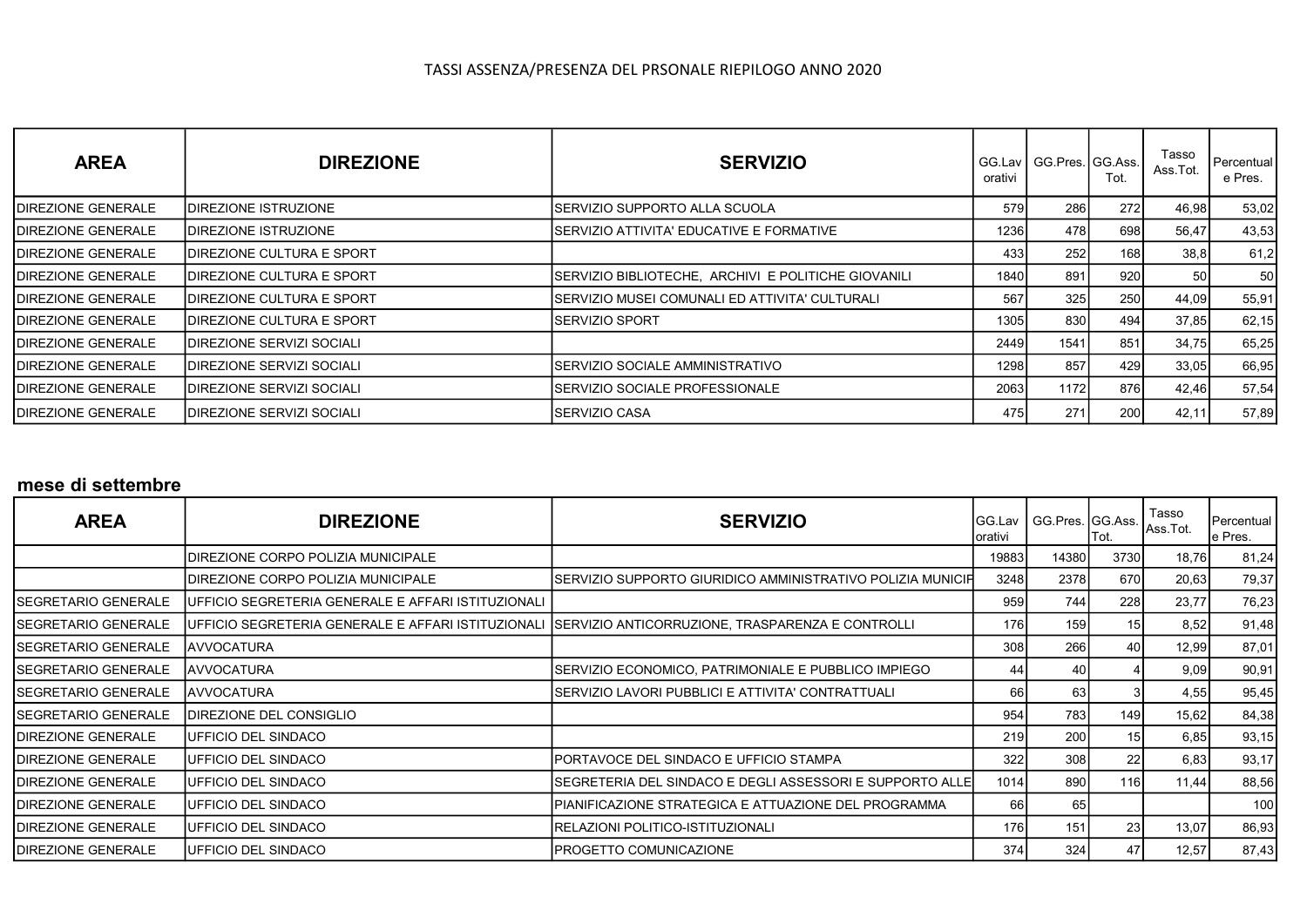| <b>AREA</b>               | <b>DIREZIONE</b>                                   | <b>SERVIZIO</b>                                               | orativi | GG.Lav   GG.Pres. GG.Ass. | Tot.            | Tasso<br>Ass.Tot. | Percentual<br>e Pres. |
|---------------------------|----------------------------------------------------|---------------------------------------------------------------|---------|---------------------------|-----------------|-------------------|-----------------------|
| <b>DIREZIONE GENERALE</b> | UFFICIO DEL SINDACO                                | SERVIZIO EVENTI, MANIFESTAZIONI CITTADINE E CERIMONIALE       | 500     | 432                       | 81              | 16,2              | 83,8                  |
| <b>DIREZIONE GENERALE</b> | UFFICIO DEL SINDACO                                | SERVIZIO AMMINISTRATIVO E QUARTIERI                           | 1810    | 1464                      | 306             | 16,91             | 83,09                 |
| <b>DIREZIONE GENERALE</b> |                                                    |                                                               | 211     | 186                       | 23              | 10,9              | 89,1                  |
| <b>DIREZIONE GENERALE</b> |                                                    | SERVIZIO PIANIFICAZIONE, CONTROLLO E STATISTICA               | 484     | 418                       | 66              | 13,64             | 86,36                 |
| <b>DIREZIONE GENERALE</b> |                                                    | SERVIZIO PREVENZIONE E PROTEZIONE                             | 220     | 195                       | 18              | 8,18              | 91,82                 |
| <b>DIREZIONE GENERALE</b> |                                                    | SERVIZIO RICERCA FINANZIAMENTI E PON METRO                    | 163     | 148                       | 16 <sup>1</sup> | 9.82              | 90,18                 |
| <b>DIREZIONE GENERALE</b> | <b>IDIREZIONE RISORSE FINANZIARIE</b>              |                                                               | 388     | 327                       | 58              | 14,95             | 85,05                 |
| <b>DIREZIONE GENERALE</b> | <b>DIREZIONE RISORSE FINANZIARIE</b>               | SERVIZIO ECONOMICO FINANZIARIO                                | 670     | 579                       | 84              | 12,54             | 87,46                 |
| <b>DIREZIONE GENERALE</b> | <b>DIREZIONE RISORSE FINANZIARIE</b>               | SERVIZIO ENTRATE E RECUPERO EVASIONE                          | 1008    | 825                       | 172             | 17,06             | 82,94                 |
| <b>DIREZIONE GENERALE</b> | <b>DIREZIONE RISORSE UMANE</b>                     |                                                               | 418     | 336                       | 75              | 17,94             | 82,06                 |
| <b>DIREZIONE GENERALE</b> | DIREZIONE RISORSE UMANE                            | SERVIZIO AMMINISTRAZIONE DEL PERSONALE                        | 814     | 682                       | 131             | 16,09             | 83,91                 |
| <b>DIREZIONE GENERALE</b> | <b>DIREZIONE RISORSE UMANE</b>                     | SERVIZIO ACQUISIZIONE RISORSE                                 | 484     | 411                       | 66              | 13,64             | 86,36                 |
| <b>DIREZIONE GENERALE</b> | DIREZIONE SERVIZI TERRITORIALI E PROTEZIONE CIVILE |                                                               | 895     | 741                       | 147             | 16,42             | 83,58                 |
| <b>DIREZIONE GENERALE</b> | DIREZIONE SERVIZI TERRITORIALI E PROTEZIONE CIVILE | <b>SERVIZIO PROTEZIONE CIVILE</b>                             | 411     | 364                       | 46              | 11,19             | 88,81                 |
| <b>DIREZIONE GENERALE</b> | DIREZIONE SERVIZI TERRITORIALI E PROTEZIONE CIVILE | SERVIZIO SERVIZI DEMOGRAFICI                                  | 1865    | 1603                      | 205             | 10,99             | 89,01                 |
| DIREZIONE GENERALE        | <b>DIREZIONE AMBIENTE</b>                          |                                                               | 567     | 495                       | 64              | 11,29             | 88,71                 |
| <b>DIREZIONE GENERALE</b> | <b>DIREZIONE AMBIENTE</b>                          | SERVIZIO SOSTENIBILITA', VALUTAZIONE AMBIENTALE, GEOLOGIA E   | 418     | 372                       | 43              | 10,29             | 89,71                 |
| <b>DIREZIONE GENERALE</b> | <b>DIREZIONE AMBIENTE</b>                          | SERVIZIO PARCHI GIARDINI ED AREE VERDI                        | 2705    | 2184                      | 528             | 19,52             | 80,48                 |
| DIREZIONE GENERALE        | <b>DIREZIONE AMBIENTE</b>                          | SERVIZIO RIFIUTI, IGIENE PUBBLICA, AMBIENTALE E DEL TERRITORI | 462     | 395                       | 77              | 16,67             | 83,33                 |
| <b>DIREZIONE GENERALE</b> | <b>DIREZIONE SERVIZI TECNICI</b>                   |                                                               | 1114    | 985                       | 125             | 11,22             | 88,78                 |
| DIREZIONE GENERALE        | <b>DIREZIONE SERVIZI TECNICI</b>                   | SERVIZIO GESTIONE E MANUTENZIONE                              | 1474    | 1212                      | 254             | 17,23             | 82,77                 |
| <b>DIREZIONE GENERALE</b> | <b>DIREZIONE SERVIZI TECNICI</b>                   | SERVIZIO SUPPORTO TECNICO QUARTIERI E IMPIANTI SPORTIVI       | 699     | 625                       | 75              | 10,73             | 89,27                 |
| <b>DIREZIONE GENERALE</b> | <b>DIREZIONE SERVIZI TECNICI</b>                   | SERVIZIO BELLE ARTI E FABBRICA DI PALAZZO VECCHIO             | 706     | 633                       | 73              | 10,34             | 89,66                 |
| <b>DIREZIONE GENERALE</b> | DIREZIONE NUOVE INFRASTRUTTURE E MOBILITA'         |                                                               | 810     | 737                       | 65              | 8,02              | 91,98                 |
| DIREZIONE GENERALE        | DIREZIONE NUOVE INFRASTRUTTURE E MOBILITA'         | SERVIZIO UFFICIO TRAMVIA/INTERVENTI TAV E AUTOSTRADE          | 308     | 274                       | 33              | 10,71             | 89,29                 |
| DIREZIONE GENERALE        | DIREZIONE NUOVE INFRASTRUTTURE E MOBILITA'         | SERVIZIO MOBILITA'                                            | 788     | 698                       | 76              | 9,64              | 90,36                 |
| <b>DIREZIONE GENERALE</b> | IDIREZIONE NUOVE INFRASTRUTTURE E MOBILITA'        | <b>SERVIZIO VIABILITA'</b>                                    | 788     | 736                       | 43              | 5,46              | 94,54                 |
| DIREZIONE GENERALE        | DIREZIONE NUOVE INFRASTRUTTURE E MOBILITA'         | SERVIZIO PROGRAMMAZIONE MOBILITA' E PISTE CICLABILI           | 550     | 479                       | 77              | 14                | 86                    |
| <b>DIREZIONE GENERALE</b> | <b>DIREZIONE URBANISTICA</b>                       |                                                               | 157     | 138                       | 16              | 10, 19            | 89,81                 |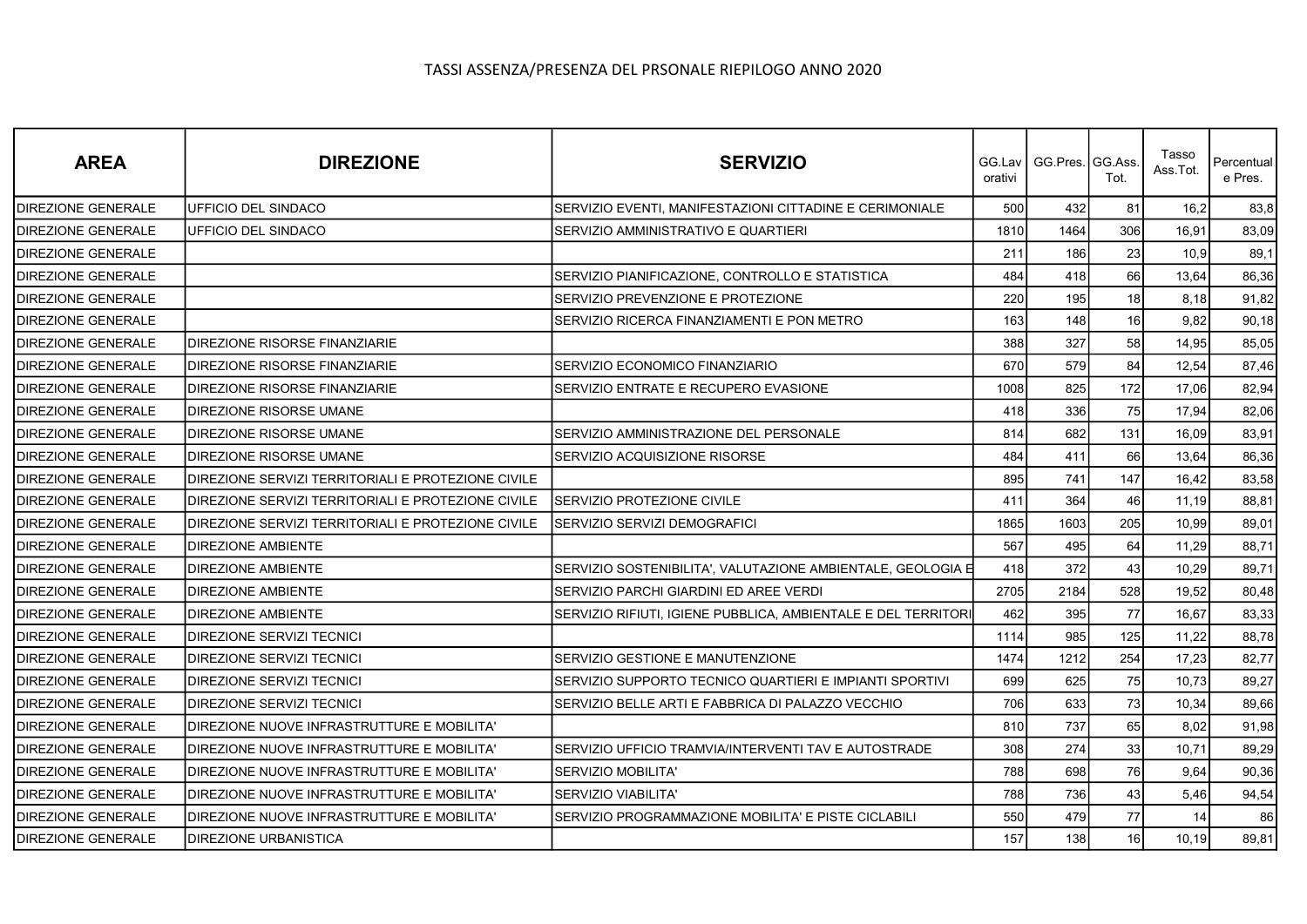| <b>AREA</b>               | <b>DIREZIONE</b>                         | <b>SERVIZIO</b>                                          | orativi | GG.Lav   GG.Pres.   GG.Ass. | Tot.            | Tasso<br>Ass.Tot. | Percentual<br>e Pres. |
|---------------------------|------------------------------------------|----------------------------------------------------------|---------|-----------------------------|-----------------|-------------------|-----------------------|
| <b>DIREZIONE GENERALE</b> | DIREZIONE URBANISTICA                    | SERVIZIO EDILIZIA PRIVATA                                | 886     | 744                         | 150             | 16,93             | 83,07                 |
| DIREZIONE GENERALE        | DIREZIONE URBANISTICA                    | SERVIZIO PIANIFICAZIONE URBANISTICA                      | 220     | 183                         | 42              | 19.09             | 80,91                 |
| <b>DIREZIONE GENERALE</b> | DIREZIONE URBANISTICA                    | SERVIZIO AMMINISTRATIVO URBANISTICA                      | 942     | 833                         | 95              | 10,08             | 89,92                 |
| <b>DIREZIONE GENERALE</b> | DIREZIONE SISTEMI INFORMATIVI            |                                                          | 332     | 274                         | 57              | 17,17             | 82,83                 |
| DIREZIONE GENERALE        | DIREZIONE SISTEMI INFORMATIVI            | SERVIZIO GESTIONE INFRASTRUTTURE TECNOLOGICHE            | 855     | 709                         | 135             | 15,79             | 84,21                 |
| <b>DIREZIONE GENERALE</b> | DIREZIONE SISTEMI INFORMATIVI            | SERVIZIO SVILUPPO INFRASTRUTTURE TECNOLOGICHE            | 572     | 506                         | 60              | 10,49             | 89,51                 |
| <b>DIREZIONE GENERALE</b> | DIREZIONE GARE, APPALTI E PARTECIPATE    | SERVIZIO SOCIETA' PARTECIPATE, ASSOCIAZIONI E FONDAZIONI | 123     | 112                         | 10 <sup>1</sup> | 8,13              | 91,87                 |
| <b>DIREZIONE GENERALE</b> | DIREZIONE GARE, APPALTI E PARTECIPATE    | SERVIZIO AMMINISTRATIVO OPERE E LAVORI PUBBLICI          | 330     | 262                         | 67              | 20,3              | 79,7                  |
| <b>DIREZIONE GENERALE</b> | DIREZIONE GARE, APPALTI E PARTECIPATE    | SERVIZIO AMMINISTRATIVO BENI E SERVIZI                   | 673     | 549                         | 125             | 18,57             | 81,43                 |
| <b>DIREZIONE GENERALE</b> | DIREZIONE PATRIMONIO IMMOBILIARE         |                                                          | 1531    | 1105                        | 369             | 24,1              | 75,9                  |
| <b>DIREZIONE GENERALE</b> | DIREZIONE PATRIMONIO IMMOBILIARE         | SERVIZIO SERVIZI CIMITERIALI                             | 1791    | 1433                        | 304             | 16,97             | 83,03                 |
| <b>DIREZIONE GENERALE</b> | DIREZIONE PATRIMONIO IMMOBILIARE         | SERVIZIO GESTIONE PATRIMONIO                             | 498     | 434                         | 60              | 12.05             | 87,95                 |
| <b>DIREZIONE GENERALE</b> | DIREZIONE ATTIVITA' ECONOMICHE E TURISMO |                                                          | 475     | 430                         | 47              | 9,89              | 90,11                 |
| <b>DIREZIONE GENERALE</b> | DIREZIONE ATTIVITA' ECONOMICHE E TURISMO | SERVIZIO ATTIVITA' PRODUTTIVE                            | 519     | 434                         | 98              | 18,88             | 81,12                 |
| DIREZIONE GENERALE        | DIREZIONE ATTIVITA' ECONOMICHE E TURISMO | SERVIZIO COMMERCIO AREE PUBBLICHE OCCUPAZIONE SUOLO PUI  | 770     | 682                         | 88              | 11.43             | 88,57                 |
| <b>DIREZIONE GENERALE</b> | DIREZIONE ATTIVITA' ECONOMICHE E TURISMO | SERVIZIO PROMOZIONE ECONOMICA, TURISTICA E LAVORO        | 110     | 102                         | 7               | 6,36              | 93,64                 |
| <b>DIREZIONE GENERALE</b> | DIREZIONE ISTRUZIONE                     |                                                          | 726     | 650                         | 77              | 10.61             | 89,39                 |
| <b>DIREZIONE GENERALE</b> | DIREZIONE ISTRUZIONE                     | SERVIZIO SERVIZI ALL'INFANZIA                            | 17332   | 13357                       | 2210            | 12,75             | 87,25                 |
| <b>DIREZIONE GENERALE</b> | DIREZIONE ISTRUZIONE                     | SERVIZIO SUPPORTO ALLA SCUOLA                            | 565     | 504                         | 58              | 10,27             | 89,73                 |
| <b>DIREZIONE GENERALE</b> | DIREZIONE ISTRUZIONE                     | SERVIZIO ATTIVITA' EDUCATIVE E FORMATIVE                 | 1279    | 1094                        | 177             | 13,84             | 86,16                 |
| <b>DIREZIONE GENERALE</b> | DIREZIONE CULTURA E SPORT                |                                                          | 475     | 403                         | 67              | 14,11             | 85,89                 |
| DIREZIONE GENERALE        | DIREZIONE CULTURA E SPORT                | SERVIZIO BIBLIOTECHE, ARCHIVI E POLITICHE GIOVANILI      | 1919    | 1544                        | 384             | 20.01             | 79,99                 |
| <b>DIREZIONE GENERALE</b> | DIREZIONE CULTURA E SPORT                | SERVIZIO MUSEI COMUNALI ED ATTIVITA' CULTURALI           | 561     | 472                         | 94              | 16,76             | 83,24                 |
| <b>DIREZIONE GENERALE</b> | DIREZIONE CULTURA E SPORT                | <b>SERVIZIO SPORT</b>                                    | 1336    | 1123                        | 206             | 15,42             | 84,58                 |
| <b>DIREZIONE GENERALE</b> | DIREZIONE SERVIZI SOCIALI                |                                                          | 671     | 581                         | 81              | 12,07             | 87,93                 |
| <b>DIREZIONE GENERALE</b> | DIREZIONE SERVIZI SOCIALI                | SERVIZIO SOCIALE AMMINISTRATIVO                          | 1360    | 1074                        | 296             | 21,76             | 78,24                 |
| <b>DIREZIONE GENERALE</b> | DIREZIONE SERVIZI SOCIALI                | SERVIZIO SOCIALE PROFESSIONALE                           | 2104    | 1741                        | 346             | 16,44             | 83,56                 |
| <b>DIREZIONE GENERALE</b> | DIREZIONE SERVIZI SOCIALI                | SERVIZIO CASA                                            | 497     | 419                         | 75              | 15.09             | 84,91                 |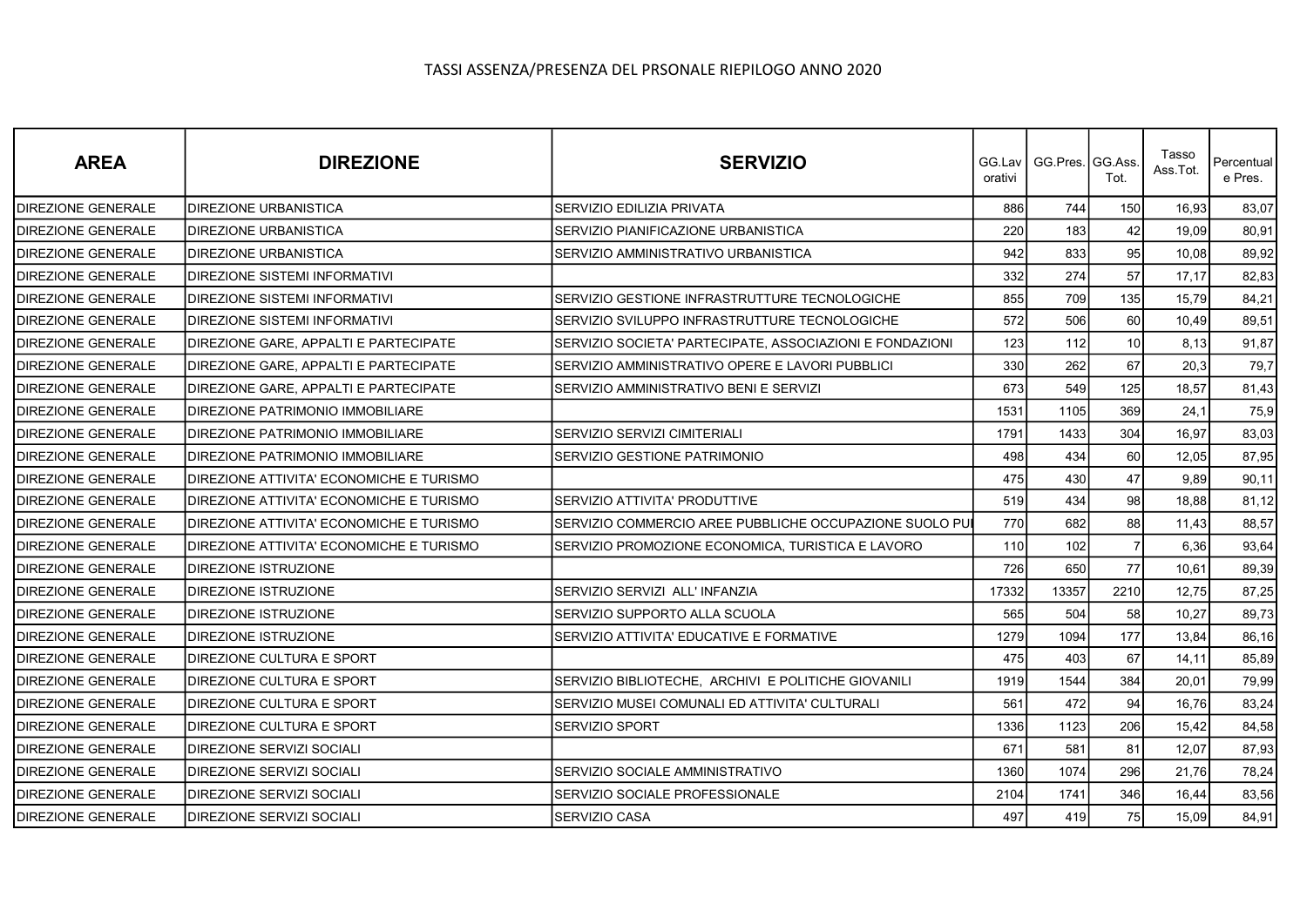| Tasso<br><b>AREA</b><br><b>DIREZIONE</b><br><b>SERVIZIO</b><br>GG.Lav<br>. I GG.Ass.<br>$OC_{Dose}$<br><b>OU.I IGS.</b><br>Ass.Tot.<br>Tot.<br>.<br>orativi | Percentual<br>e Pres. |
|-------------------------------------------------------------------------------------------------------------------------------------------------------------|-----------------------|
|-------------------------------------------------------------------------------------------------------------------------------------------------------------|-----------------------|

### mese di ottobre 2020

| <b>AREA</b>                 | <b>DIREZIONE</b>                                   | <b>SERVIZIO</b>                                                                                     | Iorativi | GG.Lav   GG.Pres. GG.Ass. | Tot.           | Tasso<br>Ass.Tot. | Percentual<br>le Pres. |
|-----------------------------|----------------------------------------------------|-----------------------------------------------------------------------------------------------------|----------|---------------------------|----------------|-------------------|------------------------|
| <b>SEGRETARIO GENERALE</b>  | <b>DIREZIONE DEL CONSIGLIO</b>                     |                                                                                                     | 977      | 820                       | 141            | 14,43             | 85,57                  |
| <b>ISEGRETARIO GENERALE</b> | UFFICIO SEGRETERIA GENERALE E AFFARI ISTITUZIONALI |                                                                                                     | 937      | 791                       | 152            | 16,22             | 83,78                  |
| SEGRETARIO GENERALE         |                                                    | UFFICIO SEGRETERIA GENERALE E AFFARI ISTITUZIONALI SERVIZIO ANTICORRUZIONE, TRASPARENZA E CONTROLLI | 176      | 160                       | 13             | 7,39              | 92,61                  |
| <b>ISEGRETARIO GENERALE</b> | <b>AVVOCATURA</b>                                  |                                                                                                     | 308      | 271                       | 34             | 11,04             | 88,96                  |
| <b>ISEGRETARIO GENERALE</b> | AVVOCATURA                                         | SERVIZIO ECONOMICO, PATRIMONIALE E PUBBLICO IMPIEGO                                                 | 44       | 43                        |                | 2,27              | 97,73                  |
| SEGRETARIO GENERALE         | AVVOCATURA                                         | SERVIZIO LAVORI PUBBLICI E ATTIVITA' CONTRATTUALI                                                   | 66       | 65                        |                | 1,52              | 98,48                  |
|                             | <b>IDIREZIONE CORPO POLIZIA MUNICIPALE</b>         |                                                                                                     | 20513    | 16057                     | 2578           | 12,57             | 87,43                  |
|                             | <b>DIREZIONE CORPO POLIZIA MUNICIPALE</b>          | SERVIZIO SUPPORTO GIURIDICO AMMINISTRATIVO POLIZIA MUNICIF                                          | 3378     | 2635                      | 537            | 15,9              | 84,1                   |
| <b>IDIREZIONE GENERALE</b>  | <b>IUFFICIO DEL SINDACO</b>                        |                                                                                                     | 250      | 216                       | 38             | 15,2              | 84,8                   |
| <b>IDIREZIONE GENERALE</b>  | <b>IUFFICIO DEL SINDACO</b>                        | IPORTAVOCE DEL SINDACO E UFFICIO STAMPA                                                             | 329      | 324                       | 14             | 4,26              | 95,74                  |
| <b>IDIREZIONE GENERALE</b>  | UFFICIO DEL SINDACO                                | SEGRETERIA DEL SINDACO E DEGLI ASSESSORI E SUPPORTO ALLE                                            | 982      | 867                       | 122            | 12,42             | 87,58                  |
| <b>IDIREZIONE GENERALE</b>  | <b>IUFFICIO DEL SINDACO</b>                        | PIANIFICAZIONE STRATEGICA E ATTUAZIONE DEL PROGRAMMA                                                | 66       | 64                        |                | 3,03              | 96,97                  |
| <b>IDIREZIONE GENERALE</b>  | UFFICIO DEL SINDACO                                | <b>IRELAZIONI POLITICO-ISTITUZIONALI</b>                                                            | 174      | 171                       |                | 2,3               | 97,7                   |
| <b>IDIREZIONE GENERALE</b>  | <b>IUFFICIO DEL SINDACO</b>                        | <b>IPROGETTO COMUNICAZIONE</b>                                                                      | 374      | 325                       | 49             | 13,1              | 86,9                   |
| <b>IDIREZIONE GENERALE</b>  | <b>IUFFICIO DEL SINDACO</b>                        | SERVIZIO EVENTI, MANIFESTAZIONI CITTADINE E CERIMONIALE                                             | 504      | 458                       | 44             | 8,73              | 91,27                  |
| <b>IDIREZIONE GENERALE</b>  | UFFICIO DEL SINDACO                                | ISERVIZIO AMMINISTRATIVO E QUARTIERI                                                                | 1810     | 1554                      | 244            | 13,48             | 86,52                  |
| <b>DIREZIONE GENERALE</b>   |                                                    |                                                                                                     | 220      | 206                       | 13             | 5,91              | 94,09                  |
| <b>IDIREZIONE GENERALE</b>  |                                                    | SERVIZIO PIANIFICAZIONE, CONTROLLO E STATISTICA                                                     | 484      | 402                       | 76             | 15,7              | 84,3                   |
| <b>DIREZIONE GENERALE</b>   |                                                    | ISERVIZIO RICERCA FINANZIAMENTI E PON METRO                                                         | 154      | 150                       | 5 <sup>1</sup> | 3,25              | 96,75                  |
| <b>IDIREZIONE GENERALE</b>  |                                                    | ISERVIZIO PREVENZIONE E PROTEZIONE                                                                  | 220      | 204                       | 14             | 6,36              | 93,64                  |
| <b>IDIREZIONE GENERALE</b>  | <b>DIREZIONE RISORSE FINANZIARIE</b>               |                                                                                                     | 387      | 335                       | 49             | 12,66             | 87,34                  |
| <b>IDIREZIONE GENERALE</b>  | <b>DIREZIONE RISORSE FINANZIARIE</b>               | SERVIZIO ECONOMICO FINANZIARIO                                                                      | 668      | 586                       | 77             | 11,53             | 88,47                  |
| <b>IDIREZIONE GENERALE</b>  | <b>IDIREZIONE RISORSE FINANZIARIE</b>              | SERVIZIO ENTRATE E RECUPERO EVASIONE                                                                | 1007     | 926                       | 87             | 8,64              | 91,36                  |
| <b>IDIREZIONE GENERALE</b>  | <b>IDIREZIONE RISORSE UMANE</b>                    |                                                                                                     | 418      | 370                       | 51             | 12,2              | 87,8                   |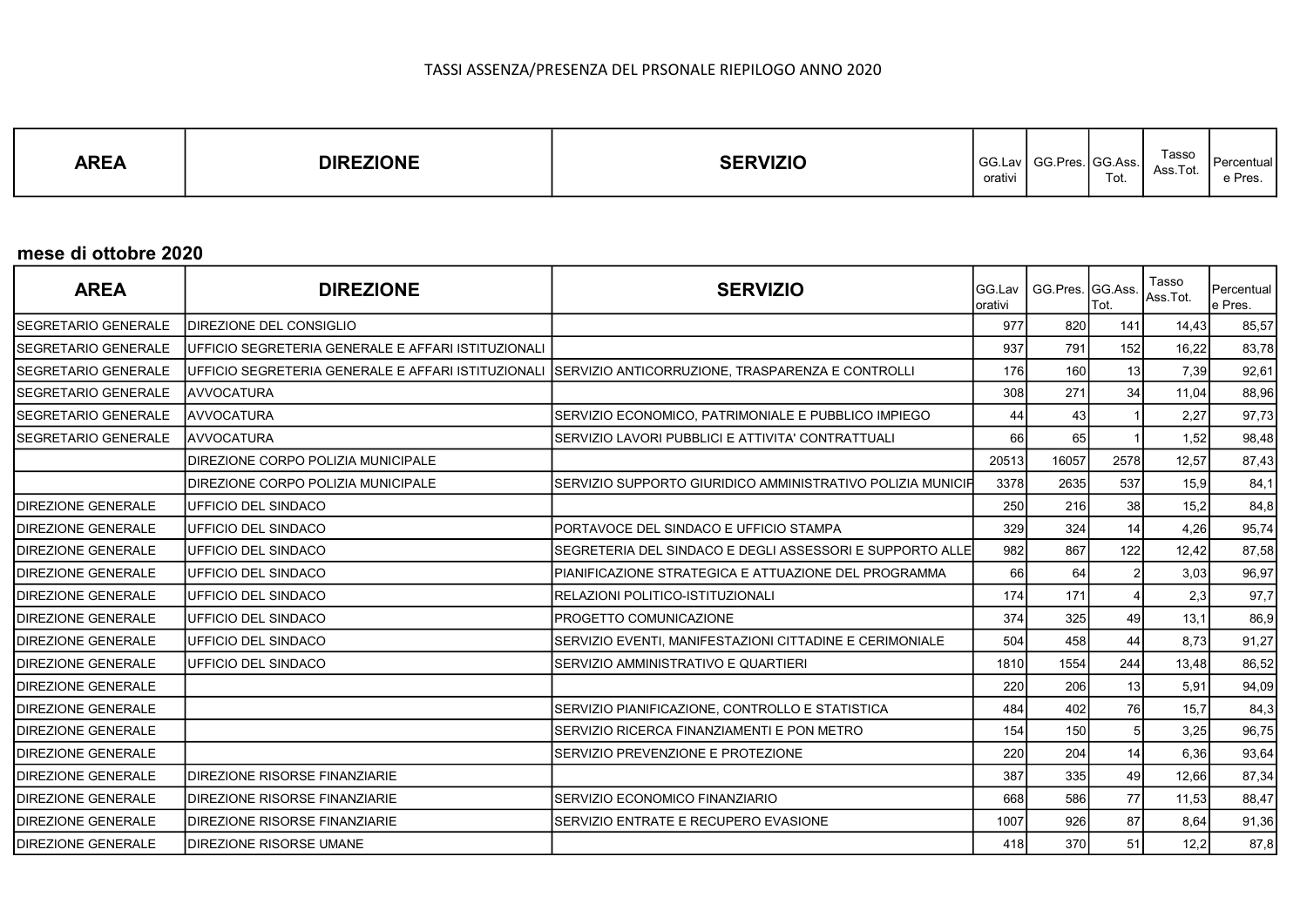| <b>AREA</b>               | <b>DIREZIONE</b>                                   | <b>SERVIZIO</b>                                               | GG.Lav I<br>orativi | GG.Pres. GG.Ass | Tot. | Tasso<br>Ass.Tot. | Percentual<br>e Pres. |
|---------------------------|----------------------------------------------------|---------------------------------------------------------------|---------------------|-----------------|------|-------------------|-----------------------|
| <b>DIREZIONE GENERALE</b> | DIREZIONE RISORSE UMANE                            | SERVIZIO AMMINISTRAZIONE DEL PERSONALE                        | 792                 | 717             | 70   | 8,84              | 91,16                 |
| <b>DIREZIONE GENERALE</b> | DIREZIONE RISORSE UMANE                            | SERVIZIO ACQUISIZIONE RISORSE                                 | 484                 | 461             | 19   | 3,93              | 96,07                 |
| <b>DIREZIONE GENERALE</b> | DIREZIONE SERVIZI TERRITORIALI E PROTEZIONE CIVILE |                                                               | 897                 | 736             | 155  | 17,28             | 82,72                 |
| <b>DIREZIONE GENERALE</b> | DIREZIONE SERVIZI TERRITORIALI E PROTEZIONE CIVILE | SERVIZIO SERVIZI DEMOGRAFICI                                  | 1832                | 1472            | 310  | 16,92             | 83,08                 |
| <b>DIREZIONE GENERALE</b> | DIREZIONE SERVIZI TERRITORIALI E PROTEZIONE CIVILE | SERVIZIO PROTEZIONE CIVILE                                    | 416                 | 374             | 28   | 6,73              | 93,27                 |
| DIREZIONE GENERALE        | DIREZIONE AMBIENTE                                 |                                                               | 582                 | 539             | 41   | 7,04              | 92,96                 |
| <b>DIREZIONE GENERALE</b> | <b>DIREZIONE AMBIENTE</b>                          | SERVIZIO SOSTENIBILITA', VALUTAZIONE AMBIENTALE, GEOLOGIA E   | 418                 | 385             | 31   | 7,42              | 92,58                 |
| <b>DIREZIONE GENERALE</b> | <b>DIREZIONE AMBIENTE</b>                          | SERVIZIO PARCHI GIARDINI ED AREE VERDI                        | 2681                | 2198            | 519  | 19,36             | 80,64                 |
| DIREZIONE GENERALE        | <b>DIREZIONE AMBIENTE</b>                          | SERVIZIO RIFIUTI, IGIENE PUBBLICA, AMBIENTALE E DEL TERRITORI | 462                 | 417             | 62   | 13,42             | 86,58                 |
| DIREZIONE GENERALE        | DIREZIONE SERVIZI TECNICI                          |                                                               | 1082                | 969             | 130  | 12,01             | 87,99                 |
| <b>DIREZIONE GENERALE</b> | <b>DIREZIONE SERVIZI TECNICI</b>                   | SERVIZIO GESTIONE E MANUTENZIONE                              | 1477                | 1291            | 195  | 13,2              | 86,8                  |
| <b>DIREZIONE GENERALE</b> | DIREZIONE SERVIZI TECNICI                          | SERVIZIO SUPPORTO TECNICO QUARTIERI E IMPIANTI SPORTIVI       | 701                 | 647             | 63   | 8,99              | 91,01                 |
| <b>DIREZIONE GENERALE</b> | DIREZIONE SERVIZI TECNICI                          | SERVIZIO BELLE ARTI E FABBRICA DI PALAZZO VECCHIO             | 707                 | 624             | 89   | 12,59             | 87,41                 |
| <b>DIREZIONE GENERALE</b> | DIREZIONE NUOVE INFRASTRUTTURE E MOBILITA'         |                                                               | 757                 | 708             | 47   | 6,21              | 93,79                 |
| DIREZIONE GENERALE        | DIREZIONE NUOVE INFRASTRUTTURE E MOBILITA'         | SERVIZIO UFFICIO TRAMVIA/INTERVENTI TAV E AUTOSTRADE          | 336                 | 299             | 35   | 10,42             | 89,58                 |
| DIREZIONE GENERALE        | DIREZIONE NUOVE INFRASTRUTTURE E MOBILITA'         | SERVIZIO MOBILITA'                                            | 777                 | 723             | 53   | 6,82              | 93,18                 |
| <b>DIREZIONE GENERALE</b> | DIREZIONE NUOVE INFRASTRUTTURE E MOBILITA'         | <b>SERVIZIO VIABILITA'</b>                                    | 777                 | 740             | 35   | 4,5               | 95,5                  |
| <b>DIREZIONE GENERALE</b> | DIREZIONE NUOVE INFRASTRUTTURE E MOBILITA'         | SERVIZIO PROGRAMMAZIONE MOBILITA' E PISTE CICLABILI           | 550                 | 489             | 70   | 12,73             | 87,27                 |
| DIREZIONE GENERALE        | DIREZIONE URBANISTICA                              |                                                               | 163                 | 148             | 17   | 10,43             | 89,57                 |
| <b>DIREZIONE GENERALE</b> | <b>DIREZIONE URBANISTICA</b>                       | SERVIZIO EDILIZIA PRIVATA                                     | 875                 | 760             | 128  | 14,63             | 85,37                 |
| <b>DIREZIONE GENERALE</b> | <b>DIREZIONE URBANISTICA</b>                       | SERVIZIO PIANIFICAZIONE URBANISTICA                           | 220                 | 171             | 59   | 26,82             | 73,18                 |
| DIREZIONE GENERALE        | DIREZIONE URBANISTICA                              | SERVIZIO AMMINISTRATIVO URBANISTICA                           | 941                 | 876             | 58   | 6, 16             | 93,84                 |
| <b>DIREZIONE GENERALE</b> | DIREZIONE SISTEMI INFORMATIVI                      |                                                               | 318                 | 287             | 31   | 9,75              | 90,25                 |
| <b>DIREZIONE GENERALE</b> | DIREZIONE SISTEMI INFORMATIVI                      | SERVIZIO GESTIONE INFRASTRUTTURE TECNOLOGICHE                 | 868                 | 785             | 94   | 10,83             | 89,17                 |
| DIREZIONE GENERALE        | DIREZIONE SISTEMI INFORMATIVI                      | SERVIZIO SVILUPPO INFRASTRUTTURE TECNOLOGICHE                 | 548                 | 485             | 60   | 10,95             | 89,05                 |
| <b>DIREZIONE GENERALE</b> | DIREZIONE GARE, APPALTI E PARTECIPATE              | SERVIZIO SOCIETA' PARTECIPATE, ASSOCIAZIONI E FONDAZIONI      | 123                 | 122             |      | 0,81              | 99,19                 |
| <b>DIREZIONE GENERALE</b> | DIREZIONE GARE, APPALTI E PARTECIPATE              | SERVIZIO AMMINISTRATIVO OPERE E LAVORI PUBBLICI               | 330                 | 304             | 26   | 7,88              | 92,12                 |
| DIREZIONE GENERALE        | DIREZIONE GARE, APPALTI E PARTECIPATE              | SERVIZIO AMMINISTRATIVO BENI E SERVIZI                        | 673                 | 550             | 134  | 19,91             | 80,09                 |
| <b>DIREZIONE GENERALE</b> | DIREZIONE PATRIMONIO IMMOBILIARE                   |                                                               | 1494                | 1309            | 169  | 11,31             | 88,69                 |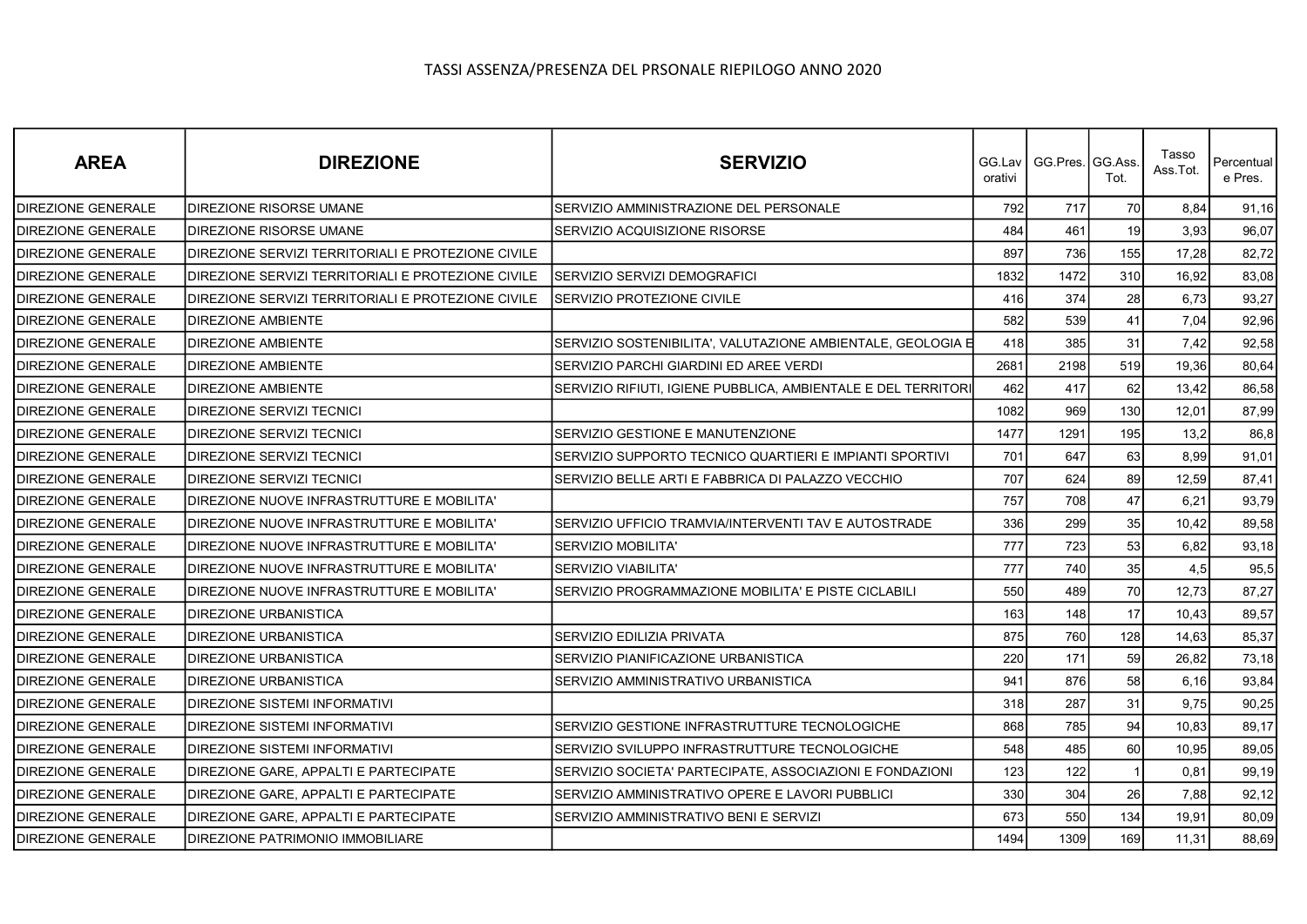| <b>AREA</b>                | <b>DIREZIONE</b>                          | <b>SERVIZIO</b>                                         | orativi    | GG.Lav   GG.Pres. GG.Ass. | Tot. | Tasso<br>Ass.Tot. | Percentual<br>e Pres. |
|----------------------------|-------------------------------------------|---------------------------------------------------------|------------|---------------------------|------|-------------------|-----------------------|
| <b>IDIREZIONE GENERALE</b> | <b>IDIREZIONE PATRIMONIO IMMOBILIARE</b>  | SERVIZIO SERVIZI CIMITERIALI                            | 1853       | 1585                      | 234  | 12,63             | 87,37                 |
| <b>IDIREZIONE GENERALE</b> | <b>IDIREZIONE PATRIMONIO IMMOBILIARE</b>  | SERVIZIO GESTIONE PATRIMONIO                            | 466        | 438                       | 27   | 5,79              | 94,21                 |
| <b>IDIREZIONE GENERALE</b> | IDIREZIONE ATTIVITA' ECONOMICHE E TURISMO |                                                         | 475        | 443                       | 32   | 6,74              | 93,26                 |
| <b>IDIREZIONE GENERALE</b> | DIREZIONE ATTIVITA' ECONOMICHE E TURISMO  | SERVIZIO ATTIVITA' PRODUTTIVE                           | 519        | 470                       | 49   | 9,44              | 90,56                 |
| <b>IDIREZIONE GENERALE</b> | IDIREZIONE ATTIVITA' ECONOMICHE E TURISMO | SERVIZIO COMMERCIO AREE PUBBLICHE OCCUPAZIONE SUOLO PUI | <b>726</b> | 659                       | 62   | 8,54              | 91,46                 |
| <b>IDIREZIONE GENERALE</b> | IDIREZIONE ATTIVITA' ECONOMICHE E TURISMO | SERVIZIO PROMOZIONE ECONOMICA, TURISTICA E LAVORO       | 110I       | 107                       | 3    | 2,73              | 97,27                 |
| <b>IDIREZIONE GENERALE</b> | <b>IDIREZIONE ISTRUZIONE</b>              |                                                         | 726        | 674                       | 53   | 7,3               | 92,7                  |
| <b>IDIREZIONE GENERALE</b> | <b>IDIREZIONE ISTRUZIONE</b>              | SERVIZIO SERVIZI ALL' INFANZIA                          | 15505      | 11844                     | 2335 | 15,06             | 84,94                 |
| <b>IDIREZIONE GENERALE</b> | <b>IDIREZIONE ISTRUZIONE</b>              | SERVIZIO SUPPORTO ALLA SCUOLA                           | 563        | 503                       | 64   | 11,37             | 88,63                 |
| <b>IDIREZIONE GENERALE</b> | <b>IDIREZIONE ISTRUZIONE</b>              | SERVIZIO ATTIVITA' EDUCATIVE E FORMATIVE                | 1237       | 1094                      | 148  | 11,96             | 88,04                 |
| <b>IDIREZIONE GENERALE</b> | <b>IDIREZIONE CULTURA E SPORT</b>         |                                                         | 453        | 385                       | 71   | 15,67             | 84,33                 |
| <b>IDIREZIONE GENERALE</b> | <b>IDIREZIONE CULTURA E SPORT</b>         | SERVIZIO BIBLIOTECHE, ARCHIVI E POLITICHE GIOVANILI     | 1904       | 1639                      | 290  | 15,23             | 84,77                 |
| <b>IDIREZIONE GENERALE</b> | <b>IDIREZIONE CULTURA E SPORT</b>         | SERVIZIO MUSEI COMUNALI ED ATTIVITA' CULTURALI          | 561        | 483                       | 87   | 15,51             | 84,49                 |
| <b>IDIREZIONE GENERALE</b> | <b>IDIREZIONE CULTURA E SPORT</b>         | SERVIZIO SPORT                                          | 1331       | 1173                      | 134  | 10,07             | 89,93                 |
| <b>IDIREZIONE GENERALE</b> | IDIREZIONE SERVIZI SOCIALI                |                                                         | 2551       | 2262                      | 303  | 11,88             | 88,12                 |
| <b>IDIREZIONE GENERALE</b> | <b>DIREZIONE SERVIZI SOCIALI</b>          | SERVIZIO SOCIALE AMMINISTRATIVO                         | 1359       | 1107                      | 276  | 20,31             | 79,69                 |
| <b>IDIREZIONE GENERALE</b> | IDIREZIONE SERVIZI SOCIALI                | SERVIZIO SOCIALE PROFESSIONALE                          | 2077       | 1764                      | 327  | 15,74             | 84,26                 |
| <b>IDIREZIONE GENERALE</b> | IDIREZIONE SERVIZI SOCIALI                | SERVIZIO CASA                                           | 497        | 476                       | 20   | 4,02              | 95,98                 |

### mese di novembre 2020

| <b>AREA</b>                 | <b>DIREZIONE</b>                                      | <b>SERVIZIO</b>                                                                                       | Iorativi |     | 'Tot. | <sub>l</sub> Tasso<br>GG.Lav GG.Pres. GG.Ass. Ass.Tot. | <b>I</b> Percentual<br>e Pres. |
|-----------------------------|-------------------------------------------------------|-------------------------------------------------------------------------------------------------------|----------|-----|-------|--------------------------------------------------------|--------------------------------|
| <b>ISEGRETARIO GENERALE</b> | <b>IDIREZIONE DEL CONSIGLIO</b>                       |                                                                                                       | 950      | 841 | 111   | 11,681                                                 | 88,32                          |
| ISEGRETARIO GENERALE        | IUFFICIO SEGRETERIA GENERALE E AFFARI ISTITUZIONALI I |                                                                                                       | 874      | 731 | 1661  | 18.99                                                  | 81,01                          |
| <b>ISEGRETARIO GENERALE</b> |                                                       | IUFFICIO SEGRETERIA GENERALE E AFFARI ISTITUZIONALI ISERVIZIO ANTICORRUZIONE. TRASPARENZA E CONTROLLI | 168      | 150 | 17 I  | 10.12                                                  | 89,88                          |
| <b>ISEGRETARIO GENERALE</b> | <b>IAVVOCATURA</b>                                    |                                                                                                       | 294      | 270 | 211   | 7.14                                                   | 92,86                          |
| <b>ISEGRETARIO GENERALE</b> | <b>JAVVOCATURA</b>                                    | SERVIZIO ECONOMICO, PATRIMONIALE E PUBBLICO IMPIEGO                                                   |          | 38  |       | 9,52                                                   | 90,48                          |
| <b>ISEGRETARIO GENERALE</b> | <b>IAVVOCATURA</b>                                    | SERVIZIO LAVORI PUBBLICI E ATTIVITA' CONTRATTUALI                                                     |          | 56  |       | 11,11                                                  | 88,89                          |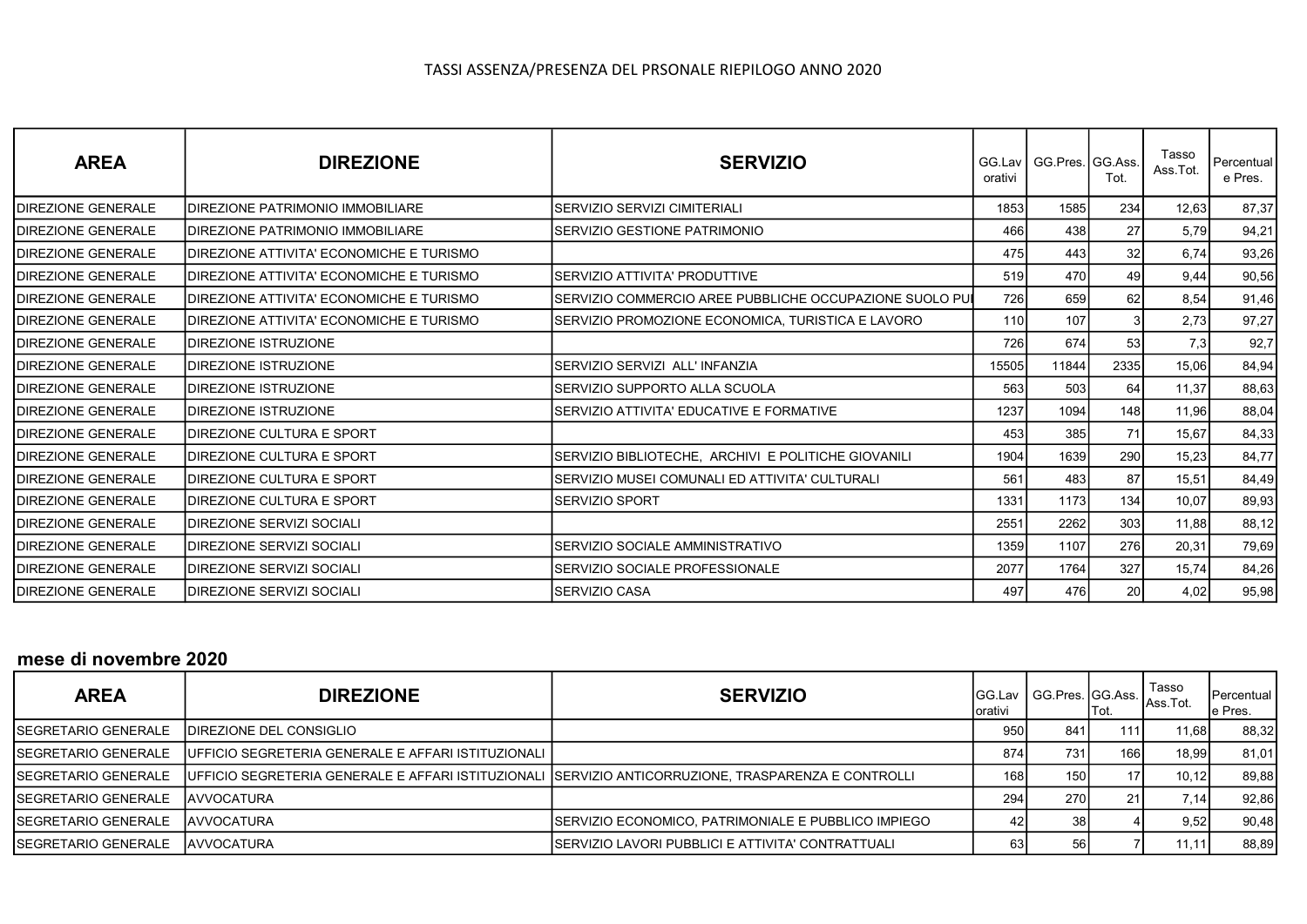| <b>AREA</b>               | <b>DIREZIONE</b>                                   | <b>SERVIZIO</b>                                               | orativi | GG.Lav   GG.Pres.   GG.Ass | Tot.           | Tasso<br>Ass.Tot. | Percentual<br>e Pres. |
|---------------------------|----------------------------------------------------|---------------------------------------------------------------|---------|----------------------------|----------------|-------------------|-----------------------|
|                           | DIREZIONE CORPO POLIZIA MUNICIPALE                 |                                                               | 18889   | 14607                      | 3294           | 17,44             | 82,56                 |
|                           | DIREZIONE CORPO POLIZIA MUNICIPALE                 | SERVIZIO SUPPORTO GIURIDICO AMMINISTRATIVO POLIZIA MUNICIP    | 3183    | 2485                       | 562            | 17,66             | 82,34                 |
| <b>DIREZIONE GENERALE</b> | UFFICIO DEL SINDACO                                |                                                               | 228     | 189                        | 47             | 20.61             | 79,39                 |
| DIREZIONE GENERALE        | UFFICIO DEL SINDACO                                | PORTAVOCE DEL SINDACO E UFFICIO STAMPA                        | 315     | 316                        | 9              | 2,86              | 97,14                 |
| <b>DIREZIONE GENERALE</b> | UFFICIO DEL SINDACO                                | SEGRETERIA DEL SINDACO E DEGLI ASSESSORI E SUPPORTO ALLE      | 916     | 837                        | 86             | 9,39              | 90,61                 |
| <b>DIREZIONE GENERALE</b> | UFFICIO DEL SINDACO                                | PIANIFICAZIONE STRATEGICA E ATTUAZIONE DEL PROGRAMMA          | 63      | 60                         | 3              | 4.76              | 95,24                 |
| <b>DIREZIONE GENERALE</b> | <b>UFFICIO DEL SINDACO</b>                         | RELAZIONI POLITICO-ISTITUZIONALI                              | 171     | 170                        | 2 <sub>1</sub> | 1,17              | 98,83                 |
| <b>DIREZIONE GENERALE</b> | UFFICIO DEL SINDACO                                | PROGETTO COMUNICAZIONE                                        | 357     | 325                        | 33             | 9,24              | 90,76                 |
| <b>DIREZIONE GENERALE</b> | UFFICIO DEL SINDACO                                | SERVIZIO EVENTI, MANIFESTAZIONI CITTADINE E CERIMONIALE       | 478     | 413                        | 66             | 13,81             | 86,19                 |
| DIREZIONE GENERALE        | UFFICIO DEL SINDACO                                | SERVIZIO AMMINISTRATIVO E QUARTIERI                           | 1746    | 1394                       | 361            | 20,68             | 79,32                 |
| <b>DIREZIONE GENERALE</b> |                                                    |                                                               | 210     | 177                        | 41             | 19,52             | 80,48                 |
| DIREZIONE GENERALE        |                                                    | SERVIZIO PIANIFICAZIONE, CONTROLLO E STATISTICA               | 441     | 405                        | 34             | 7,71              | 92,29                 |
| <b>DIREZIONE GENERALE</b> |                                                    | SERVIZIO RICERCA FINANZIAMENTI E PON METRO                    | 147     | 141                        | $\overline{7}$ | 4,76              | 95,24                 |
| <b>DIREZIONE GENERALE</b> |                                                    | SERVIZIO PREVENZIONE E PROTEZIONE                             | 210     | 197                        | 13             | 6, 19             | 93,81                 |
| DIREZIONE GENERALE        | <b>DIREZIONE RISORSE FINANZIARIE</b>               |                                                               | 369     | 324                        | 45             | 12,2              | 87,8                  |
| <b>DIREZIONE GENERALE</b> | <b>DIREZIONE RISORSE FINANZIARIE</b>               | SERVIZIO ECONOMICO FINANZIARIO                                | 638     | 590                        | 47             | 7,37              | 92,63                 |
| <b>DIREZIONE GENERALE</b> | <b>DIREZIONE RISORSE FINANZIARIE</b>               | SERVIZIO ENTRATE E RECUPERO EVASIONE                          | 962     | 863                        | 112            | 11,64             | 88,36                 |
| <b>DIREZIONE GENERALE</b> | <b>DIREZIONE RISORSE UMANE</b>                     |                                                               | 399     | 347                        | 63             | 15,79             | 84,21                 |
| DIREZIONE GENERALE        | DIREZIONE RISORSE UMANE                            | SERVIZIO AMMINISTRAZIONE DEL PERSONALE                        | 742     | 674                        | 72             | 9.7               | 90,3                  |
| <b>DIREZIONE GENERALE</b> | <b>DIREZIONE RISORSE UMANE</b>                     | SERVIZIO ACQUISIZIONE RISORSE                                 | 462     | 447                        | 15             | 3,25              | 96,75                 |
| <b>DIREZIONE GENERALE</b> | DIREZIONE SERVIZI TERRITORIALI E PROTEZIONE CIVILE |                                                               | 855     | 712                        | 135            | 15,79             | 84,21                 |
| <b>DIREZIONE GENERALE</b> | DIREZIONE SERVIZI TERRITORIALI E PROTEZIONE CIVILE | SERVIZIO SERVIZI DEMOGRAFICI                                  | 1734    | 1382                       | 336            | 19,38             | 80,62                 |
| <b>DIREZIONE GENERALE</b> | DIREZIONE SERVIZI TERRITORIALI E PROTEZIONE CIVILE | SERVIZIO PROTEZIONE CIVILE                                    | 394     | 339                        | 57             | 14,47             | 85,53                 |
| DIREZIONE GENERALE        | <b>DIREZIONE AMBIENTE</b>                          |                                                               | 551     | 491                        | 59             | 10,71             | 89,29                 |
| <b>DIREZIONE GENERALE</b> | <b>DIREZIONE AMBIENTE</b>                          | SERVIZIO SOSTENIBILITA', VALUTAZIONE AMBIENTALE, GEOLOGIA E   | 399     | 370                        | 30             | 7,52              | 92,48                 |
| <b>DIREZIONE GENERALE</b> | <b>DIREZIONE AMBIENTE</b>                          | SERVIZIO PARCHI GIARDINI ED AREE VERDI                        | 2548    | 2116                       | 496            | 19,47             | 80,53                 |
| <b>DIREZIONE GENERALE</b> | <b>DIREZIONE AMBIENTE</b>                          | SERVIZIO RIFIUTI, IGIENE PUBBLICA, AMBIENTALE E DEL TERRITORI | 441     | 394                        | 62             | 14,06             | 85,94                 |
| DIREZIONE GENERALE        | <b>DIREZIONE SERVIZI TECNICI</b>                   |                                                               | 1041    | 946                        | 116            | 11,14             | 88,86                 |
| <b>DIREZIONE GENERALE</b> | <b>DIREZIONE SERVIZI TECNICI</b>                   | SERVIZIO GESTIONE E MANUTENZIONE                              | 1409    | 1270                       | 152            | 10,79             | 89,21                 |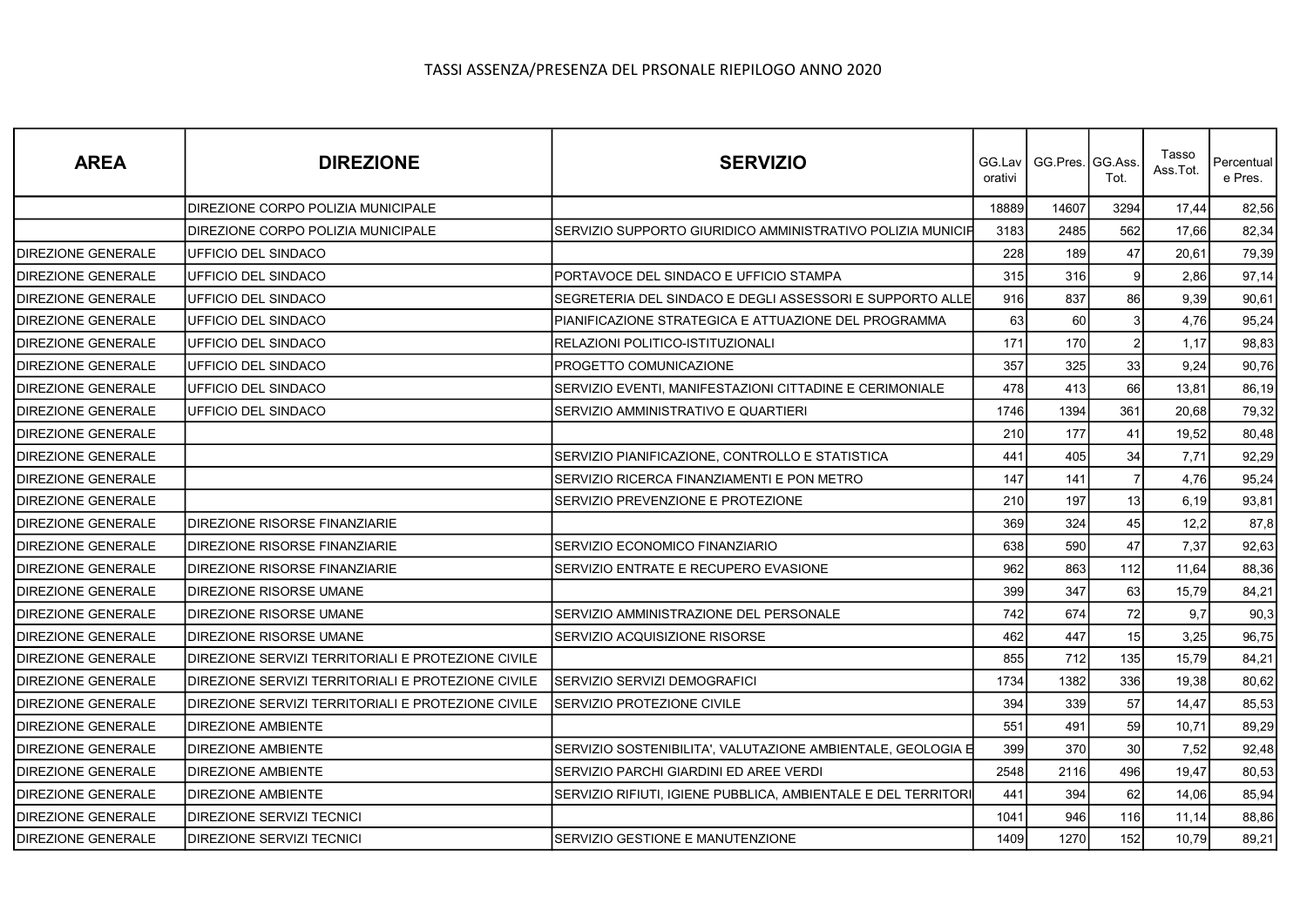| <b>AREA</b>               | <b>DIREZIONE</b>                           | <b>SERVIZIO</b>                                          | GG.Lav I<br>orativi | GG.Pres. GG.Ass | Tot.           | Tasso<br>Ass.Tot. | Percentual<br>e Pres. |
|---------------------------|--------------------------------------------|----------------------------------------------------------|---------------------|-----------------|----------------|-------------------|-----------------------|
| <b>DIREZIONE GENERALE</b> | DIREZIONE SERVIZI TECNICI                  | SERVIZIO SUPPORTO TECNICO QUARTIERI E IMPIANTI SPORTIVI  | 667                 | 614             | 76             | 11,39             | 88,61                 |
| DIREZIONE GENERALE        | DIREZIONE SERVIZI TECNICI                  | SERVIZIO BELLE ARTI E FABBRICA DI PALAZZO VECCHIO        | 674                 | 620             | 49             | 7,27              | 92,73                 |
| <b>DIREZIONE GENERALE</b> | DIREZIONE NUOVE INFRASTRUTTURE E MOBILITA' |                                                          | 521                 | 501             | 20             | 3,84              | 96,16                 |
| <b>DIREZIONE GENERALE</b> | DIREZIONE NUOVE INFRASTRUTTURE E MOBILITA' | SERVIZIO UFFICIO TRAMVIA/INTERVENTI TAV E AUTOSTRADE     | 441                 | 426             | 14             | 3,17              | 96,83                 |
| <b>DIREZIONE GENERALE</b> | DIREZIONE NUOVE INFRASTRUTTURE E MOBILITA' | <b>SERVIZIO MOBILITA'</b>                                | 794                 | 750             | 42             | 5,29              | 94,71                 |
| <b>DIREZIONE GENERALE</b> | DIREZIONE NUOVE INFRASTRUTTURE E MOBILITA' | SERVIZIO VIABILITA'                                      | 794                 | 765             | 30             | 3,78              | 96,22                 |
| <b>DIREZIONE GENERALE</b> | DIREZIONE NUOVE INFRASTRUTTURE E MOBILITA' | SERVIZIO PROGRAMMAZIONE MOBILITA' E PISTE CICLABILI      | 525                 | 475             | 57             | 10,86             | 89,14                 |
| <b>DIREZIONE GENERALE</b> | <b>DIREZIONE URBANISTICA</b>               |                                                          | 147                 | 128             | 24             | 16,33             | 83,67                 |
| DIREZIONE GENERALE        | <b>DIREZIONE URBANISTICA</b>               | SERVIZIO EDILIZIA PRIVATA                                | 836                 | 718             | 134            | 16,03             | 83,97                 |
| DIREZIONE GENERALE        | DIREZIONE URBANISTICA                      | SERVIZIO PIANIFICAZIONE URBANISTICA                      | 210                 | 185             | 34             | 16,19             | 83,81                 |
| <b>DIREZIONE GENERALE</b> | <b>DIREZIONE URBANISTICA</b>               | SERVIZIO AMMINISTRATIVO URBANISTICA                      | 899                 | 809             | 93             | 10,34             | 89,66                 |
| DIREZIONE GENERALE        | DIREZIONE SISTEMI INFORMATIVI              |                                                          | 296                 | 273             | 20             | 6,76              | 93,24                 |
| <b>DIREZIONE GENERALE</b> | DIREZIONE SISTEMI INFORMATIVI              | SERVIZIO GESTIONE INFRASTRUTTURE TECNOLOGICHE            | 818                 | 775             | 50             | 6,11              | 93,89                 |
| <b>DIREZIONE GENERALE</b> | DIREZIONE SISTEMI INFORMATIVI              | SERVIZIO SVILUPPO INFRASTRUTTURE TECNOLOGICHE            | 504                 | 482             | 20             | 3,97              | 96,03                 |
| <b>DIREZIONE GENERALE</b> | DIREZIONE GARE, APPALTI E PARTECIPATE      | SERVIZIO SOCIETA' PARTECIPATE. ASSOCIAZIONI E FONDAZIONI | 118                 | 116             | $\overline{2}$ | 1,69              | 98,31                 |
| <b>DIREZIONE GENERALE</b> | DIREZIONE GARE, APPALTI E PARTECIPATE      | SERVIZIO AMMINISTRATIVO OPERE E LAVORI PUBBLICI          | 294                 | 271             | 20             | 6,8               | 93,2                  |
| DIREZIONE GENERALE        | DIREZIONE GARE. APPALTI E PARTECIPATE      | SERVIZIO AMMINISTRATIVO BENI E SERVIZI                   | 643                 | 561             | 102            | 15,86             | 84,14                 |
| <b>DIREZIONE GENERALE</b> | DIREZIONE PATRIMONIO IMMOBILIARE           |                                                          | 1373                | 1198            | 182            | 13,26             | 86,74                 |
| <b>DIREZIONE GENERALE</b> | DIREZIONE PATRIMONIO IMMOBILIARE           | SERVIZIO SERVIZI CIMITERIALI                             | 1723                | 1448            | 261            | 15,15             | 84,85                 |
| <b>DIREZIONE GENERALE</b> | DIREZIONE PATRIMONIO IMMOBILIARE           | SERVIZIO GESTIONE PATRIMONIO                             | 457                 | 433             | 23             | 5,03              | 94,97                 |
| <b>DIREZIONE GENERALE</b> | DIREZIONE ATTIVITA' ECONOMICHE E TURISMO   |                                                          | 454                 | 393             | 67             | 14,76             | 85,24                 |
| DIREZIONE GENERALE        | DIREZIONE ATTIVITA' ECONOMICHE E TURISMO   | SERVIZIO ATTIVITA' PRODUTTIVE                            | 496                 | 464             | 38             | 7,66              | 92,34                 |
| <b>DIREZIONE GENERALE</b> | DIREZIONE ATTIVITA' ECONOMICHE E TURISMO   | SERVIZIO COMMERCIO AREE PUBBLICHE OCCUPAZIONE SUOLO PUI  | 693                 | 650             | 44             | 6,35              | 93,65                 |
| <b>DIREZIONE GENERALE</b> | DIREZIONE ATTIVITA' ECONOMICHE E TURISMO   | SERVIZIO PROMOZIONE ECONOMICA, TURISTICA E LAVORO        | 105                 | 97              |                | 6,67              | 93,33                 |
| <b>DIREZIONE GENERALE</b> | DIREZIONE ISTRUZIONE                       |                                                          | 656                 | 572             | 104            | 15,85             | 84,15                 |
| <b>DIREZIONE GENERALE</b> | <b>DIREZIONE ISTRUZIONE</b>                | SERVIZIO SERVIZI ALL'INFANZIA                            | 14563               | 10834           | 2901           | 19,92             | 80,08                 |
| DIREZIONE GENERALE        | DIREZIONE ISTRUZIONE                       | SERVIZIO SUPPORTO ALLA SCUOLA                            | 537                 | 500             | 44             | 8,19              | 91,81                 |
| <b>DIREZIONE GENERALE</b> | <b>DIREZIONE ISTRUZIONE</b>                | SERVIZIO ATTIVITA' EDUCATIVE E FORMATIVE                 | 1152                | 1026            | 150            | 13,02             | 86,98                 |
| <b>DIREZIONE GENERALE</b> | DIREZIONE CULTURA E SPORT                  |                                                          | 427                 | 392             | 36             | 8,43              | 91,57                 |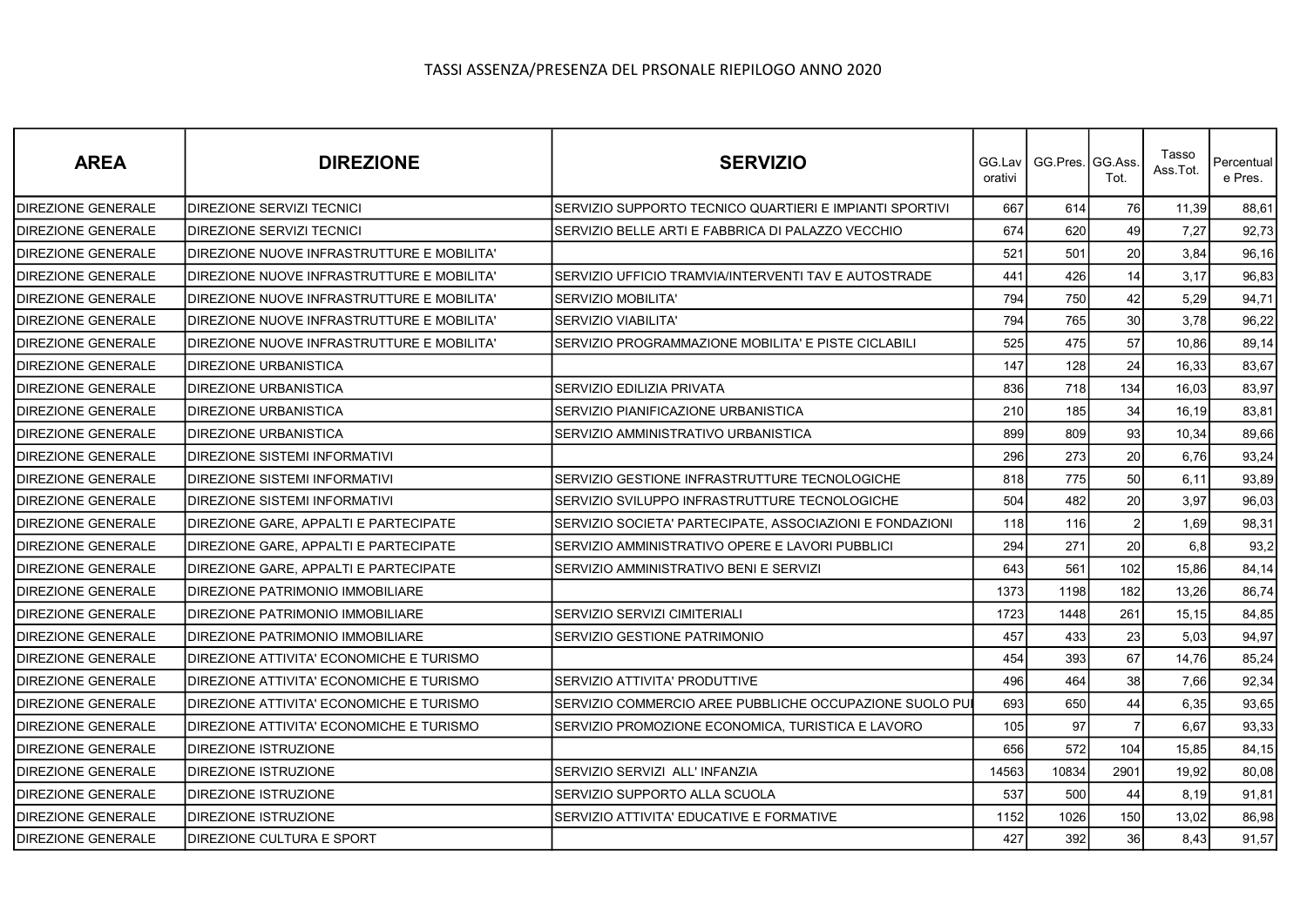| <b>AREA</b>               | <b>DIREZIONE</b>                  | <b>SERVIZIO</b>                                      | GG.Lav<br>orativi | GG.Pres.IGG.Ass.I | Tot.  | Tasso<br>Ass.Tot. | Percentual<br>e Pres. |
|---------------------------|-----------------------------------|------------------------------------------------------|-------------------|-------------------|-------|-------------------|-----------------------|
| <b>DIREZIONE GENERALE</b> | IDIREZIONE CULTURA E SPORT        | ISERVIZIO BIBLIOTECHE. ARCHIVI E POLITICHE GIOVANILI | 1801              | 1565              | 267   | 14,83             | 85,17                 |
| <b>DIREZIONE GENERALE</b> | IDIREZIONE CULTURA E SPORT        | ISERVIZIO MUSEI COMUNALI ED ATTIVITA' CULTURALI      | 530               | 412               | 149 I | 28,11             | 71,89                 |
| <b>DIREZIONE GENERALE</b> | IDIREZIONE CULTURA E SPORT        | ISERVIZIO SPORT                                      | 1251              | 1081              | 150 l | 11,99             | 88,01                 |
| <b>DIREZIONE GENERALE</b> | <b>IDIREZIONE SERVIZI SOCIALI</b> |                                                      | 2246              | 2002              | 263   | 11.71             | 88,29                 |
| <b>DIREZIONE GENERALE</b> | <b>IDIREZIONE SERVIZI SOCIALI</b> | SERVIZIO SOCIALE AMMINISTRATIVO                      | 1302              | 1121              | 199 l | 15,28             | 84,72                 |
| <b>DIREZIONE GENERALE</b> | IDIREZIONE SERVIZI SOCIALI        | SERVIZIO SOCIALE PROFESSIONALE                       | 2145              | 1789              | 370I  | 17,25             | 82,75                 |
| <b>DIREZIONE GENERALE</b> | <b>IDIREZIONE SERVIZI SOCIALI</b> | <b>SERVIZIO CASA</b>                                 | 475.              | 453               | 24    | 5,05              | 94,95                 |

### mese di dicembre 2020

| <b>AREA</b>                | <b>DIREZIONE</b>                                           | <b>SERVIZIO</b>                                            | GG.Lav<br>orativi | GG.Pres. GG.Ass. | Гоt.            | Tasso<br>Ass.Tot. | Percentual<br>e Pres. |
|----------------------------|------------------------------------------------------------|------------------------------------------------------------|-------------------|------------------|-----------------|-------------------|-----------------------|
| ISEGRETARIO GENERALE       | <b>IDIREZIONE DEL CONSIGLIO</b>                            |                                                            | 919               | 707              | 208             | 22,63             | 77,37                 |
| ISEGRETARIO GENERALE       | <b>IUFFICIO SEGRETERIA GENERALE E AFFARI ISTITUZIONALI</b> |                                                            | 875               | 629              | 250             | 28,57             | 71,43                 |
| SEGRETARIO GENERALE        | UFFICIO SEGRETERIA GENERALE E AFFARI ISTITUZIONALI         | SERVIZIO ANTICORRUZIONE, TRASPARENZA E CONTROLLI           | 147               | 119              | 27              | 18,37             | 81,63                 |
| ISEGRETARIO GENERALE       | <b>JAVVOCATURA</b>                                         |                                                            | 273               | 219              | 47              | 17,22             | 82,78                 |
| ISEGRETARIO GENERALE       | <b>JAVVOCATURA</b>                                         | SERVIZIO ECONOMICO, PATRIMONIALE E PUBBLICO IMPIEGO        | 44                | 30 <sup>1</sup>  | 14              | 31,82             | 68,18                 |
| ISEGRETARIO GENERALE       | <b>JAVVOCATURA</b>                                         | SERVIZIO LAVORI PUBBLICI E ATTIVITA' CONTRATTUALI          | 63                | 54               | 10 <sup>1</sup> | 15,87             | 84,13                 |
|                            | IDIREZIONE CORPO POLIZIA MUNICIPALE                        |                                                            | 18197             | 12845            | 4303            | 23,65             | 76,35                 |
|                            | IDIREZIONE CORPO POLIZIA MUNICIPALE                        | SERVIZIO SUPPORTO GIURIDICO AMMINISTRATIVO POLIZIA MUNICIP | 3070              | 2047             | 822             | 26,78             | 73,22                 |
| <b>IDIREZIONE GENERALE</b> | <b>IUFFICIO DEL SINDACO</b>                                |                                                            | 230               | 178              | 45              | 19,57             | 80,43                 |
| <b>IDIREZIONE GENERALE</b> | <b>IUFFICIO DEL SINDACO</b>                                | PORTAVOCE DEL SINDACO E UFFICIO STAMPA                     | 315               | 313              | 11              | 3,49              | 96,51                 |
| <b>IDIREZIONE GENERALE</b> | UFFICIO DEL SINDACO                                        | SEGRETERIA DEL SINDACO E DEGLI ASSESSORI E SUPPORTO ALLE   | 925               | 797              | 129             | 13,95             | 86,05                 |
| <b>IDIREZIONE GENERALE</b> | <b>IUFFICIO DEL SINDACO</b>                                | PIANIFICAZIONE STRATEGICA E ATTUAZIONE DEL PROGRAMMA       | 63                | 58               |                 | 7,94              | 92,06                 |
| <b>IDIREZIONE GENERALE</b> | UFFICIO DEL SINDACO                                        | RELAZIONI POLITICO-ISTITUZIONALI                           | 189               | 183              |                 | 4,23              | 95,77                 |
| <b>DIREZIONE GENERALE</b>  | UFFICIO DEL SINDACO                                        | PROGETTO COMUNICAZIONE                                     | 357               | 291              | 60              | 16,81             | 83,19                 |
| <b>IDIREZIONE GENERALE</b> | IUFFICIO DEL SINDACO                                       | SERVIZIO EVENTI, MANIFESTAZIONI CITTADINE E CERIMONIALE    | 474               | 324              | 153             | 32,28             | 67,72                 |
| <b>IDIREZIONE GENERALE</b> | IUFFICIO DEL SINDACO                                       | SERVIZIO AMMINISTRATIVO E QUARTIERI                        | 1717              | 1248             | 466             | 27,14             | 72,86                 |
| <b>IDIREZIONE GENERALE</b> |                                                            |                                                            | 210               | 137              | 80              | 38,1              | 61,9                  |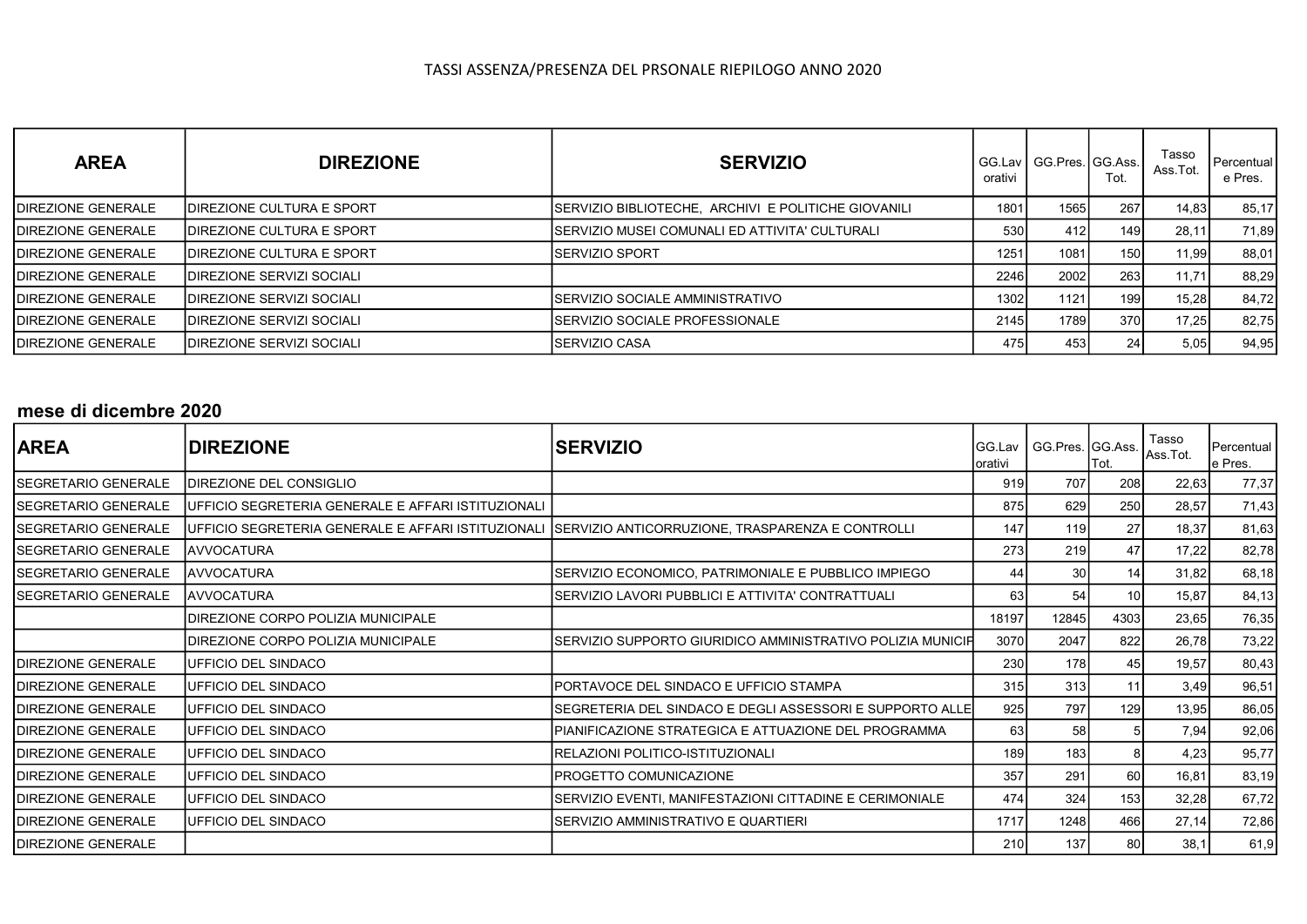| <b>AREA</b>               | <b>DIREZIONE</b>                                   | <b>SERVIZIO</b>                                               | orativi | GG.Lav丨GG.Pres.丨GG.Ass | Tot. | Tasso<br>Ass.Tot. | Percentual<br>e Pres. |
|---------------------------|----------------------------------------------------|---------------------------------------------------------------|---------|------------------------|------|-------------------|-----------------------|
| <b>DIREZIONE GENERALE</b> |                                                    | SERVIZIO PIANIFICAZIONE, CONTROLLO E STATISTICA               | 438     | 313                    | 118  | 26,94             | 73,06                 |
| <b>DIREZIONE GENERALE</b> |                                                    | SERVIZIO PREVENZIONE E PROTEZIONE                             | 210     | 172                    | 35   | 16,67             | 83,33                 |
| <b>DIREZIONE GENERALE</b> |                                                    | SERVIZIO RICERCA FINANZIAMENTI E PON METRO                    | 147     | 116                    | 28   | 19,05             | 80,95                 |
| <b>DIREZIONE GENERALE</b> | <b>DIREZIONE RISORSE FINANZIARIE</b>               |                                                               | 371     | 308                    | 58   | 15,63             | 84,37                 |
| <b>DIREZIONE GENERALE</b> | <b>DIREZIONE RISORSE FINANZIARIE</b>               | SERVIZIO ECONOMICO FINANZIARIO                                | 639     | 538                    | 95   | 14,87             | 85,13                 |
| <b>DIREZIONE GENERALE</b> | DIREZIONE RISORSE FINANZIARIE                      | SERVIZIO ENTRATE E RECUPERO EVASIONE                          | 965     | 749                    | 221  | 22,9              | 77,1                  |
| <b>DIREZIONE GENERALE</b> | <b>DIREZIONE RISORSE UMANE</b>                     |                                                               | 397     | 247                    | 162  | 40,81             | 59,19                 |
| <b>DIREZIONE GENERALE</b> | <b>DIREZIONE RISORSE UMANE</b>                     | SERVIZIO AMMINISTRAZIONE DEL PERSONALE                        | 735     | 568                    | 158  | 21,5              | 78,5                  |
| <b>DIREZIONE GENERALE</b> | <b>DIREZIONE RISORSE UMANE</b>                     | SERVIZIO ACQUISIZIONE RISORSE                                 | 464     | 356                    | 103  | 22,2              | 77,8                  |
| <b>DIREZIONE GENERALE</b> | DIREZIONE SERVIZI TERRITORIALI E PROTEZIONE CIVILE |                                                               | 853     | 676                    | 170  | 19,93             | 80,07                 |
| <b>DIREZIONE GENERALE</b> | DIREZIONE SERVIZI TERRITORIALI E PROTEZIONE CIVILE | SERVIZIO SERVIZI DEMOGRAFICI                                  | 1702    | 1219                   | 465  | 27,32             | 72,68                 |
| DIREZIONE GENERALE        | DIREZIONE SERVIZI TERRITORIALI E PROTEZIONE CIVILE | SERVIZIO PROTEZIONE CIVILE                                    | 390     | 289                    | 89   | 22,82             | 77,18                 |
| <b>DIREZIONE GENERALE</b> | <b>DIREZIONE AMBIENTE</b>                          |                                                               | 540     | 447                    | 94   | 17,41             | 82,59                 |
| <b>DIREZIONE GENERALE</b> | <b>DIREZIONE AMBIENTE</b>                          | SERVIZIO SOSTENIBILITA', VALUTAZIONE AMBIENTALE, GEOLOGIA E   | 399     | 294                    | 92   | 23,06             | 76,94                 |
| <b>DIREZIONE GENERALE</b> | <b>DIREZIONE AMBIENTE</b>                          | SERVIZIO PARCHI GIARDINI ED AREE VERDI                        | 2498    | 1949                   | 624  | 24,98             | 75,02                 |
| DIREZIONE GENERALE        | <b>DIREZIONE AMBIENTE</b>                          | SERVIZIO RIFIUTI, IGIENE PUBBLICA, AMBIENTALE E DEL TERRITORI | 441     | 357                    | 107  | 24,26             | 75,74                 |
| DIREZIONE GENERALE        | <b>DIREZIONE SERVIZI TECNICI</b>                   |                                                               | 1049    | 840                    | 209  | 19,92             | 80,08                 |
| DIREZIONE GENERALE        | <b>DIREZIONE SERVIZI TECNICI</b>                   | SERVIZIO GESTIONE E MANUTENZIONE                              | 1360    | 1157                   | 191  | 14,04             | 85,96                 |
| DIREZIONE GENERALE        | <b>DIREZIONE SERVIZI TECNICI</b>                   | SERVIZIO SUPPORTO TECNICO QUARTIERI E IMPIANTI SPORTIVI       | 665     | 551                    | 114  | 17,14             | 82,86                 |
| <b>DIREZIONE GENERALE</b> | <b>DIREZIONE SERVIZI TECNICI</b>                   | SERVIZIO BELLE ARTI E FABBRICA DI PALAZZO VECCHIO             | 673     | 559                    | 112  | 16,64             | 83,36                 |
| DIREZIONE GENERALE        | IDIREZIONE NUOVE INFRASTRUTTURE E MOBILITA'        |                                                               | 524     | 445                    | 75   | 14,31             | 85,69                 |
| <b>DIREZIONE GENERALE</b> | DIREZIONE NUOVE INFRASTRUTTURE E MOBILITA'         | SERVIZIO UFFICIO TRAMVIA/INTERVENTI TAV E AUTOSTRADE          | 441     | 373                    | 65   | 14,74             | 85,26                 |
| <b>DIREZIONE GENERALE</b> | DIREZIONE NUOVE INFRASTRUTTURE E MOBILITA'         | <b>SERVIZIO MOBILITA'</b>                                     | 783     | 644                    | 131  | 16,73             | 83,27                 |
| <b>DIREZIONE GENERALE</b> | DIREZIONE NUOVE INFRASTRUTTURE E MOBILITA'         | <b>SERVIZIO VIABILITA'</b>                                    | 795     | 629                    | 152  | 19,12             | 80,88                 |
| DIREZIONE GENERALE        | DIREZIONE NUOVE INFRASTRUTTURE E MOBILITA'         | SERVIZIO PROGRAMMAZIONE MOBILITA' E PISTE CICLABILI           | 525     | 400                    | 131  | 24,95             | 75,05                 |
| DIREZIONE GENERALE        | <b>DIREZIONE URBANISTICA</b>                       |                                                               | 147     | 122                    | 24   | 16,33             | 83,67                 |
| <b>DIREZIONE GENERALE</b> | <b>IDIREZIONE URBANISTICA</b>                      | SERVIZIO EDILIZIA PRIVATA                                     | 835     | 631                    | 218  | 26,11             | 73,89                 |
| DIREZIONE GENERALE        | <b>DIREZIONE URBANISTICA</b>                       | SERVIZIO PIANIFICAZIONE URBANISTICA                           | 210     | 150                    | 65   | 30,95             | 69,05                 |
| <b>DIREZIONE GENERALE</b> | <b>DIREZIONE URBANISTICA</b>                       | SERVIZIO AMMINISTRATIVO URBANISTICA                           | 900     | 727                    | 157  | 17,44             | 82,56                 |